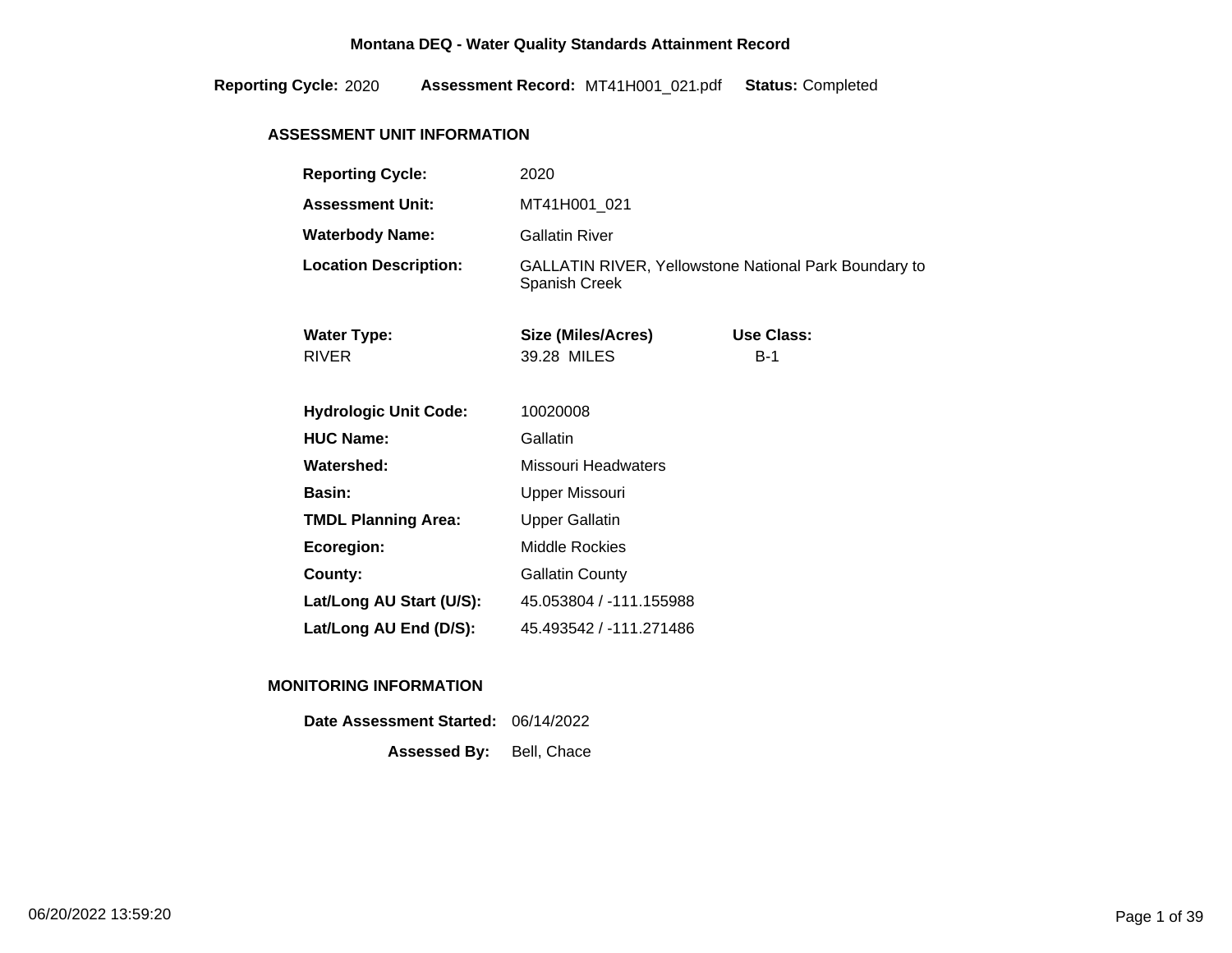2020 MT41H001\_021 Completed **Reporting Cycle: Assessment Record:** .pdf **Status:**

# **CITATIONS**

| <b>Citation</b>                                                                                                                                                                    | Location           | <b>Biological Data</b>                                                         | <b>Habitat Data</b>                                      | <b>Chemistry Data</b>                                                                                                                               |
|------------------------------------------------------------------------------------------------------------------------------------------------------------------------------------|--------------------|--------------------------------------------------------------------------------|----------------------------------------------------------|-----------------------------------------------------------------------------------------------------------------------------------------------------|
| Montana State Board of Health (1960), Water<br>Pollution in the Missouri River Drainage in Montana,<br>Progress Report No. 60-1                                                    | <b>WQPB Ebrary</b> | fecal coliforms; fish;<br>macroinvertebrates;<br>other bacteriological<br>data | riparian &/or instream<br>surveys & physical<br>features | common ions, pH,<br>conductivity,<br>miscellaneous; major<br>nutrients; quantitative<br>physical data                                               |
| Keppner, Alfred P.; Nielson, Gerald A.; Wright,<br>John C. (1971), Assessing Potential Impacts of<br>Sewage From Recreational Development in a Semi-<br><b>Primitive Watershed</b> | <b>WQPB Ebrary</b> |                                                                                |                                                          | major nutrients                                                                                                                                     |
| Committee on Water Quality Criteria, Environmental WQPB Ebrary<br>Studies Board (1972), Water Quality Criteria, 1972:<br>A Report of the Committee on Water Quality Criteria       |                    |                                                                                |                                                          | common ions, pH,<br>conductivity,<br>miscellaneous; major<br>nutrients; metals                                                                      |
| Adamsen, Floyd James (1974), Phosphorus,<br>Sediment, and Water Interactions in the Gallatin<br>River of Southwestern Montana (Masters Thesis)                                     | <b>WQPB Ebrary</b> |                                                                                | riparian &/or instream<br>surveys & physical<br>features | General; benthic<br>sediment data; common<br>ions, pH, conductivity,<br>miscellaneous; major<br>nutrients; metals;<br>quantitative physical<br>data |
| Stuart, David Gordon; Wright, John C.; Schillinger, WQPB Ebrary<br>John Edward; Bissonnette, Gary K.; Jezeski,<br>James J. (1974), Gallatin Basin Waste Allocation<br>Study        |                    | algae; fecal coliforms;<br>macroinvertebrates                                  |                                                          | major nutrients;<br>quantitative physical<br>data                                                                                                   |
| Coutant, Charles C. (1977), Compilation of<br>Temperature Preference Data                                                                                                          | <b>WQPB Ebrary</b> | fish                                                                           |                                                          | common ions, pH,<br>conductivity,<br>miscellaneous;<br>quantitative physical<br>data                                                                |
| Water and Environment Consultants, Inc (1977),<br><b>Gallatin River Stability Evaluation</b>                                                                                       | <b>WQPB Ebrary</b> |                                                                                |                                                          | quantitative physical<br>data                                                                                                                       |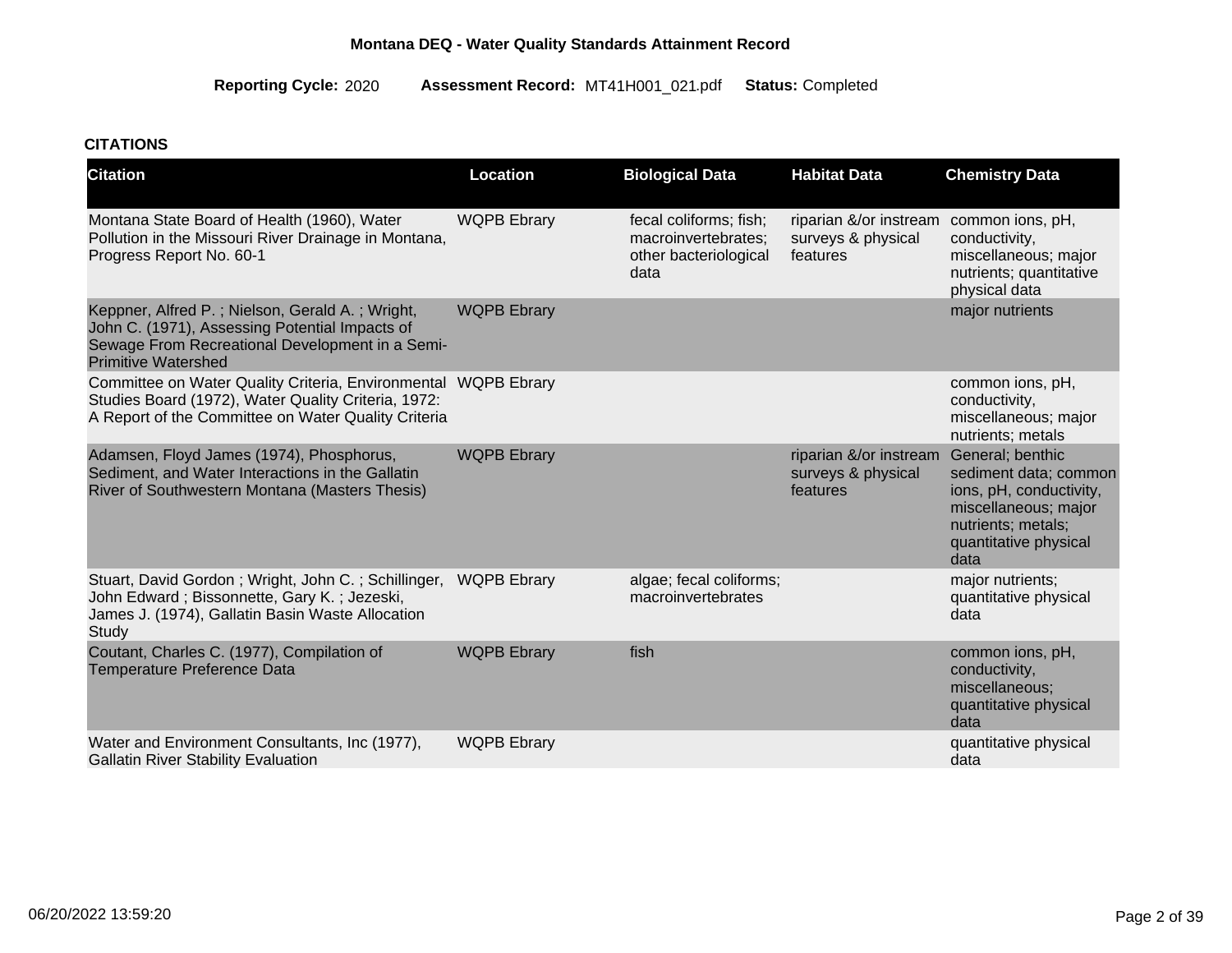| <b>Citation</b>                                                                                                                                                                                                                                                                   | Location                 | <b>Biological Data</b>                   | <b>Habitat Data</b>                                                                 | <b>Chemistry Data</b>                                                                                            |
|-----------------------------------------------------------------------------------------------------------------------------------------------------------------------------------------------------------------------------------------------------------------------------------|--------------------------|------------------------------------------|-------------------------------------------------------------------------------------|------------------------------------------------------------------------------------------------------------------|
| Blue Ribbons of the Big Sky Country Areawide<br>Planning Organization (1978), Forestry                                                                                                                                                                                            | <b>WQPB Ebrary</b>       | fecal coliforms                          | Land use; photo<br>points; riparian &/or<br>instream surveys &<br>physical features | common ions, pH,<br>conductivity,<br>miscellaneous; major<br>nutrients; metals;<br>quantitative physical<br>data |
| Snyder, Gordon; Black, John; Swetik, Paul; Haupt, WQPB Ebrary<br>Harold F. (1978), Modeling Forest Water Quality of<br>the Upper Gallatin-Madison Watersheds Using the<br><b>Benchmark System</b>                                                                                 |                          |                                          | photo points; riparian<br>&/or instream surveys data<br>& physical features         | quantitative physical                                                                                            |
| Blue Ribbons of the Big Sky Country Areawide<br>Planning Organization (1979), Final Report and<br><b>Water Quality Management Plan</b>                                                                                                                                            | <b>WQPB Ebrary</b>       | fecal coliforms; fish                    | Land use; riparian<br>&/or instream surveys<br>& physical features                  | common ions, pH,<br>conductivity,<br>miscellaneous; major<br>nutrients; metals;<br>quantitative physical<br>data |
| Montana Department of Fish and Game (1979),<br>Instream Flow Evaluation for Selected Streams in<br>the Upper Missouri River Basin                                                                                                                                                 | <b>WQPB Ebrary</b>       | fish;<br>macroinvertebrates;<br>wildlife | riparian &/or instream<br>surveys & physical<br>features                            | quantitative physical<br>data                                                                                    |
| Vincent, E. Richard; Nelson, Fred; Rehwinkel,<br>Bruce J. (1982), Southwestern Fisheries Inventory:<br>Inventory and Survey of the Waters of the Project<br>Area (Gallatin and Madison Drainages) July 1, 1975<br>through June 30, 1982, F-9-R-24 through F-9-R-30<br>Job $# I-a$ | <b>WQPB Ebrary</b>       | fish                                     |                                                                                     | quantitative physical<br>data                                                                                    |
| Nordin, Richard N. (1985), Province of British<br>Columbia Chlorophyll Criteria Limits for Attached<br>Algal Biomass to Protect Recreation / Aestethics<br>and Aquatic Life                                                                                                       | <b>Assessment Record</b> | algae; chlorophyll                       |                                                                                     |                                                                                                                  |
| Bell, Milo C. (1986), Fisheries Handbook of<br><b>Engineering Requirements and Biological Criteria</b>                                                                                                                                                                            | <b>WQPB Ebrary</b>       | fish                                     | riparian &/or instream<br>surveys & physical<br>features                            | quantitative physical<br>data                                                                                    |
| Chapman, Donald W. (1988), Critical Review of<br>Variables Used to Define Effects of Fines in Redds<br>of Large Salmonids                                                                                                                                                         | <b>WQPB Ebrary</b>       | fish                                     | riparian &/or instream<br>surveys & physical<br>features                            | common ions, pH,<br>conductivity,<br>miscellaneous                                                               |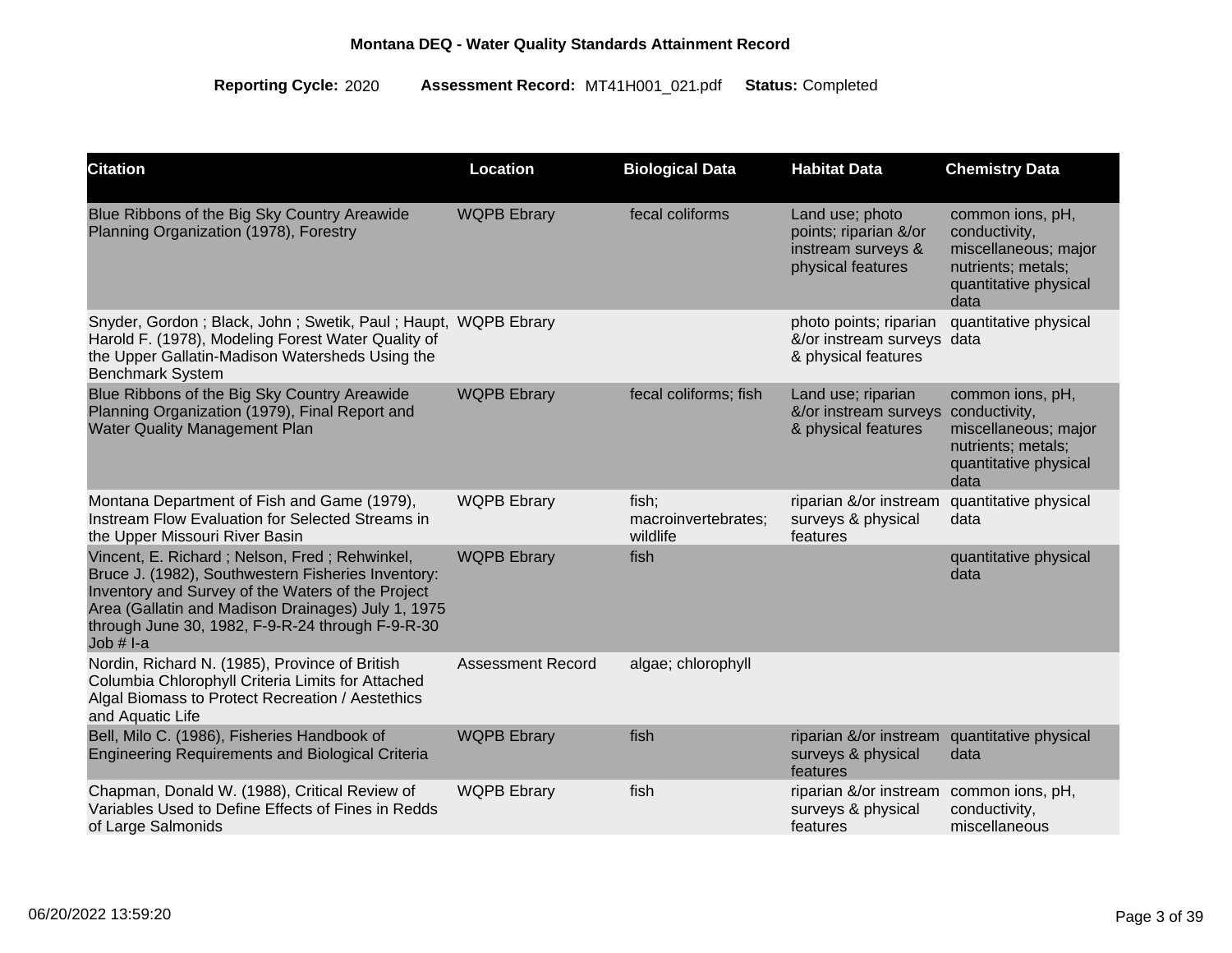| <b>Citation</b>                                                                                                                                                                                                                                               | <b>Location</b>    | <b>Biological Data</b>                   | <b>Habitat Data</b>                                                | <b>Chemistry Data</b>                                                                |
|---------------------------------------------------------------------------------------------------------------------------------------------------------------------------------------------------------------------------------------------------------------|--------------------|------------------------------------------|--------------------------------------------------------------------|--------------------------------------------------------------------------------------|
| Montana Department of Fish, Wildlife, and Parks<br>(1989), Application for Reservations of Water in the<br>Missouri River Basin above Fort Peck Dam. Volume<br>2: Reservation Requests for Waters Above Canyon<br><b>Ferry Dam</b>                            | <b>WQPB Ebrary</b> | fish;<br>macroinvertebrates;<br>wildlife | Land use; riparian<br>&/or instream surveys<br>& physical features | benthic sediment data;<br>quantitative physical<br>data                              |
| Hicks, Brendan J.; Hall, James D.; Bisson, Peter A. WQPB Ebrary<br>Sedell, James R. (1991), Responses of Salmonids<br>to Habitat Changes                                                                                                                      |                    |                                          | riparian &/or instream<br>surveys & physical<br>features           | quantitative physical<br>data                                                        |
| Montana Department of Fish, Wildlife, and Parks<br>(1991), Dewatered Streams List, 1991                                                                                                                                                                       | <b>WQPB Ebrary</b> |                                          | riparian &/or instream<br>surveys & physical<br>features           | common ions, pH,<br>conductivity,<br>miscellaneous;<br>quantitative physical<br>data |
| Kaya, Calvin M. (1992), Restoration of Fluvial Arctic WQPB Ebrary<br>Grayling to Montana Streams: Assessment of<br>Reintroduction Potential of Streams in the Native<br>Range, the Upper Missouri River Drainage above<br><b>Great Falls (Masters Thesis)</b> |                    | fish                                     | riparian &/or instream<br>surveys & physical<br>features           | quantitative physical<br>data                                                        |
| Ontario Ministry of the Environment (1993),<br>Guidelines for the Protection and Management of<br><b>Aquatic Sediment Quality in Ontario</b>                                                                                                                  | <b>WQPB Ebrary</b> |                                          |                                                                    | benthic sediment data;<br>toxicity tests                                             |
| Gendusa, Tony; LaVelle, James M. (1994), Draft<br>Baseline Risk Assessment: Streamside Tailing<br>Operable Unit Silver Bow Creek NPL Site, MDHES<br>Contract #430009-TO6                                                                                      | <b>WQPB Ebrary</b> |                                          | riparian &/or instream<br>surveys & physical<br>features           | benthic sediment data;<br>metals                                                     |
| Runyan, Craig; Bader, Jeff (1995), Water Quality for WQPB Ebrary<br>Livestock and Poultry, Guide M-112                                                                                                                                                        |                    | other bacteriological<br>data            |                                                                    | common ions, pH,<br>conductivity,<br>miscellaneous; metals;<br>organics              |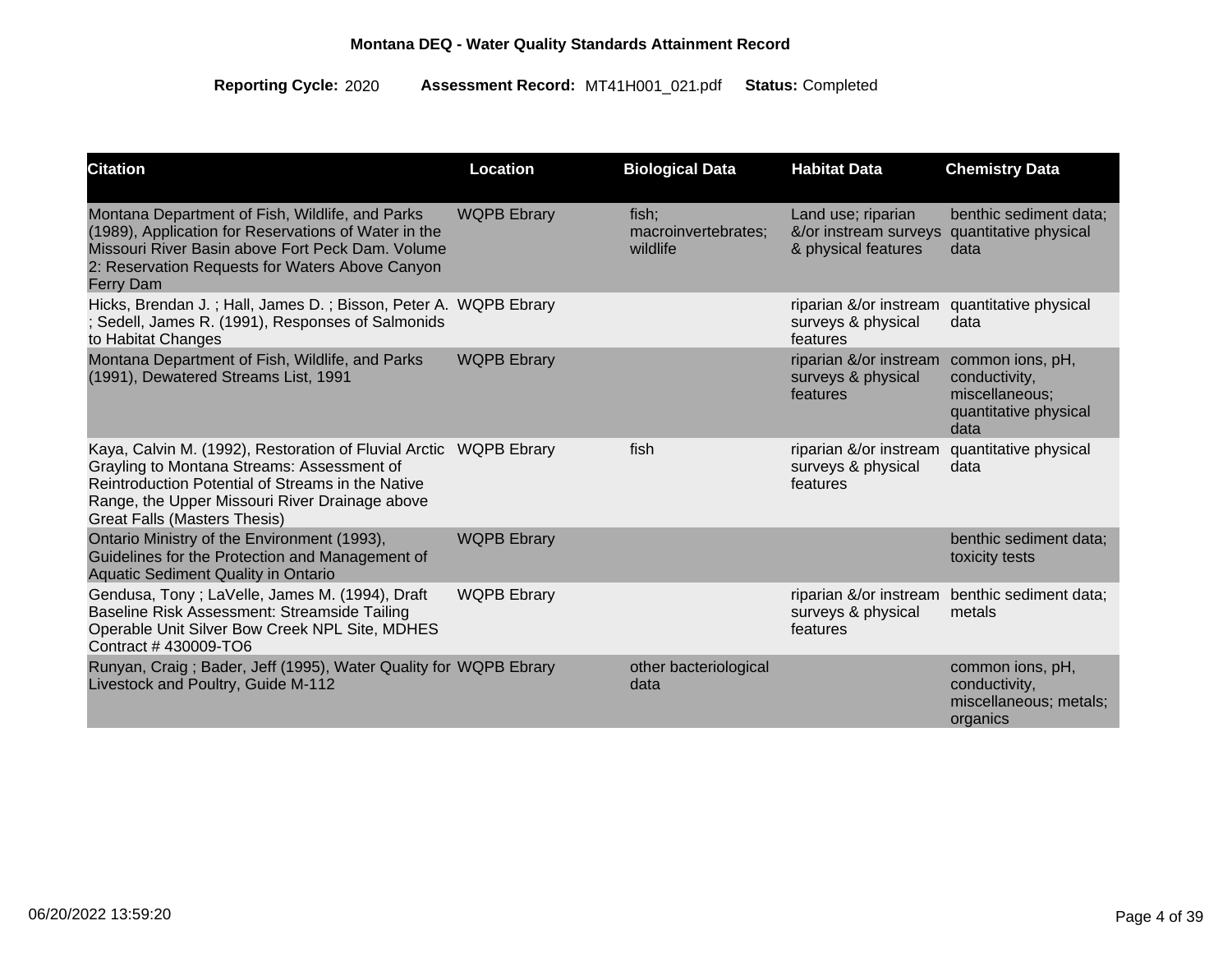| <b>Citation</b>                                                                                                                                                                                                                                         | Location                 | <b>Biological Data</b>                             | <b>Habitat Data</b>                                                                 | <b>Chemistry Data</b>                                                                                                                                                   |
|---------------------------------------------------------------------------------------------------------------------------------------------------------------------------------------------------------------------------------------------------------|--------------------------|----------------------------------------------------|-------------------------------------------------------------------------------------|-------------------------------------------------------------------------------------------------------------------------------------------------------------------------|
| (1997), DEQ Field Assessment Form                                                                                                                                                                                                                       | Assessment Record        | algae; chlorophyll;<br>macroinvertebrates          | Land use; photo<br>points; riparian &/or<br>instream surveys &<br>physical features | Rosgen type; benthic<br>sediment data; common<br>ions, pH, conductivity,<br>miscellaneous; major<br>nutrients; metals;<br>quantitative physical<br>data                 |
| Anderson, Chauncey W.; Carpenter, Kurt D. (1998), WQPB Ebrary<br>Water-Quality and Algal Conditions in the North<br>Umpqua River Basin, Oregon, 1992-95, and<br>Implications for Resource Management, Water-<br>Resources Investigations Report 98?4125 |                          | algae; chlorophyll                                 |                                                                                     | major nutrients                                                                                                                                                         |
| (1998), DEQ Field Assessment Form                                                                                                                                                                                                                       | <b>Assessment Record</b> | algae; chlorophyll                                 | photo points; riparian<br>&/or instream surveys<br>& physical features              | Rosgen type; benthic<br>sediment data; common<br>ions, pH, conductivity,<br>miscellaneous; major<br>nutrients; metals;<br>quantitative physical<br>data; toxicity tests |
| Bollman, Wease (1999), Macroinvertebrates and<br>Bioassessment of the Gallatin River and Tributaries<br>of the West Fork Gallatin River                                                                                                                 | <b>WQPB Ebrary</b>       | fecal coliforms;<br>macroinvertebrates             |                                                                                     | common ions, pH,<br>conductivity,<br>miscellaneous                                                                                                                      |
| (2000), DEQ Field Assessment Form                                                                                                                                                                                                                       | <b>Assessment Record</b> | algae; chlorophyll;<br>fish;<br>macroinvertebrates | Land use; photo<br>points; riparian &/or<br>instream surveys &<br>physical features | Rosgen type; benthic<br>sediment data; common<br>ions, pH, conductivity,<br>miscellaneous; major<br>nutrients; metals;<br>quantitative physical<br>data                 |
| Bahls, Loren L. (2001), Biological Integrity of the<br>Gallatin River and Selected Tributaries Near Big Sky<br>Based on the Composition and Structure of the<br>Benthic Algae Community, DEQ Contract # 200012-<br>$\overline{2}$                       | <b>WQPB Ebrary</b>       | algae                                              |                                                                                     |                                                                                                                                                                         |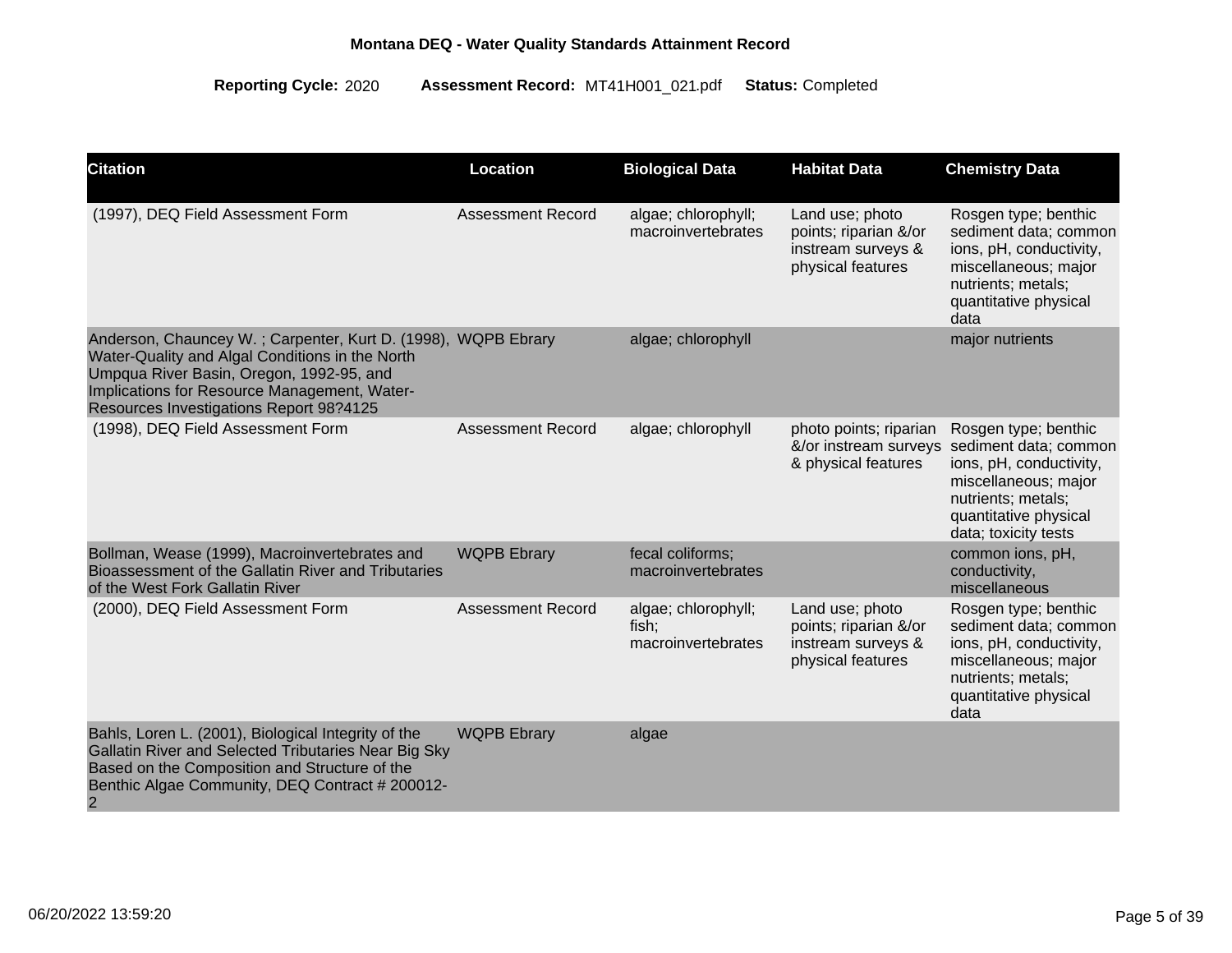| <b>Citation</b>                                                                                                                                                                                                                | Location                 | <b>Biological Data</b>         | <b>Habitat Data</b>                                                | <b>Chemistry Data</b>                                                                                          |
|--------------------------------------------------------------------------------------------------------------------------------------------------------------------------------------------------------------------------------|--------------------------|--------------------------------|--------------------------------------------------------------------|----------------------------------------------------------------------------------------------------------------|
| Bollman, Wease (2002), An Analysis of the Aquatic<br>Invertebrates and Habitat of the Gallatin River,<br>August 2000                                                                                                           | <b>WQPB Ebrary</b>       | General;<br>macroinvertebrates | General                                                            |                                                                                                                |
| Kappesser, Gary B. (2002), A Riffle Stability Index to WQPB Ebrary<br><b>Evaluate Sediment Loading to Streams</b>                                                                                                              |                          |                                | riparian &/or instream<br>surveys & physical<br>features           | General; quantitative<br>physical data                                                                         |
| Anderson, Bob; Yashan, Dean; Walker, Mark;<br>Bernd-Cohen, Tina (2003), Water Quality<br>Restoration Plan for Metals in the Blackfoot<br>Headwaters TMDL Planning Area                                                         | <b>WEB</b>               |                                |                                                                    | benthic sediment data;<br>metals                                                                               |
| Rowe, Mike; Essig, Don A.; Jessup, Benjamin K.<br>(2003), Guide to Selection of Sediment Targets for<br>Use in Idaho TMDLs                                                                                                     | <b>WQPB Ebrary</b>       |                                | riparian &/or instream<br>surveys & physical<br>features           | benthic sediment data;<br>common ions, pH,<br>conductivity,<br>miscellaneous;<br>quantitative physical<br>data |
| Montana Department of Fish, Wildlife, and Parks,<br>Fisheries Division (2004), FWP Dewatering Concern<br>Areas: Revised May 2003 [Dewatered Streams List<br>2003]                                                              | <b>WQPB Ebrary</b>       |                                | Land use; riparian<br>&/or instream surveys<br>& physical features | common ions, pH,<br>conductivity,<br>miscellaneous;<br>quantitative physical<br>data                           |
| Montana State University, Blue Water Task Force<br>(2004), Upper Gallatin Monitoring Data for 2000<br>Through 2003                                                                                                             | <b>Assessment Record</b> | fecal coliforms                |                                                                    | major nutrients;<br>quantitative physical<br>data                                                              |
| Suplee, Michael W. (2005), Best Use of the June<br>2005 Nutrient Data Statistical Summaries                                                                                                                                    | <b>WQPB Ebrary</b>       | algae                          |                                                                    | major nutrients                                                                                                |
| Montana Department of Fish, Wildlife, and Parks<br>(2006), Montana Rivers Information System (MRIS):<br>Montana Fisheries Information System (MFISH) -<br>http://maps2.nris.mt.gov/scripts/esrimap.dll?<br>name=MFISH&Cmd=INST | <b>Assessment Record</b> | fish; wildlife                 | Land use; riparian<br>&/or instream surveys<br>& physical features | benthic sediment data;<br>common ions, pH,<br>conductivity,<br>miscellaneous;<br>quantitative physical<br>data |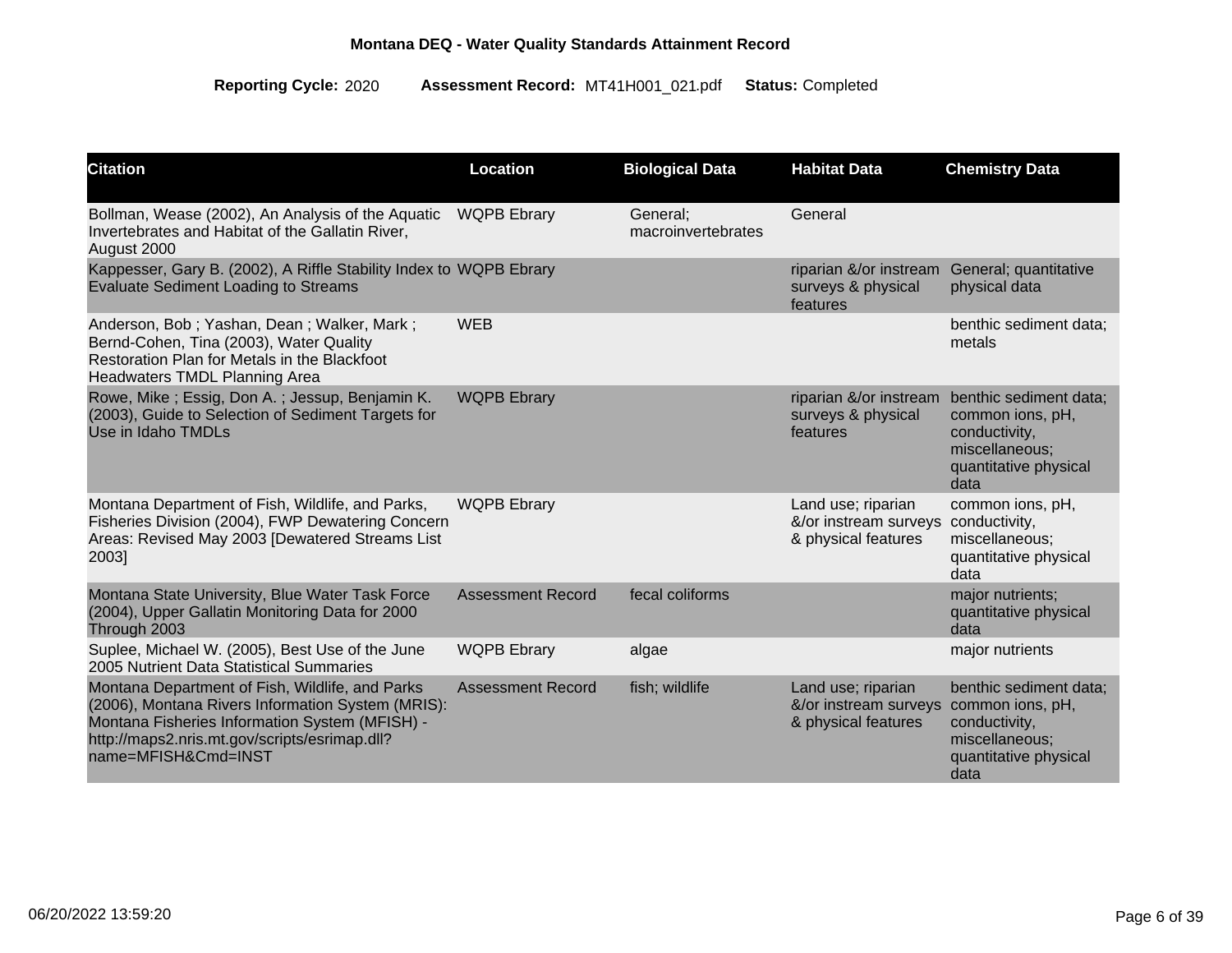| <b>Citation</b>                                                                                                                                                                                            | Location                 | <b>Biological Data</b>                                                                   | <b>Habitat Data</b>                                                    | <b>Chemistry Data</b>                                                                                                                                                                     |
|------------------------------------------------------------------------------------------------------------------------------------------------------------------------------------------------------------|--------------------------|------------------------------------------------------------------------------------------|------------------------------------------------------------------------|-------------------------------------------------------------------------------------------------------------------------------------------------------------------------------------------|
| Montana State Library Natural Resouce Information<br>System; Montana State University (2006), Montana Archive<br>View at http://montanaview.org/                                                           | DEQ PPA Data             | chlorophyll; fecal<br>coliforms;<br>macroinvertebrates;<br>other bacteriological<br>data | photo points; riparian<br>&/or instream surveys<br>& physical features | benthic sediment data;<br>bioaccumulation;<br>common ions, pH,<br>conductivity,<br>miscellaneous; imagery<br>data; major nutrients;<br>metals; organics;<br>quantitative physical<br>data |
| Varghese, Arun; Cleland, Joshua (2006), Bootstrap WQPB Ebrary<br><b>Confidence Intervals and Updated Statistical</b><br>Analyses of Water Quality Data for Montana Rivers<br>and Streams                   |                          | algae                                                                                    |                                                                        | major nutrients                                                                                                                                                                           |
| (2007), Montana State University, Bozeman<br>Department of Land Resources and Environmental<br>Sciences, Water Quality and Irrigation Management<br>Website                                                | <b>Assessment Record</b> | fecal coliforms                                                                          |                                                                        | common ions, pH,<br>conductivity,<br>miscellaneous; major<br>nutrients; quantitative<br>physical data                                                                                     |
| Montana Department of Environmental Quality<br>(2008), Montana Numeric Water Quality Standards,<br><b>Circular WQB-7</b>                                                                                   | <b>WQPB Ebrary</b>       | fecal coliforms                                                                          | riparian &/or instream<br>surveys & physical<br>features               | General; benthic<br>sediment data; common<br>ions, pH, conductivity,<br>miscellaneous; major<br>nutrients; metals;<br>organics; quantitative<br>physical data                             |
| Suplee, Michael W.; Watson, Vicki; Varghese, Arun WQPB Ebrary<br>; Cleland, Joshua (2008), Scientific and Technical<br>Basis of the Numeric Nutrient Criteria for Montana's<br>Wadeable Streams and Rivers |                          | chlorophyll                                                                              |                                                                        | major nutrients                                                                                                                                                                           |
| Drygas, Jonathan (2012), The Montana Department WQPB Ebrary<br>of Environmental Quality Metals Assessment<br>Method-Final, WQPBMASTR-03                                                                    |                          |                                                                                          |                                                                        | benthic sediment data;<br>metals                                                                                                                                                          |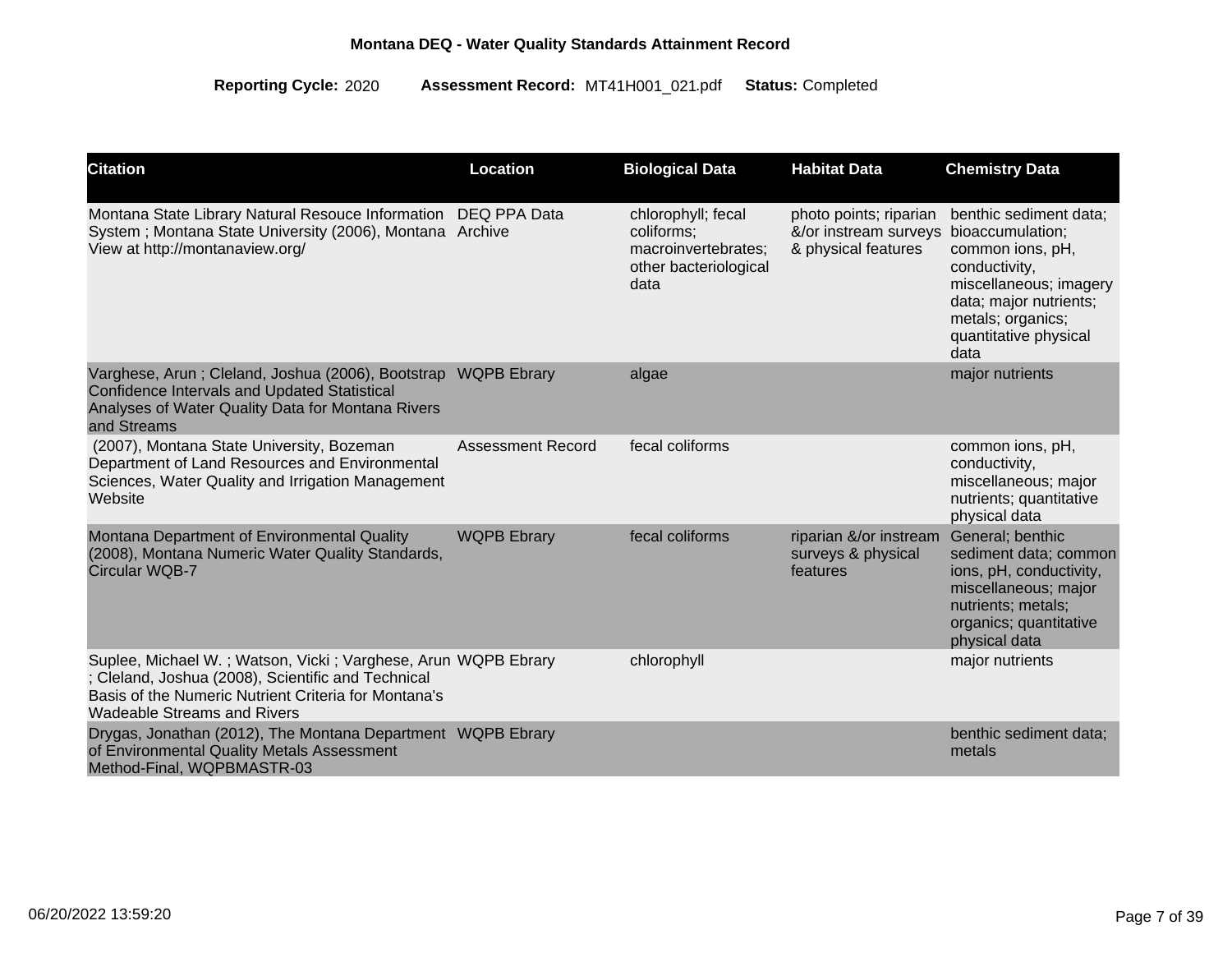| <b>Citation</b>                                                                                                                                                                                                 | Location           | <b>Biological Data</b>                                | <b>Habitat Data</b> | <b>Chemistry Data</b>                                                                       |
|-----------------------------------------------------------------------------------------------------------------------------------------------------------------------------------------------------------------|--------------------|-------------------------------------------------------|---------------------|---------------------------------------------------------------------------------------------|
| Montana Department of Environmental Quality<br>(2012), Montana Numeric Water Quality Standards:<br>Circular DEQ-7, Circular DEQ-7                                                                               | <b>WQPB Ebrary</b> |                                                       |                     | common ions, pH,<br>conductivity,<br>miscellaneous; major<br>nutrients; metals;<br>organics |
| Bollman, Wease (2013), Biological Assessment of<br>Sites in the Gallatin River Drainage, Gallatin County,<br>Montana: Macroinvertebrate Assemblages                                                             | <b>WQPB Ebrary</b> | macroinvertebrates                                    |                     |                                                                                             |
| Montana Department of Environmental Quality<br>(2014), Department Circular DEQ-12A: Montana<br>Base Numeric Nutrient Standards, Circular DEQ-<br>12A                                                            | <b>WQPB Ebrary</b> |                                                       |                     | major nutrients                                                                             |
| Montana Department of Environmental Quality<br>(2016), Assessment Methodology for Determining<br>Wadeable Stream Impairment Due to Excess<br>Nitrogen and Phosphorus Levels, WQPBMASTR-01                       | <b>WQPB Ebrary</b> | General; algae;<br>chlorophyll;<br>macroinvertebrates |                     | General; common ions,<br>pH, conductivity,<br>miscellaneous; major<br>nutrients             |
| Kerans, Billie L.; Bollman, Wease (2017), Biological WQPB Ebrary<br>Assessment of Sites on the Gallatin River, Gallatin<br>County, Montana: Macroinvertebrate Assemblages                                       |                    | macroinvertebrates                                    |                     |                                                                                             |
| Kerans, Billie L.; Bollman, Wease (2018), Biological<br>Assessment of Sites on the Gallatin River, Gallatin<br>County, Montana: Macroinvertebrate Assemblages                                                   | <b>WQPB Ebrary</b> | macroinvertebrates                                    |                     |                                                                                             |
| Kerans, Billie L.; Bollman, Wease (2019), Biological<br>Assessment of Sites on the Gallatin River, Gallatin<br>County, Montana: Macroinvertebrate Assemblages                                                   | <b>WQPB Ebrary</b> | macroinvertebrates                                    |                     |                                                                                             |
| Makarowski, Kathryn (2019), Escherichia coli (E.<br>coli) Assessment Method for State Surface Waters                                                                                                            | <b>WQPB Ebrary</b> | e-coli                                                |                     |                                                                                             |
| Kerans, Billie L.; Bollman, Wease (2020), Biological<br>Assessment of Sites on the Gallatin River, Gallatin<br>County, Montana: Macroinvertebrate Assemblages                                                   | <b>WQPB Ebrary</b> | macroinvertebrates                                    |                     |                                                                                             |
| Alsentzer, Guy; Gardner, Kristin; Brooks, David;<br>Bosse, Scott ; Drimal, Charles Wolf (2022), Petition<br>to Assess the Middle Segment of the Gallatin River<br>and Determine Recurrent Nuisance Algal Blooms | <b>WQPB Ebrary</b> | General                                               |                     |                                                                                             |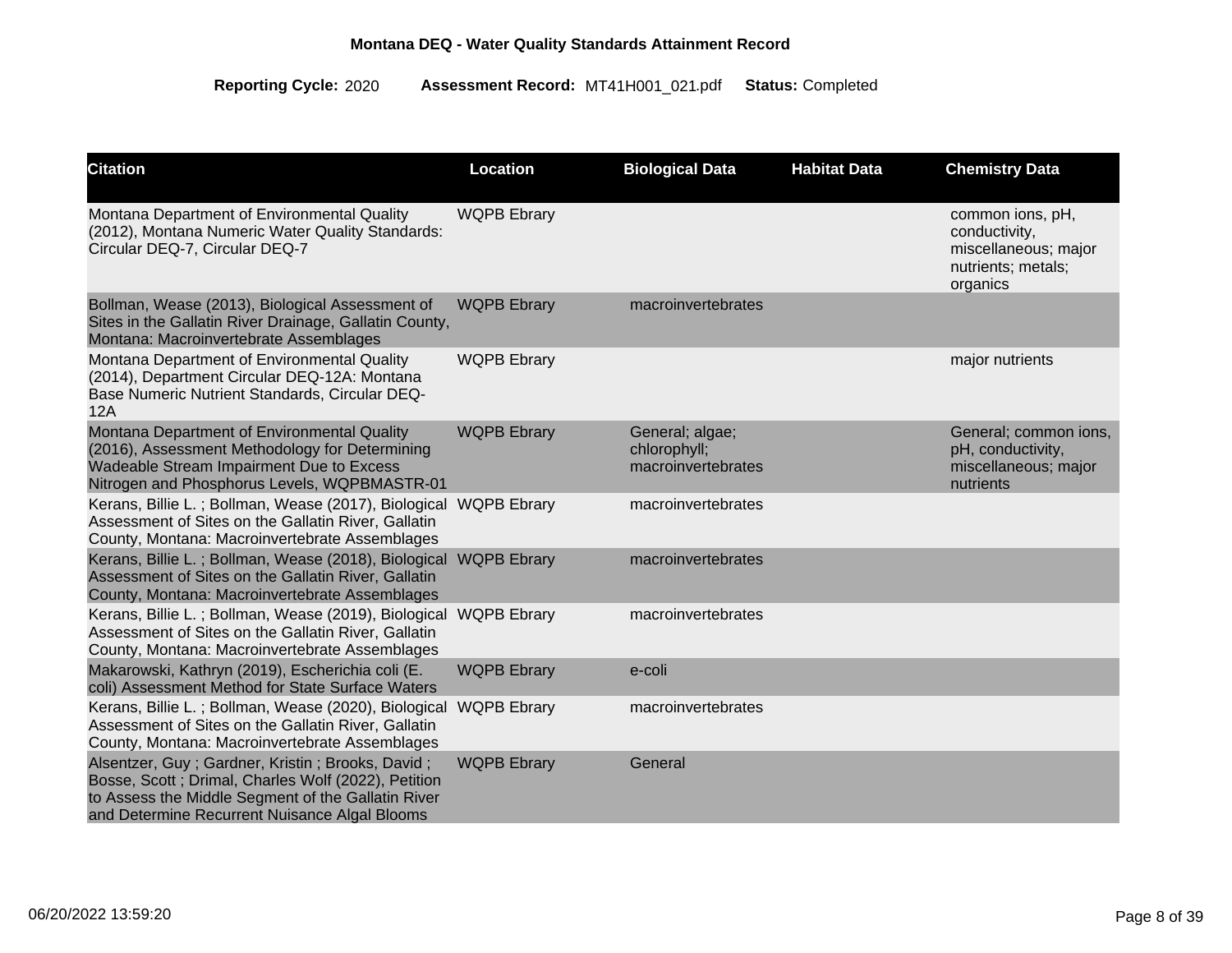| <b>Citation</b>                                                                                                                                                              | Location                 | <b>Biological Data</b>                                        | <b>Habitat Data</b>                                                                 | <b>Chemistry Data</b>                                                                                                                                                     |
|------------------------------------------------------------------------------------------------------------------------------------------------------------------------------|--------------------------|---------------------------------------------------------------|-------------------------------------------------------------------------------------|---------------------------------------------------------------------------------------------------------------------------------------------------------------------------|
| Montana Department of Environmental Quality,<br>Planning, Prevention and Assistance Division, Water<br>Quality Planning Bureau (nnnn), Montana Water<br><b>Quality EQuIS</b> | <b>WEB</b>               | General; algae;<br>chlorophyll; e-coli;<br>macroinvertebrates | riparian &/or instream<br>surveys & physical<br>features                            | General; General;<br>benthic sediment data;<br>common ions, pH,<br>conductivity,<br>miscellaneous; major<br>nutrients; metals;<br>organics; quantitative<br>physical data |
| (nnnn), USFS Field Data                                                                                                                                                      | <b>Assessment Record</b> | chlorophyll; fish;<br>macroinvertebrates                      | Land use; photo<br>points; riparian &/or<br>instream surveys &<br>physical features | Rosgen type; benthic<br>sediment data; common<br>ions, pH, conductivity,<br>miscellaneous; major<br>nutrients; metals;<br>quantitative physical<br>data                   |

The waterbody number for this stream segment was created in August, 2002 when waterbody MT41H001\_010 was split into two segments. The split separated the stream segment which is located within the boundary of Yellowstone National Park from the segment located between the National Park boundary and Spanish Creek. The segment in YNP is classified as A-1. This segment is located immediately downstream, and is classified as B-1. Previously updated by Carol Endicott on 11/15/1999 **Comments:**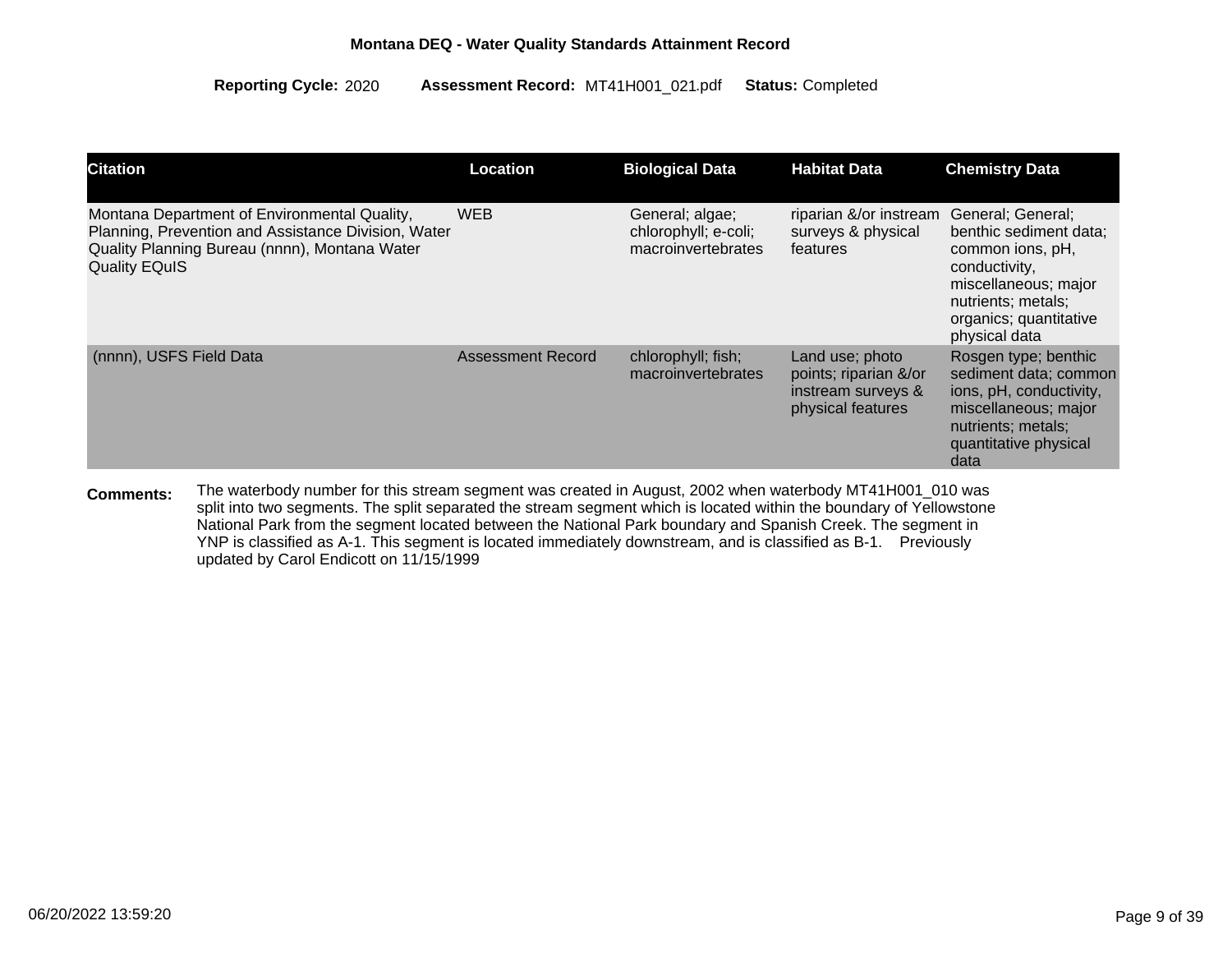2020 MT41H001\_021 Completed **Reporting Cycle: Assessment Record:** .pdf **Status:**

#### **Biological Data DATA MATRIX**

Comments: \*\*2006 cycle\*\*: Fish: Surveys of rainbow and brown trout were conducted in numerous years from 1981 through 2004 in the Jack Smith Bridge section and from 1984-2004 in the Porcupine Creek section. The surveys yielded fish counts, size range of the captured trout, and population estimates. Numbers of rainbow trout in the Porcupine Cr. section show a general increase from 1984 to 2004, with about 1800 fish per mile. Brown trout declined from 1995 to 2004, from about 350 to 160 fish per mile. The brown trout data might indicate a recovery trend from the lows in 1995. The Jack Smith Bridge section shows rainbow trout numbers in 2004 of almost 5000 fish per mile. There was a decline from 2000 to 2002, but the 2004 data indicate a recovery to levels near the 2000 numbers. Brown trout numbers are often about 80 fish per mile in this section. Macroinvertebrate Data: 1998 macroinvertebrate data indicates Partial support for three of the six samples. Both replicate samples taken above Jack Smith bridge indicate Partial Support of aquatic life uses. 2000 sampling scores indicate unimpaired biotic communities at all study sites. Biotic scores indicate water quality diminishes somewhat in a downstream direction. Chlorophyll a: All reported chlorophyll-a values are in the range of reference condition, indicating that Aquatic Life, Cold Water Fishery and Primary Contact/Recreation uses are not impaired by algal growth. Siltation caused minor impairment (Full Support) of aquatic life uses above and below the West Fork at G-3 and G-4., and minor impairment at G-2. The siltation index value above the West Fork was slightly larger than the value below the the West Fork, indicating that the West Fork probably did not contribute a significant amount of sediment to the mainstem Gallatin. 1998 data: Siltation index suggests that siltation causes moderate impairment and partial support of aquatic life uses above and below the West Fork at sites G-3 and G-4. Overall, macroinvertebrate and periphyton data suggests improved biointegrity from 1998 to 2000. \*\*2020 cycle\*\*: BIOLOGY: 48 samples chlorophyll-a and ash-free dry weight collected range from 5.4 to 33.7 mg/m2 chl-a and 11.8 to 52.1 g/m2 AFDW. Macroinvertebrate data collected between 2012 and 2021 indicate eutrophication, HBI threshold exceeded. E.COLI: 12 samples collected on 8/14/2013 range from 1 to 517 MPN/100mL. Insufficient information to calculate 30-day mean. PHOTO/VIDEOS: Photos from 2018 to 2021 indicate widespread filamentous algae growth

#### Near Jack Smith Bridge

| Data Type          | <b>Comments</b>                                                                                                                                                                                                                                                                                                                    | <b>Ref Num Citation</b> |                                                                                                                                                                                                                     |
|--------------------|------------------------------------------------------------------------------------------------------------------------------------------------------------------------------------------------------------------------------------------------------------------------------------------------------------------------------------|-------------------------|---------------------------------------------------------------------------------------------------------------------------------------------------------------------------------------------------------------------|
| algae              | An increase in the abundance of organic pollution-tolerant<br>Oscillatoria may indicate an increase in organic loading and<br>nutrient concentrations below West Fork Gallatin R.                                                                                                                                                  | 551                     | Bahls, Loren L. (2001), Biological Integrity of the<br>Gallatin River and Selected Tributaries Near Big<br>Sky Based on the Composition and Structure of<br>the Benthic Algae Community, DEQ Contract #<br>200012-2 |
| chlorophyll        | Chlorophyll a result: 31.42 mg/sq m                                                                                                                                                                                                                                                                                                | 4647                    | (2000), DEQ Field Assessment Form                                                                                                                                                                                   |
| macroinvertebrates | Bioassessment: Score: 89, Non-Impaired, Full-Support. Biotic<br>Index: 2.77. "Scores indicate unimpaired biotic communities at<br>all study sites. Biotic scores indicate water quality diminishes<br>in a downstream direction. The proportion of midges increases<br>between site G-3 and G-4 (Jack Smith Bridge), but drops off | 141                     | Bollman, Wease (2002), An Analysis of the<br>Aquatic Invertebrates and Habitat of the Gallatin<br>River, August 2000                                                                                                |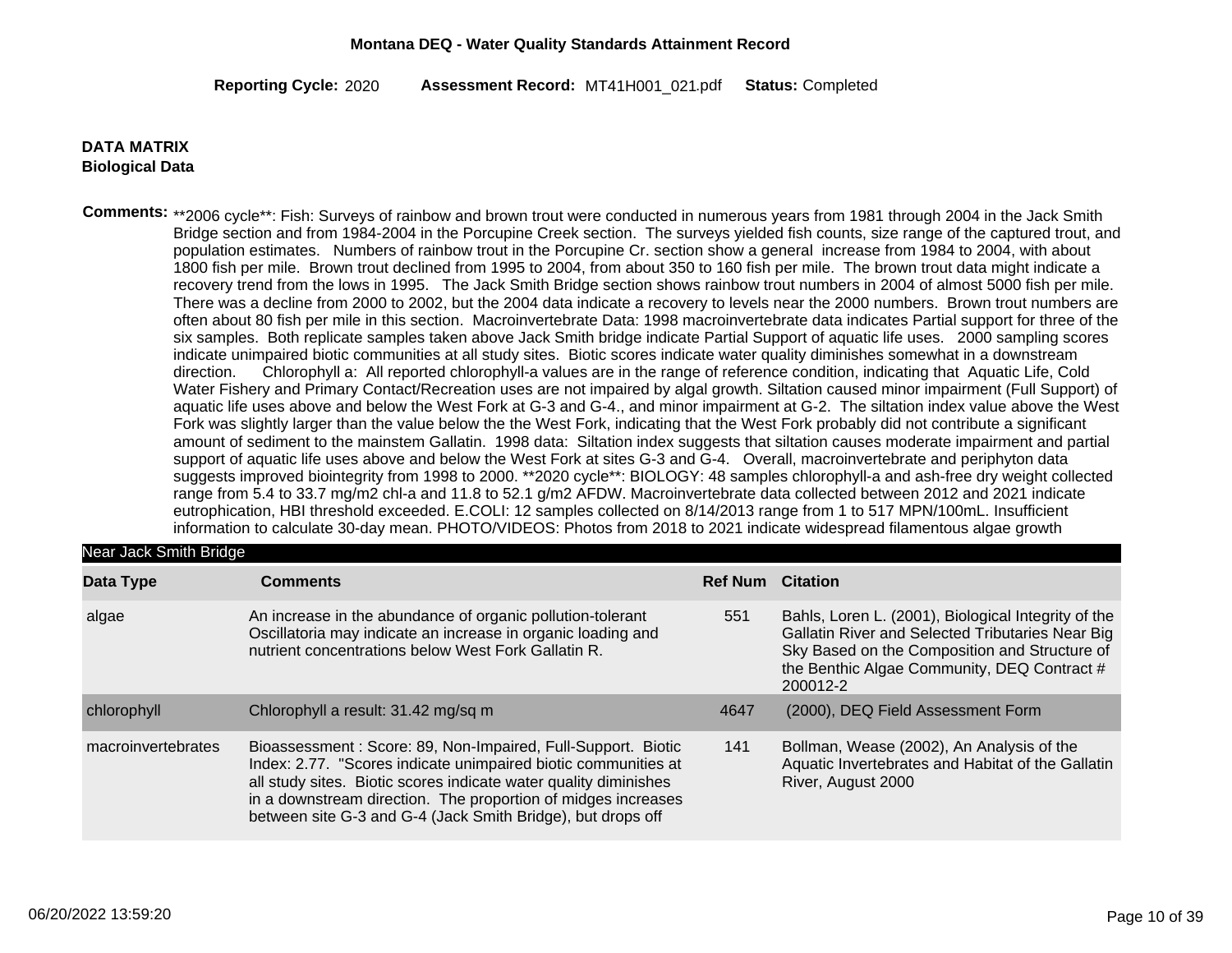|                             | <b>Reporting Cycle: 2020</b>                     | Assessment Record: MT41H001 021.pdf                                                                                                                                                                                                                                                                                                                                                                                                  |                         | <b>Status: Completed</b>                                                                                                                                                                                                   |
|-----------------------------|--------------------------------------------------|--------------------------------------------------------------------------------------------------------------------------------------------------------------------------------------------------------------------------------------------------------------------------------------------------------------------------------------------------------------------------------------------------------------------------------------|-------------------------|----------------------------------------------------------------------------------------------------------------------------------------------------------------------------------------------------------------------------|
|                             |                                                  | again at site G-6. Results could be interpreted as evidence that<br>nutrient availability in the river may increase longitudinally<br>within the stream segment. Midges comprise 30% of the<br>sample, suggesting mildly diminished water quality. Only 3<br>stonefly taxa were present in the sample, suggesting reach-                                                                                                             |                         |                                                                                                                                                                                                                            |
| entire segment<br>Data Type | <b>Comments</b>                                  |                                                                                                                                                                                                                                                                                                                                                                                                                                      | <b>Ref Num Citation</b> |                                                                                                                                                                                                                            |
| algae                       | widespread filamentous algae growth              | BIOLOGY: 48 samples chlorophyll-a and ash-free dry weight<br>collected range from 5.4 to 33.7 mg/m2 chla and 11.8 to 52.1<br>g/m2 AFDW. Macroinvertebrate data collected between 2012<br>and 2021 indicate eutrophication, HBI threshold exceeded.<br>E.COLI: 12 samples collected on 8/14/2013 range from 1 to<br>517 MPN/100mL. Insufficient information calculate 30-day<br>mean. PHOTO/VIDEOS: Photos from 2018 to 2021 indicate | 4647                    | (2000), DEQ Field Assessment Form                                                                                                                                                                                          |
| e-coli                      |                                                  | 12 samples collected on 8/14/2013 range from 1 to 517<br>MPN/100mL. Insufficient information to calculate 30-day mean.                                                                                                                                                                                                                                                                                                               | 15759                   | Makarowski, Kathryn (2019), Escherichia coli (E.<br>coli) Assessment Method for State Surface<br>Waters                                                                                                                    |
| General                     | widespread filamentous algae growth              | PHOTO/VIDEOS: Photos from 2018 to 2021 indicate                                                                                                                                                                                                                                                                                                                                                                                      | 15769                   | Alsentzer, Guy; Gardner, Kristin; Brooks, David<br>; Bosse, Scott ; Drimal, Charles Wolf (2022),<br>Petition to Assess the Middle Segment of the<br><b>Gallatin River and Determine Recurrent</b><br>Nuisance Algal Blooms |
| macroinvertebrates          |                                                  | Macroinvertebrate data collected between 2012 and 2021<br>indicate eutrophication, HBI threshold exceeded.                                                                                                                                                                                                                                                                                                                           | 15764                   | Bollman, Wease (2013), Biological Assessment<br>of Sites in the Gallatin River Drainage, Gallatin<br>County, Montana: Macroinvertebrate<br>Assemblages                                                                     |
| macroinvertebrates          |                                                  | Macroinvertebrate data collected between 2012 and 2021<br>indicate eutrophication, HBI threshold exceeded.                                                                                                                                                                                                                                                                                                                           | 15765                   | Kerans, Billie L.; Bollman, Wease (2017),<br>Biological Assessment of Sites on the Gallatin<br>River, Gallatin County, Montana:<br>Macroinvertebrate Assemblages                                                           |
| macroinvertebrates          |                                                  | Macroinvertebrate data collected between 2012 and 2021<br>indicate eutrophication, HBI threshold exceeded.                                                                                                                                                                                                                                                                                                                           | 15766                   | Kerans, Billie L.; Bollman, Wease (2018),<br>Biological Assessment of Sites on the Gallatin<br>River, Gallatin County, Montana:<br>Macroinvertebrate Assemblages                                                           |
| macroinvertebrates          | indicate eutrophication, HBI threshold exceeded. | Macroinvertebrate data collected between 2012 and 2021                                                                                                                                                                                                                                                                                                                                                                               | 15767                   | Kerans, Billie L.; Bollman, Wease (2019),<br>Biological Assessment of Sites on the Gallatin                                                                                                                                |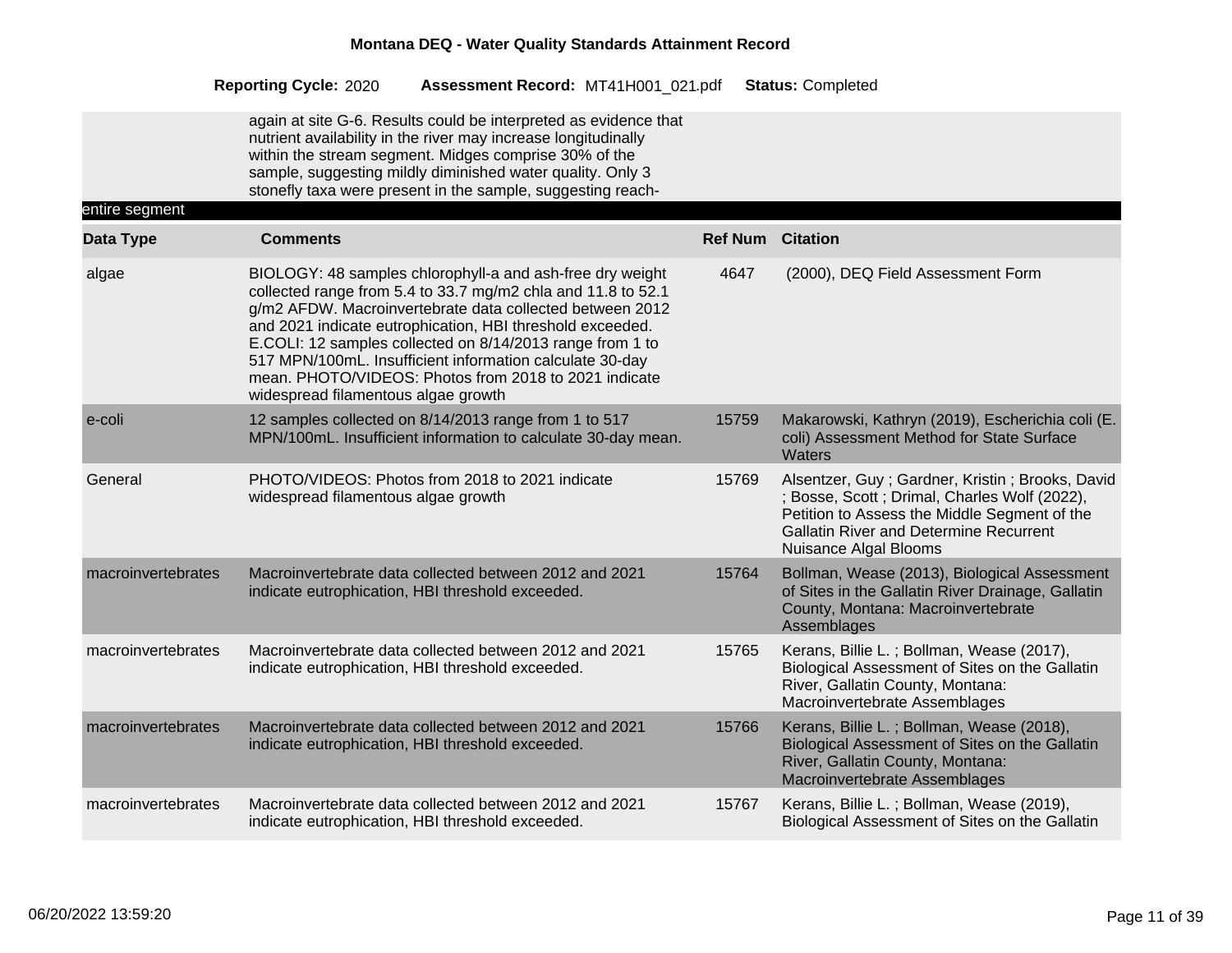|                                        |                                                                                                                                                                                                                                                                                                                                                                                                                                                                                                                                                                                                                                                       |                         | River, Gallatin County, Montana:                                                                                                                                                                                    |
|----------------------------------------|-------------------------------------------------------------------------------------------------------------------------------------------------------------------------------------------------------------------------------------------------------------------------------------------------------------------------------------------------------------------------------------------------------------------------------------------------------------------------------------------------------------------------------------------------------------------------------------------------------------------------------------------------------|-------------------------|---------------------------------------------------------------------------------------------------------------------------------------------------------------------------------------------------------------------|
| macroinvertebrates                     | Macroinvertebrate data collected between 2012 and 2021<br>indicate eutrophication, HBI threshold exceeded.                                                                                                                                                                                                                                                                                                                                                                                                                                                                                                                                            | 15768                   | Kerans, Billie L.; Bollman, Wease (2020),<br>Biological Assessment of Sites on the Gallatin<br>River, Gallatin County, Montana:<br>Macroinvertebrate Assemblages                                                    |
| About 1 mi. upstream of Spanish Cr.    |                                                                                                                                                                                                                                                                                                                                                                                                                                                                                                                                                                                                                                                       |                         |                                                                                                                                                                                                                     |
| Data Type                              | <b>Comments</b>                                                                                                                                                                                                                                                                                                                                                                                                                                                                                                                                                                                                                                       | <b>Ref Num Citation</b> |                                                                                                                                                                                                                     |
| chlorophyll                            | Chlorophyll a result: 40.22 mg/sq m                                                                                                                                                                                                                                                                                                                                                                                                                                                                                                                                                                                                                   | 4647                    | (2000), DEQ Field Assessment Form                                                                                                                                                                                   |
| macroinvertebrates                     | Bioassessment: Score: 94, Non-Impaired, Full-Support. Biotic<br>Index: 2.50. " Good habitat conditions and good water quality<br>persist at the most downstream site. Functional composition<br>was appropriate for an unimpaired mountain stream; abundant<br>"Clinger" taxa (17) suggested that instream habitats were<br>unimpacted by sediment deposition.                                                                                                                                                                                                                                                                                        | 141                     | Bollman, Wease (2002), An Analysis of the<br>Aquatic Invertebrates and Habitat of the Gallatin<br>River, August 2000                                                                                                |
| About 3/4 mi downstream of Taylor Fork |                                                                                                                                                                                                                                                                                                                                                                                                                                                                                                                                                                                                                                                       |                         |                                                                                                                                                                                                                     |
| Data Type                              | <b>Comments</b>                                                                                                                                                                                                                                                                                                                                                                                                                                                                                                                                                                                                                                       | <b>Ref Num</b>          | <b>Citation</b>                                                                                                                                                                                                     |
| algae                                  | Adjacent sites on the Gallatin R. shared between 60% and 80<br>% of their diatom floras, indicating that little to no<br>environmental change or human-caused perturbation occurred<br>between them. The most change occurred between sites G-2<br>and G-3                                                                                                                                                                                                                                                                                                                                                                                            | 551                     | Bahls, Loren L. (2001), Biological Integrity of the<br>Gallatin River and Selected Tributaries Near Big<br>Sky Based on the Composition and Structure of<br>the Benthic Algae Community, DEQ Contract #<br>200012-2 |
| chlorophyll                            | Chlorophyll a result: 19.1 mg/sq m                                                                                                                                                                                                                                                                                                                                                                                                                                                                                                                                                                                                                    | 4645                    | (1998), DEQ Field Assessment Form                                                                                                                                                                                   |
| chlorophyll                            | Chlorophyll a result: 12.28 mg/sq m                                                                                                                                                                                                                                                                                                                                                                                                                                                                                                                                                                                                                   | 4647                    | (2000), DEQ Field Assessment Form                                                                                                                                                                                   |
| macroinvertebrates                     | October 1998 Scores for the Red Cliff site were 71% (Partial<br>Support) and 76 (Full Support). Porcupine 76% & 88% both<br>indicating Full Support. Above Jack Smith bridge: 29% and 62<br>both indicating Partial Support. Sites on the Gallatin in 1998<br>showed a decline in water quality from the uppermost site at<br>Red Cliff to the lowermost site above Jack Smith Bridge.<br>Organic and/or nutrient pollution was the source of impairment,<br>through thermal influence or sedimentation cannot be ruled out<br>with the evidence at hand. The biotic index increased from<br>1.62 at the upstream site to 2.97 at the lowermost site. | 1702                    | Bollman, Wease (1999), Macroinvertebrates and<br>Bioassessment of the Gallatin River and<br>Tributaries of the West Fork Gallatin River                                                                             |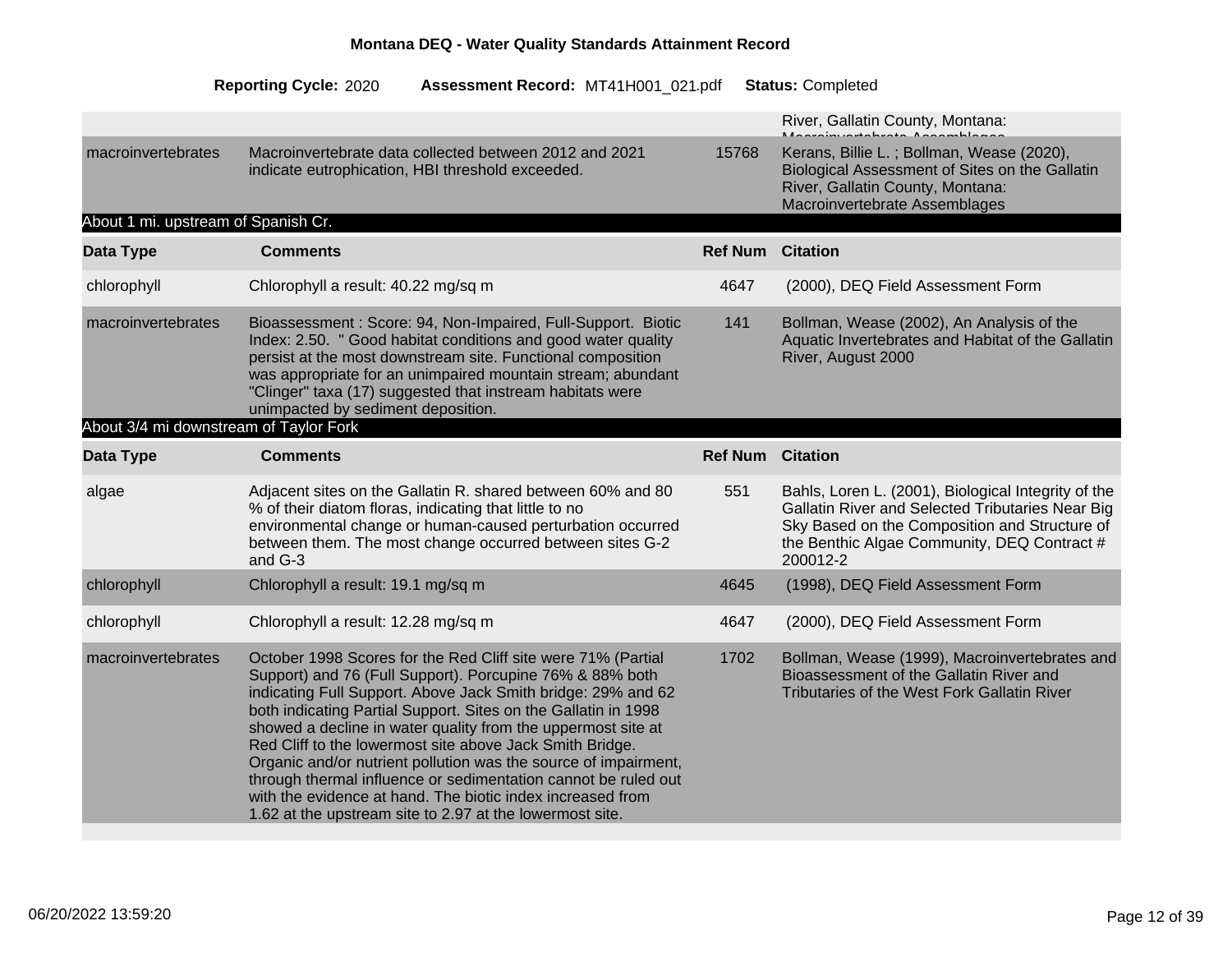#### 2020 MT41H001\_021 Completed **Reporting Cycle: Assessment Record:** .pdf **Status:**

| macroinvertebrates          | Bioassessment: Score: 89, Non-Impaired, Full-Support. Biotic<br>Index: 1.12.                                                                                                                                                                                                                                                                                                                                                                                                                                                                                                                                                                                                                                                                                                   | 141                     | Bollman, Wease (2002), An Analysis of the<br>Aquatic Invertebrates and Habitat of the Gallatin                                                                                                                      |
|-----------------------------|--------------------------------------------------------------------------------------------------------------------------------------------------------------------------------------------------------------------------------------------------------------------------------------------------------------------------------------------------------------------------------------------------------------------------------------------------------------------------------------------------------------------------------------------------------------------------------------------------------------------------------------------------------------------------------------------------------------------------------------------------------------------------------|-------------------------|---------------------------------------------------------------------------------------------------------------------------------------------------------------------------------------------------------------------|
| 100 yds below Porcupine Cr. |                                                                                                                                                                                                                                                                                                                                                                                                                                                                                                                                                                                                                                                                                                                                                                                |                         |                                                                                                                                                                                                                     |
| Data Type                   | <b>Comments</b>                                                                                                                                                                                                                                                                                                                                                                                                                                                                                                                                                                                                                                                                                                                                                                | <b>Ref Num Citation</b> |                                                                                                                                                                                                                     |
| algae                       | 2000: At site G-3, dominance shifted to diatoms and Nostoc<br>ranked second in biovolume. Below West Fork, the<br>filamentous green alga Cladophora dominated the algal<br>biomass. Siltation caused minor impairment (Full Support) of<br>aquatic life uses above and below the West Fork at G-3 and G-<br>4., and minor impairment at G-2. The siltation index value<br>above the West Fork was slightly larger than the value below<br>the the West Fork, indicating that the West Fork probably did<br>not contribute a significant amount of sediment to the<br>mainstem Gallatin. 1998 data: Siltation index suggests that<br>siltation causes moderate impairment and partial support of<br>aquatic life uses above and below the West Fork at sites G-3<br>and $G-4$ . | 551                     | Bahls, Loren L. (2001), Biological Integrity of the<br>Gallatin River and Selected Tributaries Near Big<br>Sky Based on the Composition and Structure of<br>the Benthic Algae Community, DEQ Contract #<br>200012-2 |
| chlorophyll                 | Chlorophyll a result: 17.4 mg/sq m                                                                                                                                                                                                                                                                                                                                                                                                                                                                                                                                                                                                                                                                                                                                             | 4645                    | (1998), DEQ Field Assessment Form                                                                                                                                                                                   |
| chlorophyll                 | Chlorophyll a result: 68.66 mg/sq m                                                                                                                                                                                                                                                                                                                                                                                                                                                                                                                                                                                                                                                                                                                                            | 4647                    | (2000), DEQ Field Assessment Form                                                                                                                                                                                   |
| macroinvertebrates          | Bioassessment: Score: 89, Non-Impaired, Full-Support. Biotic<br>Index: 2.0. "The assemblage is characteristic of an unimpaired                                                                                                                                                                                                                                                                                                                                                                                                                                                                                                                                                                                                                                                 | 141                     | Bollman, Wease (2002), An Analysis of the<br>Aquatic Invertebrates and Habitat of the Gallatin                                                                                                                      |

### community are represented." At Greek Cr. Campground

| AL OIGEN OF CAMPYROUND |                                                                                                                                            |                |                                                                                                                                                                                                                     |
|------------------------|--------------------------------------------------------------------------------------------------------------------------------------------|----------------|---------------------------------------------------------------------------------------------------------------------------------------------------------------------------------------------------------------------|
| Data Type              | <b>Comments</b>                                                                                                                            | <b>Ref Num</b> | <b>Citation</b>                                                                                                                                                                                                     |
| algae                  | Siltation Index: G-1:30.82, G-2: 28.66, G-3: 38.84, G-4: 34.22,<br>G-5: 33.01, G-6: 36.67 all indicate Full Support & Minor<br>Impairment. | 551            | Bahls, Loren L. (2001), Biological Integrity of the<br>Gallatin River and Selected Tributaries Near Big<br>Sky Based on the Composition and Structure of<br>the Benthic Algae Community, DEQ Contract #<br>200012-2 |
| chlorophyll            | Chlorophyll a result: 40.14 mg/sq m                                                                                                        | 4647           | (2000), DEQ Field Assessment Form                                                                                                                                                                                   |
| macroinvertebrates     | Bioassessment: Score: 94, Non-Impaired, Full-Support. Biotic<br>Index: 2.70. " The assemblage included representative taxa                 | 141            | Bollman, Wease (2002), An Analysis of the<br>Aquatic Invertebrates and Habitat of the Gallatin                                                                                                                      |

River, August 2000

montane stream; all functional components of a health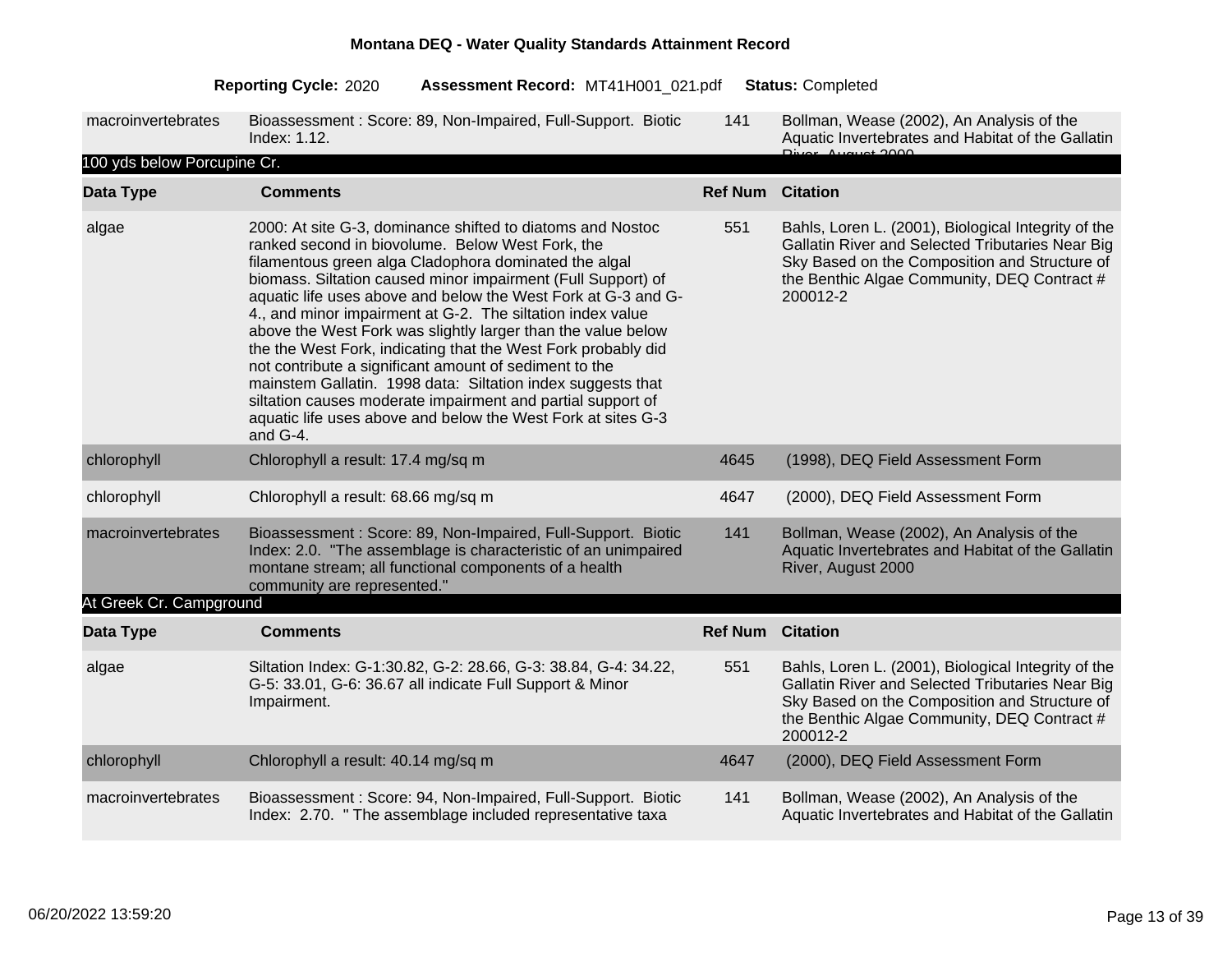|                 | <b>Reporting Cycle: 2020</b><br>Assessment Record: MT41H001 021.pdf                                                                                                                                                                                                                                                                                                                                                                                                                                                                                                            |       | <b>Status: Completed</b>                                                                                                                                                                                            |
|-----------------|--------------------------------------------------------------------------------------------------------------------------------------------------------------------------------------------------------------------------------------------------------------------------------------------------------------------------------------------------------------------------------------------------------------------------------------------------------------------------------------------------------------------------------------------------------------------------------|-------|---------------------------------------------------------------------------------------------------------------------------------------------------------------------------------------------------------------------|
|                 | from all appropriate functional groups. High richness scores for<br>mayflies, stoneflies and caddis flies implied good water quality<br>and unimpaired large and small habitat components. The slight<br>increase in proportion of filter-feeders over expectations<br>suggests that increased nutrient concentrations were<br>accompanied by increased abundance of fine organic particles<br>in suspension. Filter feeders at the site were entirely<br>comprised of Simulium(blackflies) and Hydropsyche<br>caddisflies; both of these are characteristic opportunists when |       | River, August 2000                                                                                                                                                                                                  |
| Data Type       | Just downstream of the lower Yellowstone Park Boundary<br><b>Comments</b>                                                                                                                                                                                                                                                                                                                                                                                                                                                                                                      |       | <b>Ref Num Citation</b>                                                                                                                                                                                             |
|                 |                                                                                                                                                                                                                                                                                                                                                                                                                                                                                                                                                                                |       |                                                                                                                                                                                                                     |
| algae           | MT DEQ 2000 Field Sampling Results for the Reassessment<br>of the Upper Gallatin River: G-3: Very small patches<br>(approximately 1X1foot) evident and some filamentous algea<br>near the leftbank side of channel. G-5: Few large mats, but<br>aquatic vegetation is visible throughout entire reach. G-6:<br>Small colonies are present on most of the substrate, no large<br>patches.                                                                                                                                                                                       | 4647  | (2000), DEQ Field Assessment Form                                                                                                                                                                                   |
| algae           | The upper two sites were dominated by Nostoc, indicating<br>nitrogen deficiency at these sites. Except for the unusually<br>large percentage of abnormal diatom cells at G-1, diatom<br>metrics indicate good to excellent biological integrity and little<br>or no impairment of aquatic life uses at all the Gallatin R. sites.<br>The abnormal cells at site G-1 may be natural in origin. There<br>was no distinct longitudinal trend in siltation index values.                                                                                                           | 551   | Bahls, Loren L. (2001), Biological Integrity of the<br>Gallatin River and Selected Tributaries Near Big<br>Sky Based on the Composition and Structure of<br>the Benthic Algae Community, DEQ Contract #<br>200012-2 |
| chlorophyll     | Chlorophyll a result: 46.2 mg/sq m                                                                                                                                                                                                                                                                                                                                                                                                                                                                                                                                             | 4645  | (1998), DEQ Field Assessment Form                                                                                                                                                                                   |
| chlorophyll     | Chlorophyll a result:16.22 mg/sq m                                                                                                                                                                                                                                                                                                                                                                                                                                                                                                                                             | 4647  | (2000), DEQ Field Assessment Form                                                                                                                                                                                   |
| fecal coliforms | Total Coliform (Bacteria/100ml) data was collected from 2000<br>through 2003 at four sites on the Gallatin River and on three<br>tributaries. Some of the high values (1600/100ml) were<br>sampled near the Yellowstone Park boundary; that number<br>was equalled at other sites.                                                                                                                                                                                                                                                                                             | 11357 | (2007), Montana State University, Bozeman<br>Department of Land Resources and<br>Environmental Sciences, Water Quality and<br><b>Irrigation Management Website</b>                                                  |
| fish            | In the canyon section the rainbow trout is the dominant trout<br>species, while brown trout is dominant in the valley.<br>Electrofishing results were: approx. 2115 adult rainbows and<br>browns, weighing 1082 lbs. The reach supports a substantial                                                                                                                                                                                                                                                                                                                          | 1450  | Montana Department of Fish and Game (1979),<br>Instream Flow Evaluation for Selected Streams<br>in the Upper Missouri River Basin                                                                                   |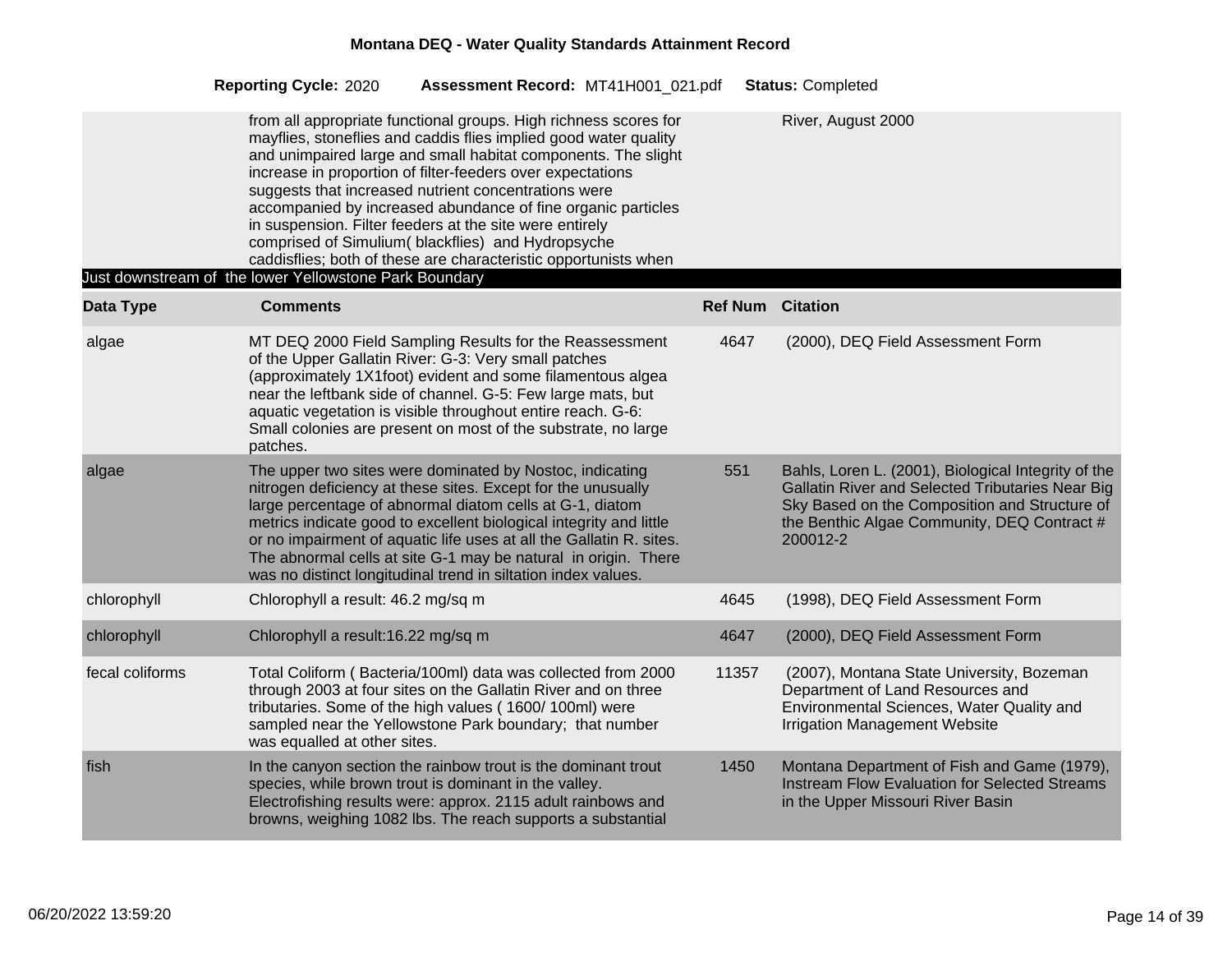|                    | population of mountain whitefish. Wild rainbow trout estimates<br>from the Karst section of the Upper Gallatin show an unusually<br>high annual mortality for older trout (4&5 yrs. old). This would<br>suggest that angling pressure is over-harvesting this portion. A<br>2.2 mile section held an estimated 7356 rainbows weighing                                                                                                                                                                                                                                                                                                                                                                                                                                                                                                                                                    |       |                                                                                                                                                                                                                                                                                 |
|--------------------|------------------------------------------------------------------------------------------------------------------------------------------------------------------------------------------------------------------------------------------------------------------------------------------------------------------------------------------------------------------------------------------------------------------------------------------------------------------------------------------------------------------------------------------------------------------------------------------------------------------------------------------------------------------------------------------------------------------------------------------------------------------------------------------------------------------------------------------------------------------------------------------|-------|---------------------------------------------------------------------------------------------------------------------------------------------------------------------------------------------------------------------------------------------------------------------------------|
| fish               | Karst Ranch: from 1970 through 1973-11,000 catchable were<br>annually stocked in the Gallatin. Trout around the age of five<br>years old or older had the highest mortality rate of 65% for the<br>summer of 1978 and 70% for the winter of 1978.                                                                                                                                                                                                                                                                                                                                                                                                                                                                                                                                                                                                                                        | 1498  | Vincent, E. Richard; Nelson, Fred; Rehwinkel,<br>Bruce J. (1982), Southwestern Fisheries<br>Inventory: Inventory and Survey of the Waters of<br>the Project Area (Gallatin and Madison<br>Drainages) July 1, 1975 through June 30, 1982,<br>F-9-R-24 through F-9-R-30 Job # I-a |
| fish               | The upper portion of the Gallatin River may have once<br>supported Artic Grayling. It is unknown whether the fish were<br>native or planted in the area. Rainbow trout are predominant<br>and small numbers of cutthroat, brook and brown trout are<br>present. The disadvantages to the grayling are due to non-<br>native trout being present including brown trout. The Upper<br>Gallatin River does not appear to provide good grayling habitat<br>because of the few pools present in this region. Most of stream<br>is wide and shallow and flows over clean, coarse substrate<br>without beds of macrophytes. The recent July 1992<br>experimental plant of Age 1 Big Hole River grayling was<br>instructive and appeared to confirm that even fluvial grayling<br>will tend not to remain in a stream with such characteristics.                                                 | 3444  | Kaya, Calvin M. (1992), Restoration of Fluvial<br>Arctic Grayling to Montana Streams:<br>Assessment of Reintroduction Potential of<br>Streams in the Native Range, the Upper<br>Missouri River Drainage above Great Falls<br>(Masters Thesis)                                   |
| fish               | Surveys of rainbow and brown trout were conducted in<br>numerous years from 1981 through 2004 in the Jack Smith<br>Bridge reach and from 1984-2004 in the Porcupine Creek<br>reach. The surveys yielded fish counts, size range of the<br>captured trout, and population estimates. Numbers of rainbow<br>trout in the Porcupine section show a general increase from<br>1984 to 2004, with about 1800 fish per mile. Brown trout<br>declined from 1995 to 2004, from about 350 to 160 fish per<br>mile. The brown trout data might indicate a recovery trend<br>from the lows in 1995. The Jack Smith Bridge section shows<br>rainbow trout numbers in 2004 of almost 5000 fish per mile.<br>There was a decline from 2000 to 2002, but the 2004 data<br>indicates a recovery to levels near the 2000 numbers. Brown<br>trout numbers are often about 80 fish per mile in this section. | 11355 | Montana Department of Fish, Wildlife, and Parks<br>(2006), Montana Rivers Information System<br>(MRIS): Montana Fisheries Information System<br>(MFISH) -<br>http://maps2.nris.mt.gov/scripts/esrimap.dll?<br>name=MFISH&Cmd=INST                                               |
| macroinvertebrates | All mainstem Gallatin River communities were dominated by                                                                                                                                                                                                                                                                                                                                                                                                                                                                                                                                                                                                                                                                                                                                                                                                                                | 1702  | Bollman, Wease (1999), Macroinvertebrates and                                                                                                                                                                                                                                   |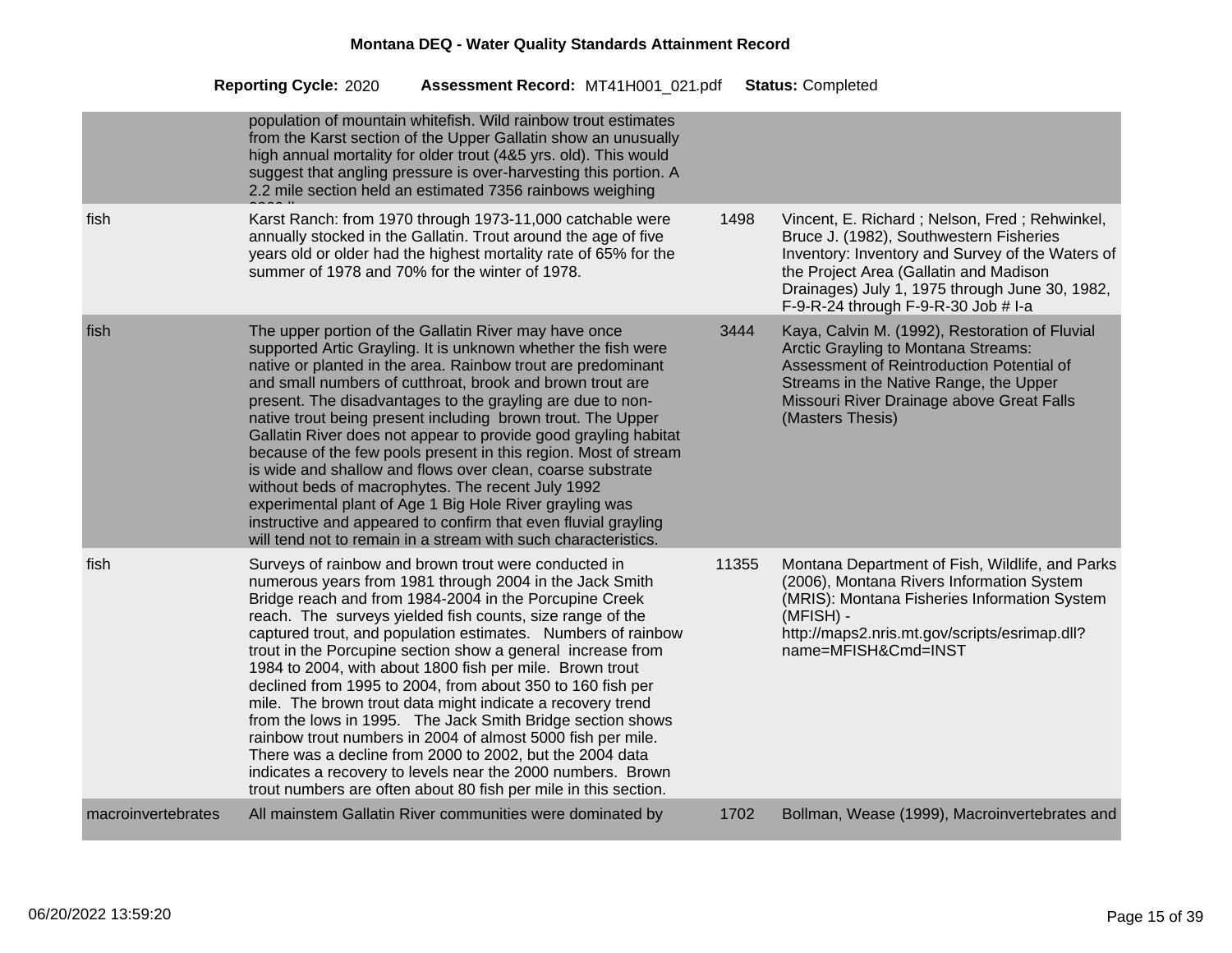|                    | the sensitive caddisfly Glossosoma species, but the relative<br>contribution of this organism to assemblages declined in a<br>downstream direction. It made up 42%, 36% and 30% of<br>samples from the Red Cliff site, the Porcupine bridge site, and<br>the Jack Smith bridge site. In addition the abundance of<br>midges increased steadily from the Red Cliff site to the<br>lowermost site: Chironomids made up 9% of the community at<br>the uppermost site, 14% at the Porcupine site, and 44% at the<br>Jack Smith site. There was a corresponding increase in biotic<br>index, from a mean of 1.62 at the uppermost site, to 2.97 at the<br>lowermost site, the mayfly Drunella dodsi, and the stonefly<br>Diura knowltoni. The coefficient of variability (V) was used as<br>the measure of variability, and it ranged from 3.2% to 34.0%                                                                                                                                                                                                                                                                                                                                                                                                                                                                                                                                                                                                                                                                                                                                                                                                                                                                             |      | Bioassessment of the Gallatin River and<br><b>Tributaries of the West Fork Gallatin River</b>                                           |
|--------------------|---------------------------------------------------------------------------------------------------------------------------------------------------------------------------------------------------------------------------------------------------------------------------------------------------------------------------------------------------------------------------------------------------------------------------------------------------------------------------------------------------------------------------------------------------------------------------------------------------------------------------------------------------------------------------------------------------------------------------------------------------------------------------------------------------------------------------------------------------------------------------------------------------------------------------------------------------------------------------------------------------------------------------------------------------------------------------------------------------------------------------------------------------------------------------------------------------------------------------------------------------------------------------------------------------------------------------------------------------------------------------------------------------------------------------------------------------------------------------------------------------------------------------------------------------------------------------------------------------------------------------------------------------------------------------------------------------------------------------------|------|-----------------------------------------------------------------------------------------------------------------------------------------|
| macroinvertebrates | Replicate samples were collected at the three sites. All<br>mainstem Gallatin River communities were dominated by the<br>sensitive caddisfly Glossosoma species, but the relative<br>contribution of this organism to assemblages declined in a<br>downstream direction. It made up 42%, 36% and 30% of<br>samples from the Red Cliff site, the Porcupine bridge site, and<br>the Jack Smith bridge site. In addition the abundance of<br>midges increased steadily from the Red Cliff site to the<br>lowermost site: Chironomids made up 9% of the community at<br>the uppermost site, 14% at the Porcupine site, and 44% at the<br>Jack Smith site. There was a corresponding increase in biotic<br>index, from a mean of 1.62 at the uppermost site, to 2.97 at the<br>lowermost site. These changes are consistent with a mild<br>increase in organic and/or nutrient pollution over the<br>downstream course of the Gallatin River. Only two sensitive<br>taxa were found at the lowermost site, the mayfly Drunella<br>doddsi, and the stonefly Diura knowltoni. October 1998<br>Scores for the Red Cliff site were 71% (Partial Support) and 76<br>(Full Support). Porcupine 76% & 88% both indicating Full<br>Support. Above Jack Smith bridge: 29% and 62 both indicating<br>Partial Support. Sites on the Gallatin in 1998 showed a decline<br>in water quality from the uppermost site at Red Cliff to the<br>lowermost site above Jack Smith Bridge. Organic and/or<br>nutrient pollution was the source of impairment, through<br>thermal influence or sedimentation cannot be ruled out with the<br>evidence at hand. The biotic index increased from 1.62 at the<br>upstream site to 2.97 at the lowermost site. | 1702 | Bollman, Wease (1999), Macroinvertebrates and<br>Bioassessment of the Gallatin River and<br>Tributaries of the West Fork Gallatin River |
| macroinvertebrates | Bioassessment: Score: 83, Non-Impaired, Full-Support. Biotic                                                                                                                                                                                                                                                                                                                                                                                                                                                                                                                                                                                                                                                                                                                                                                                                                                                                                                                                                                                                                                                                                                                                                                                                                                                                                                                                                                                                                                                                                                                                                                                                                                                                    | 141  | Bollman, Wease (2002), An Analysis of the                                                                                               |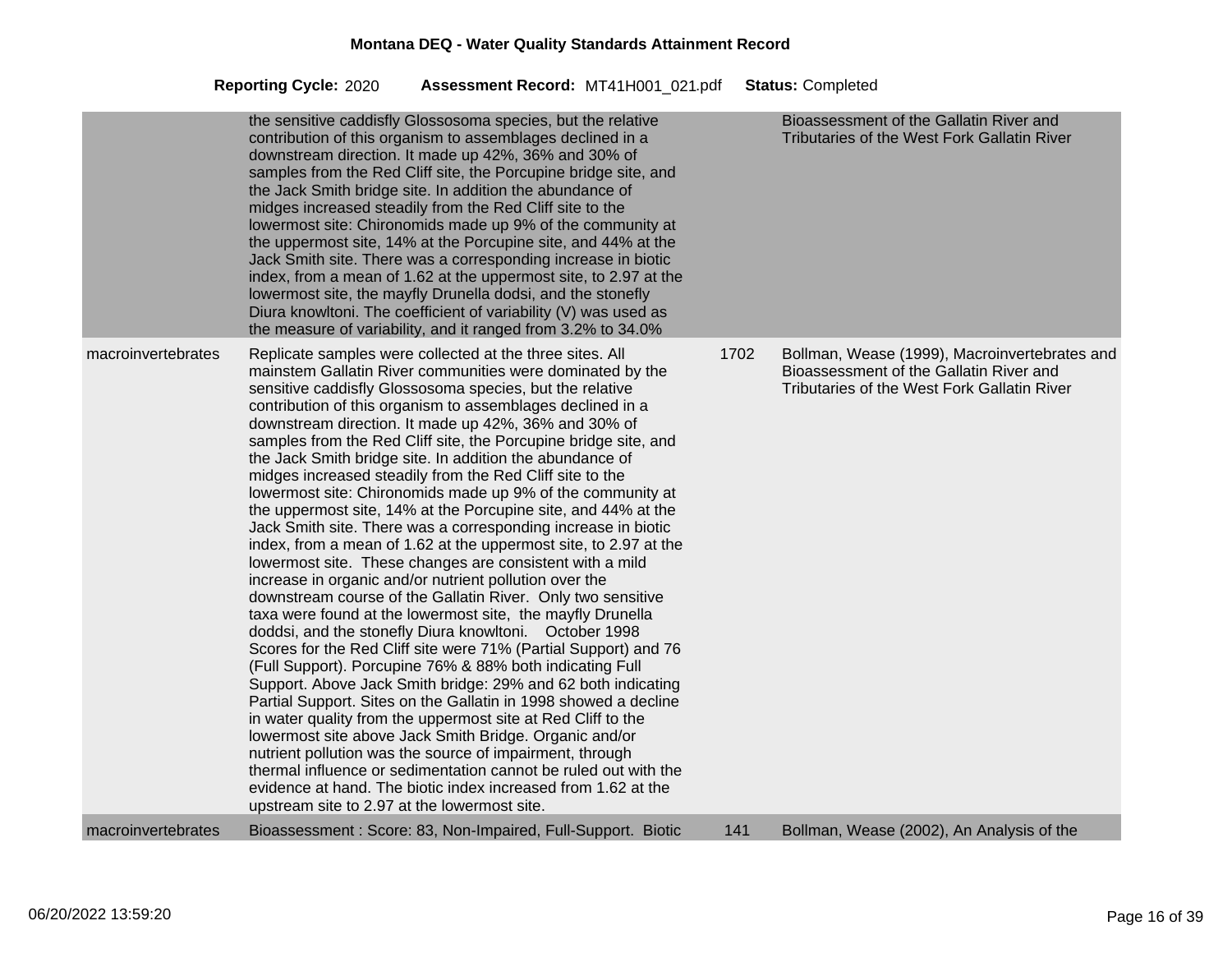| Index: 1.57. Sediment deposition did not appear to impair   | Aquatic Invertebrates and Habitat of the Gallatin |
|-------------------------------------------------------------|---------------------------------------------------|
| community integrity at G-1 & G-2. Good habitat at all sites | River, August 2000                                |
| support essentially unimpaired biotic communities.          |                                                   |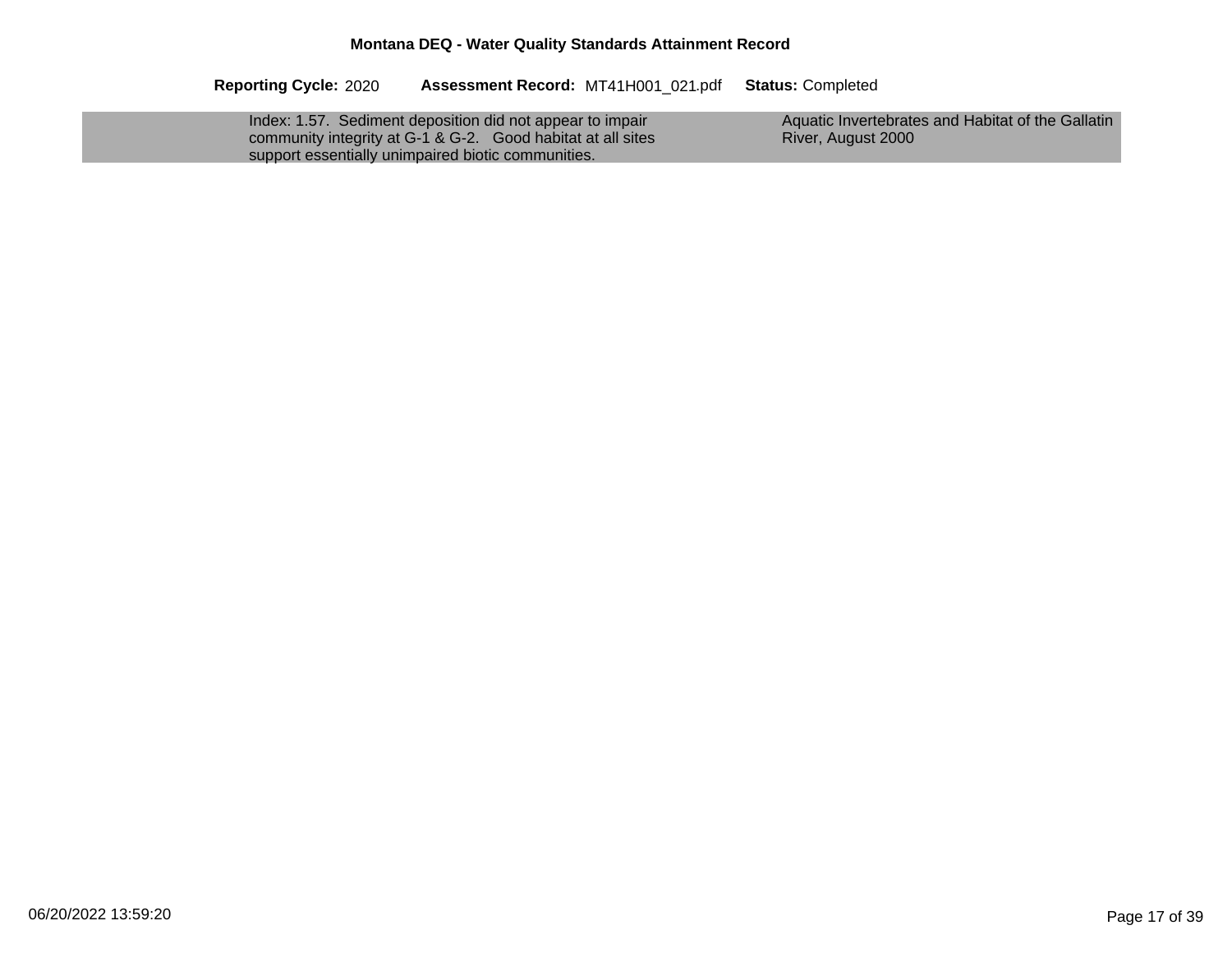2020 MT41H001\_021 Completed **Reporting Cycle: Assessment Record:** .pdf **Status:**

#### **DATA MATRIX**

#### **Habitat Data**

**Comments:** \*\*2006 cycle\*\*: MT DEQ 2000 Field Sampling Results: Percent fines < 6mm were highest below Porcupine Cr., where the grid method yielded an average of 38.5%. Additional modified Wolman pebble count data would be helpful in characterizing the sediment storage/transport relations of the Gallatin River. The particle size distributions obtained from Wolman pebble counts would provide a better comparison to the Beaverhead-Deerlodge NF reference data set, since the methodology used by the USFS (zig-zag pebble count) yields results nearly identical to the Wolman method. That method would also provide results for percent fines less than 2 mm, a habitat threshold value shown to affect some sediment-sensitive macroinvertebrate taxa, and spawning substrate for trout. Stream Reach Assessment: Site G-5 : The substrate was described as, "mostly cobbles and boulders; large amount of silt." Bank erosion is evident in the area of the Greek Creek Campground. Below the West Fork, near Jack Smith Bridge, silt and sand accumulations occur near channel margins and between large rocks located in the central portion of the channel. The scores suggest only moderate severity of sediment deposition.

| Near Jack Smith Bridge                                   |                                                                                                                                                                                           |                |                                   |
|----------------------------------------------------------|-------------------------------------------------------------------------------------------------------------------------------------------------------------------------------------------|----------------|-----------------------------------|
| Data Type                                                | <b>Comments</b>                                                                                                                                                                           | <b>Ref Num</b> | <b>Citation</b>                   |
| riparian &/or instream<br>surveys & physical<br>features | MDEQ 1998. Data and field notes from assessment of West<br>Fork and upper Gallatin drainage, October 1998: Stream<br>Reach Assessment Score: 82%, Non-Impaired, Full-Support              | 4645           | (1998), DEQ Field Assessment Form |
| riparian &/or instream<br>surveys & physical<br>features | MDEQ 1998. Data and field notes from assessment of West<br>Fork and upper Gallatin drainage, October 1998: Percent<br>fines: Avg: 24.7%                                                   | 4645           | (1998), DEQ Field Assessment Form |
| About 1 mi. upstream of Spanish Cr.                      |                                                                                                                                                                                           |                |                                   |
| Data Type                                                | <b>Comments</b>                                                                                                                                                                           | <b>Ref Num</b> | <b>Citation</b>                   |
| riparian &/or instream<br>surveys & physical<br>features | MDEQ 1998. Data and field notes from assessment of West<br>Fork and upper Gallatin drainage, October 1998: Stream<br>Reach Assessment Score: 70%, Moderate Impairment,<br>Partial-Support | 4645           | (1998), DEQ Field Assessment Form |
| riparian &/or instream<br>surveys & physical<br>features | Percent fines: Avg: 33.6%                                                                                                                                                                 | 4645           | (1998), DEQ Field Assessment Form |
| About 3/4 mi downstream of Taylor Fork                   |                                                                                                                                                                                           |                |                                   |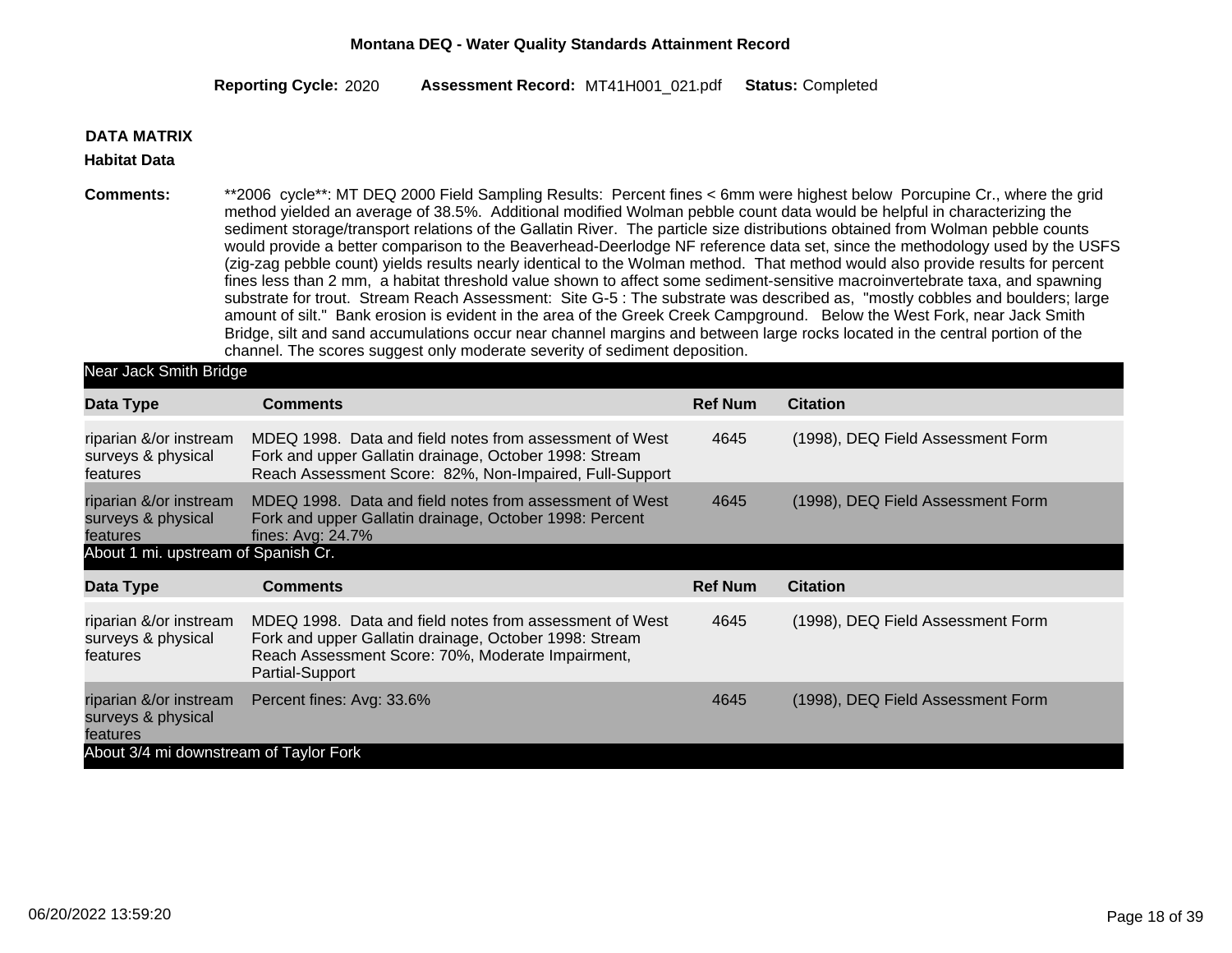| Data Type                                                | <b>Comments</b>                                                                                                                                                                                                                                                                                                                                                                                                                                                                                                                                                                                                                                                                                                                                                                                                                                                                                                                                                                                                                                                                                                                                                                                                    | <b>Ref Num</b> | <b>Citation</b>                   |
|----------------------------------------------------------|--------------------------------------------------------------------------------------------------------------------------------------------------------------------------------------------------------------------------------------------------------------------------------------------------------------------------------------------------------------------------------------------------------------------------------------------------------------------------------------------------------------------------------------------------------------------------------------------------------------------------------------------------------------------------------------------------------------------------------------------------------------------------------------------------------------------------------------------------------------------------------------------------------------------------------------------------------------------------------------------------------------------------------------------------------------------------------------------------------------------------------------------------------------------------------------------------------------------|----------------|-----------------------------------|
| riparian &/or instream<br>surveys & physical<br>features | MDEQ 1998. Data and field notes from assessment of West<br>Fork and upper Gallatin drainage, October 1998: Percent<br>fines: Avg: 8.3% (Rosgen B-3 channel here)                                                                                                                                                                                                                                                                                                                                                                                                                                                                                                                                                                                                                                                                                                                                                                                                                                                                                                                                                                                                                                                   | 4645           | (1998), DEQ Field Assessment Form |
| riparian &/or instream<br>surveys & physical<br>features | MDEQ 1998. Data and field notes from assessment of West<br>Fork and upper Gallatin drainage, October 1998: Stream<br>Reach Assessment Score: 82%, Non-Impaired, Full-Support                                                                                                                                                                                                                                                                                                                                                                                                                                                                                                                                                                                                                                                                                                                                                                                                                                                                                                                                                                                                                                       | 4645           | (1998), DEQ Field Assessment Form |
| 100 yds below Porcupine Cr.                              |                                                                                                                                                                                                                                                                                                                                                                                                                                                                                                                                                                                                                                                                                                                                                                                                                                                                                                                                                                                                                                                                                                                                                                                                                    |                |                                   |
| Data Type                                                | <b>Comments</b>                                                                                                                                                                                                                                                                                                                                                                                                                                                                                                                                                                                                                                                                                                                                                                                                                                                                                                                                                                                                                                                                                                                                                                                                    | <b>Ref Num</b> | <b>Citation</b>                   |
| riparian &/or instream<br>surveys & physical<br>features | MDEQ 1998. Data and field notes from assessment of West<br>Fork and upper Gallatin drainage, October 1998: Stream<br>Reach Assessment Score: 83%, Non-Impaired, Full-Support.<br>No silt evident except in very small areas near the channel<br>margains.                                                                                                                                                                                                                                                                                                                                                                                                                                                                                                                                                                                                                                                                                                                                                                                                                                                                                                                                                          | 4645           | (1998), DEQ Field Assessment Form |
| riparian &/or instream<br>surveys & physical<br>features | MDEQ 1998. Data and field notes from assessment of West<br>Fork and upper Gallatin drainage, October 1998 : Percent<br>fines: Avg: 38.5%                                                                                                                                                                                                                                                                                                                                                                                                                                                                                                                                                                                                                                                                                                                                                                                                                                                                                                                                                                                                                                                                           | 4645           | (1998), DEQ Field Assessment Form |
| riparian &/or instream<br>surveys & physical<br>features | 2000 Stream Corridor Inventory: GNF: The watershed is<br>located above about 2/3 of Gallatin River and 1/3 above Taylor<br>F. The upper Gallatin watershed geology and soil is described<br>on the previous form. The area is primarily tertiary volcanic.<br>Taylor F. is predominately tertiary volcanic with minimal<br>Mesozoic limestone. The upper 1/4 of the the Taylor F.<br>watershed is cretaceous shale, which is fine (clay) textured<br>and very erosive . During periods of snowfall and runoff or<br>stormflow the cretaceous shales make the TF an energy<br>limited system, which input considerable sediment and<br>turbidity to the Gallatin River system. About 90% if the<br>sediment in this reach come from the T.F. and about 10%<br>come from the upper Gallatin River. The riparian zone is very<br>narrow, about 10 ft. The areas vegetation consists of Douglas<br>firs, grasses, Forbes and willows. G-6: Large limestone<br>(Mesozoic) out crop here on the right bank and alluvial fan on<br>the left bank at the mouth of Gallatin where valley begins to<br>widen. The limestone ridge on the right bank is actively<br>eroding; sheet erosion, debris flow deposits in channels. | 4647           | (2000), DEQ Field Assessment Form |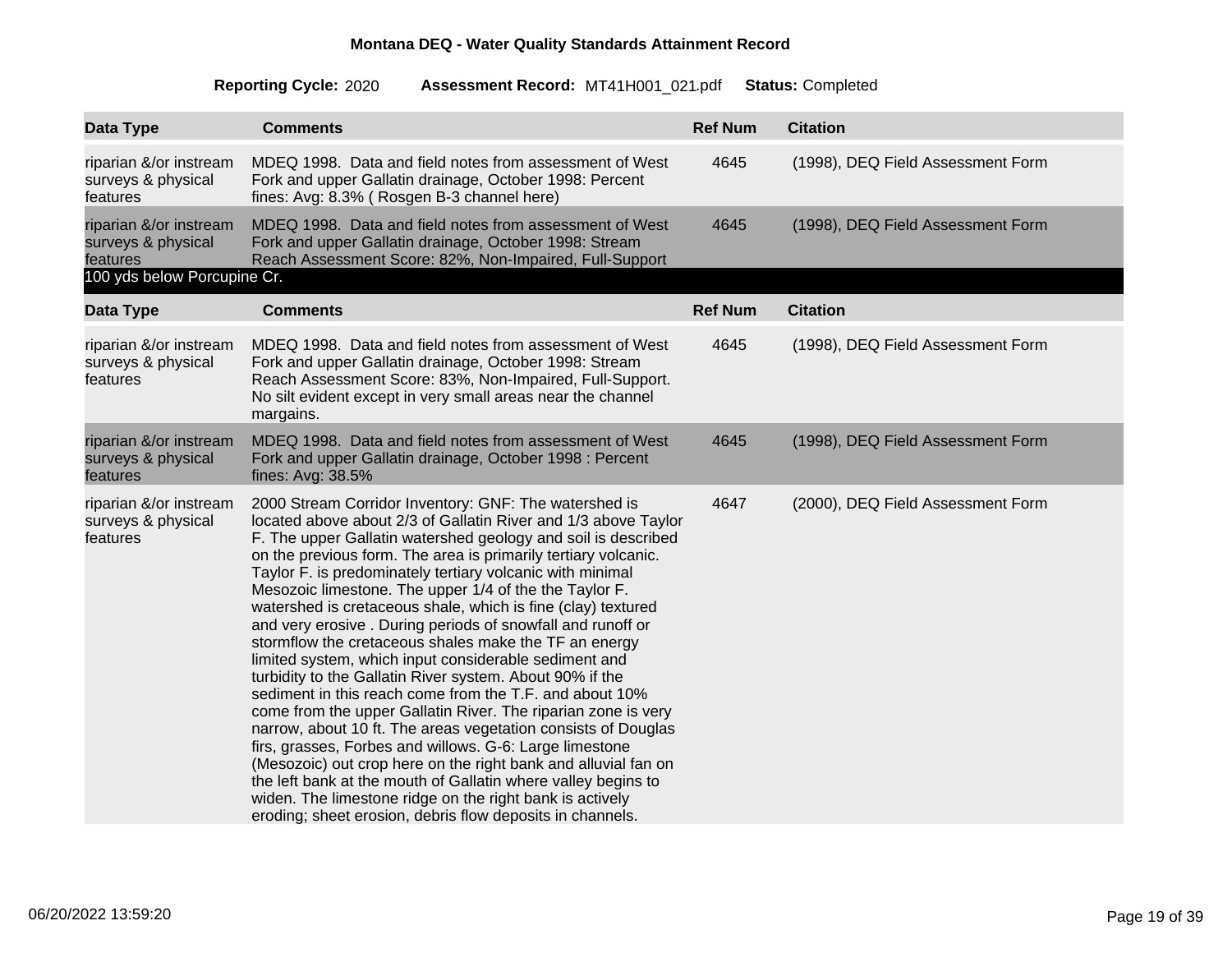| At Greek Cr. Campground                                  |                                                                                                                                                                                                                                                                                                                                                                                                                                                                                                                                                                                                                                                                                                                                                                                                                                                                                                                                                                                                                                                                                     |                |                                                                                        |
|----------------------------------------------------------|-------------------------------------------------------------------------------------------------------------------------------------------------------------------------------------------------------------------------------------------------------------------------------------------------------------------------------------------------------------------------------------------------------------------------------------------------------------------------------------------------------------------------------------------------------------------------------------------------------------------------------------------------------------------------------------------------------------------------------------------------------------------------------------------------------------------------------------------------------------------------------------------------------------------------------------------------------------------------------------------------------------------------------------------------------------------------------------|----------------|----------------------------------------------------------------------------------------|
| Data Type                                                | <b>Comments</b>                                                                                                                                                                                                                                                                                                                                                                                                                                                                                                                                                                                                                                                                                                                                                                                                                                                                                                                                                                                                                                                                     | <b>Ref Num</b> | <b>Citation</b>                                                                        |
| riparian &/or instream<br>surveys & physical<br>features | Percent fines: Avg: 29.3%                                                                                                                                                                                                                                                                                                                                                                                                                                                                                                                                                                                                                                                                                                                                                                                                                                                                                                                                                                                                                                                           | 4645           | (1998), DEQ Field Assessment Form                                                      |
| riparian &/or instream<br>surveys & physical<br>features | MDEQ 1998. Data and field notes from assessment of West<br>Fork and upper Gallatin drainage, October 1998: Stream<br>Reach Assessment Score: 71.5%, Minor Impairment, Partial-<br>Support                                                                                                                                                                                                                                                                                                                                                                                                                                                                                                                                                                                                                                                                                                                                                                                                                                                                                           | 4645           | (1998), DEQ Field Assessment Form                                                      |
|                                                          | Just downstream of the lower Yellowstone Park Boundary                                                                                                                                                                                                                                                                                                                                                                                                                                                                                                                                                                                                                                                                                                                                                                                                                                                                                                                                                                                                                              |                |                                                                                        |
| Data Type                                                | <b>Comments</b>                                                                                                                                                                                                                                                                                                                                                                                                                                                                                                                                                                                                                                                                                                                                                                                                                                                                                                                                                                                                                                                                     | <b>Ref Num</b> | <b>Citation</b>                                                                        |
| Land use                                                 | 2000 Stream Corridor Inventory: G-1: The watershed above<br>this area is predominately in Yellowstone National Park. The<br>main variable is heavy Elk & moderately heavy Bison grazing<br>which reduce riparian shrubs (primarily willow) density and<br>vigor to some degree. Overall wildlife grazing is not a likely<br>impact on bank erosion or water quality. The only horses that<br>were seen were at the Black Butte Ranch upstream. Resource<br>conditions are good with the only significant variable being<br>wildlife grazing. Most of the watershed area is located outside<br>Yellowstone National Park in the Lee Metcalf Wilderness,<br>which has no livestock grazing. The overall trends appear to<br>be stable. The Gallatin Hwy 191 GNF/YNP corridor runs along<br>much of this watershed. The main water quality variable<br>would be wildlife feces and eroding stream-banks, which<br>appear to be at about natural levels. There are no evident<br>sources of pollution occurring from the highway GNF: The<br>upper Gallatin Watershed is located in YNP | 4647           | (2000), DEQ Field Assessment Form                                                      |
| riparian &/or instream<br>surveys & physical<br>features | Evidence of a direct relationship between sediment production<br>and percent of the drainage in the sedimentary category.<br>Thus, it is clear that the potential suspended sediment<br>production problems lie in drainages with highest percentages<br>of sedimentary-glacial-alluvial geologic formations. Based on<br>these findings extreme caution should be exercised when<br>considering management plans for any similar watersheds.                                                                                                                                                                                                                                                                                                                                                                                                                                                                                                                                                                                                                                       | 1294           | Blue Ribbons of the Big Sky Country Areawide<br>Planning Organization (1978), Forestry |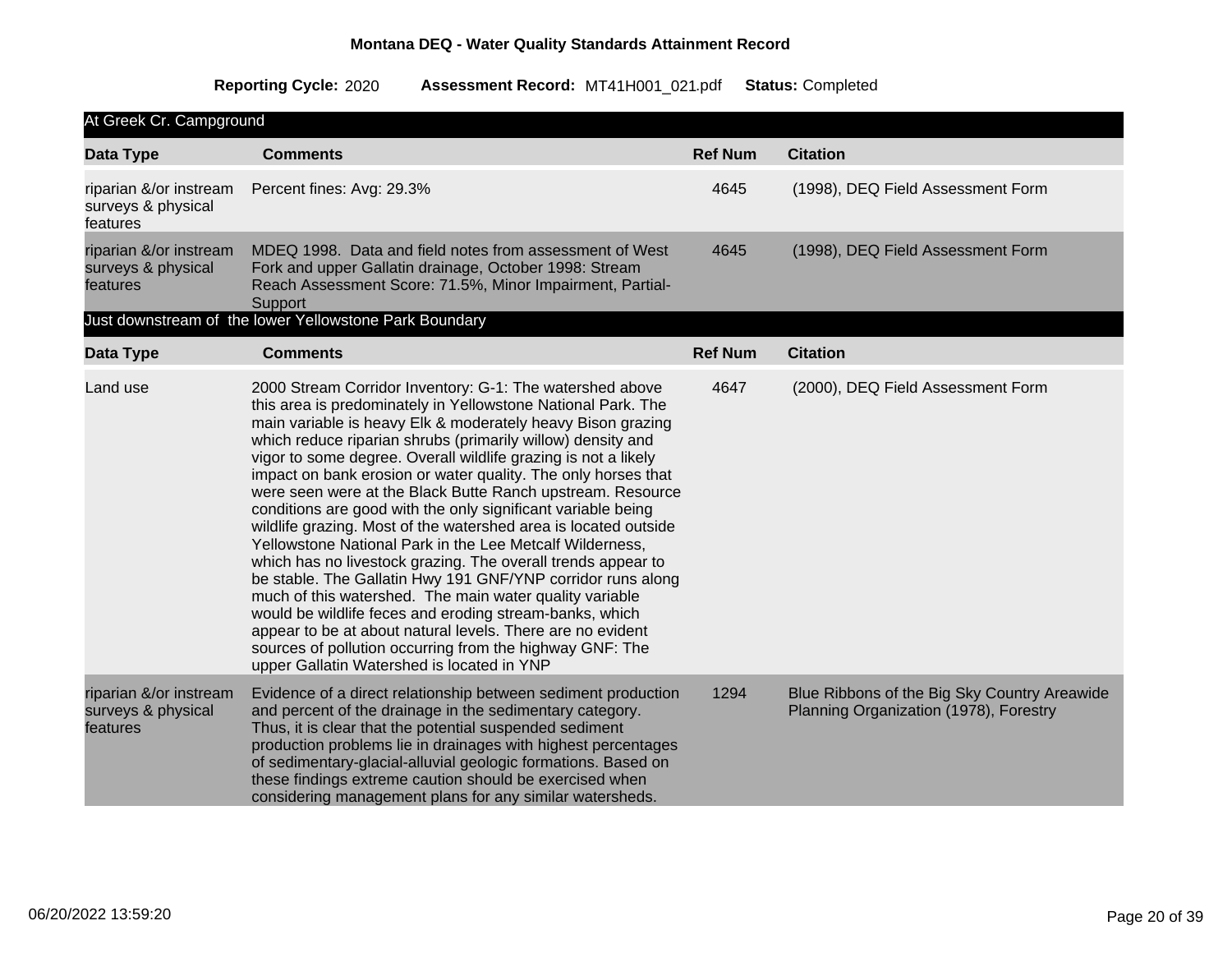| riparian &/or instream<br>surveys & physical<br>features | MT DEQ 2000 Field Sampling Results for the Reassessment<br>of the Upper Gallatin River: The stream transports sediments<br>well; good trout habitat, predominately in runs and riffles.<br>Large boulders provide refuge habitat. Spawning gravels<br>present throughout the stream segment.                                                                                                                                                                                                                                                                                                                                                                                                                                                                                                                                                                                                                                                                                                                                                                                                                                                                                                                                                      | 4654 | (1997), DEQ Field Assessment Form |
|----------------------------------------------------------|---------------------------------------------------------------------------------------------------------------------------------------------------------------------------------------------------------------------------------------------------------------------------------------------------------------------------------------------------------------------------------------------------------------------------------------------------------------------------------------------------------------------------------------------------------------------------------------------------------------------------------------------------------------------------------------------------------------------------------------------------------------------------------------------------------------------------------------------------------------------------------------------------------------------------------------------------------------------------------------------------------------------------------------------------------------------------------------------------------------------------------------------------------------------------------------------------------------------------------------------------|------|-----------------------------------|
| riparian &/or instream<br>surveys & physical<br>features | MDEQ 1998. Data and field notes from assessment of West<br>Fork and upper Gallatin drainage, October 1998.: Stream<br>Reach Assessment Score: 78%, Minor Impairment, Partial-<br>Support.                                                                                                                                                                                                                                                                                                                                                                                                                                                                                                                                                                                                                                                                                                                                                                                                                                                                                                                                                                                                                                                         | 4645 | (1998), DEQ Field Assessment Form |
| riparian &/or instream<br>surveys & physical<br>features | MDEQ 1998. Data and field notes from assessment of West<br>Fork and upper Gallatin drainage, October 1998: Percent<br>fines: Avg: 20.7                                                                                                                                                                                                                                                                                                                                                                                                                                                                                                                                                                                                                                                                                                                                                                                                                                                                                                                                                                                                                                                                                                            | 4645 | (1998), DEQ Field Assessment Form |
| riparian &/or instream<br>surveys & physical<br>features | 2000 Stream Corridor Inventory: G-6: Lower end of moderate<br>fish cover is being provided; there is partial shading of the<br>channel (about 35%) by willows and firs. There are also<br>numerous boulders and deep pools, and not any woody debris<br>in the water. Embeddedness is <15%; D50=large cobble;<br>minimal macrophyte growth observed; with no undercut banks.<br>G-5: The fish cover in this area is fairly sparse; there are some<br>logs, but few fully submerged in the channel, some undercut<br>banks, some boulders, a few deep pools and partial shading,<br>(about 30%) provided by tall firs lining the channel banks.<br>Embeddedness is about 15% to 20%; D50=cobble, very little<br>macrophyte growth; some silt and sand deposits in eddies at<br>channel edges. G-4: This reach has fairly sparse fish cover<br>available. There are a few logs, not wads and undercut banks<br>that may provide some shelter for the fish habitat. There is not<br>much macrophyte growth and the area has low<br>Embeddedness (<15%); D50=medium cobble, Partial shading<br>(about 30%) of the channel by tall (about 100ft) streamside<br>firs. G-3: The aquatic habitat here is pretty sparse, high width,<br>extremely limited. | 4647 | (2000), DEQ Field Assessment Form |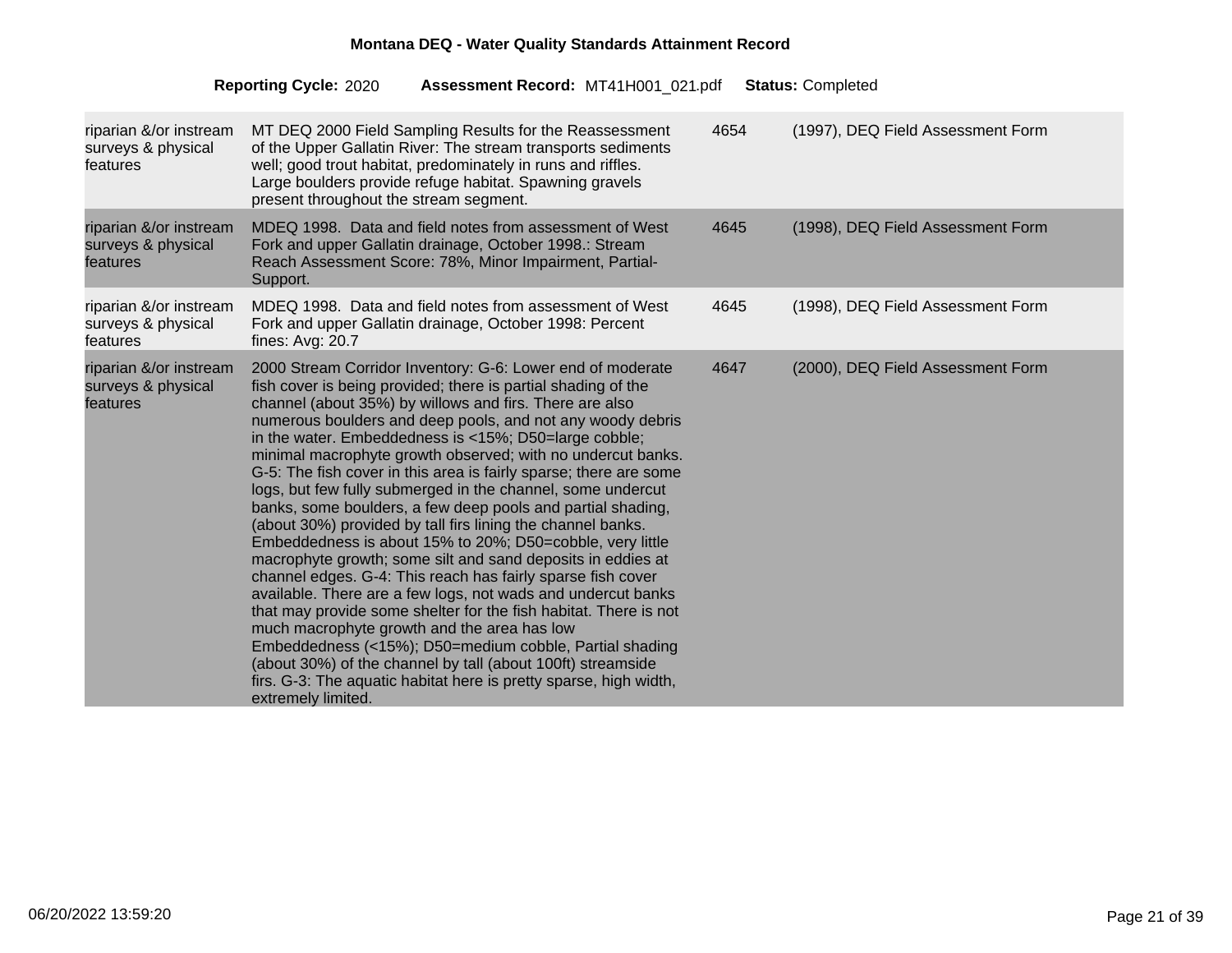| riparian &/or instream<br>surveys & physical<br>features | 2000 Stream Corridor Inventory: G-6: Lower end of moderate<br>fish cover is being provided; there is partial shading of the<br>channel (about 35%) by willows and firs. There are also<br>numerous boulders and deep pools, and not any woody debris<br>in the water. Embeddedness is <15%; D50=large cobble;<br>minimal macrophyte growth observed; with no undercut banks.<br>G-5: The fish cover in this area is fairly sparse; theere are<br>some logs, but few full submerged in the channel, some<br>undercut banks, some boulders, a few deep pools and partial<br>shading, (about 30%) provided by tall firs lining the channel<br>banks. Embeddedness is about 15% to 20%; D50=cobble,<br>very little macrophyte growth; some silt and sand deposits in<br>eddies at channel edges. G-4: This reach has fairly sparse fish<br>cover available. There are a few logs, not wads and undercut<br>banks that may provide some shelter for the fish habitat. There<br>is not much macrophyte growth and the area has low<br>Embeddedness (<15%); D50=medium cobble, Partial shading<br>(about 30%) of the channel by tall (about 100ft) streamside<br>firs. G-3: The aquatic habitat here is pretty sparse, high width,<br>extremely limited. | 4647  | (2000), DEQ Field Assessment Form                                                                                                                                 |
|----------------------------------------------------------|---------------------------------------------------------------------------------------------------------------------------------------------------------------------------------------------------------------------------------------------------------------------------------------------------------------------------------------------------------------------------------------------------------------------------------------------------------------------------------------------------------------------------------------------------------------------------------------------------------------------------------------------------------------------------------------------------------------------------------------------------------------------------------------------------------------------------------------------------------------------------------------------------------------------------------------------------------------------------------------------------------------------------------------------------------------------------------------------------------------------------------------------------------------------------------------------------------------------------------------------------|-------|-------------------------------------------------------------------------------------------------------------------------------------------------------------------|
| riparian &/or instream<br>surveys & physical<br>features | This segment of the Gallatin River is not on the MFWP List of<br><b>Dewatering Concern Areas</b>                                                                                                                                                                                                                                                                                                                                                                                                                                                                                                                                                                                                                                                                                                                                                                                                                                                                                                                                                                                                                                                                                                                                                  | 10801 | Montana Department of Fish, Wildlife, and<br>Parks, Fisheries Division (2004), FWP<br>Dewatering Concern Areas: Revised May 2003<br>[Dewatered Streams List 2003] |
| riparian &/or instream<br>surveys & physical<br>features | For comparison to reference condition, Beaverhead-Deerlodge<br>National Forest C4 reference reaches have a mean Percent<br>Fines <6 mm of 16%; 90 % confidence intervals are 13-18%.<br>Reference B4 streams have a mean Percent Fines <6 mm of<br>17%, and 90 % confidence intervals are 12-22%.                                                                                                                                                                                                                                                                                                                                                                                                                                                                                                                                                                                                                                                                                                                                                                                                                                                                                                                                                 | 10467 | (nnnn), USFS Field Data                                                                                                                                           |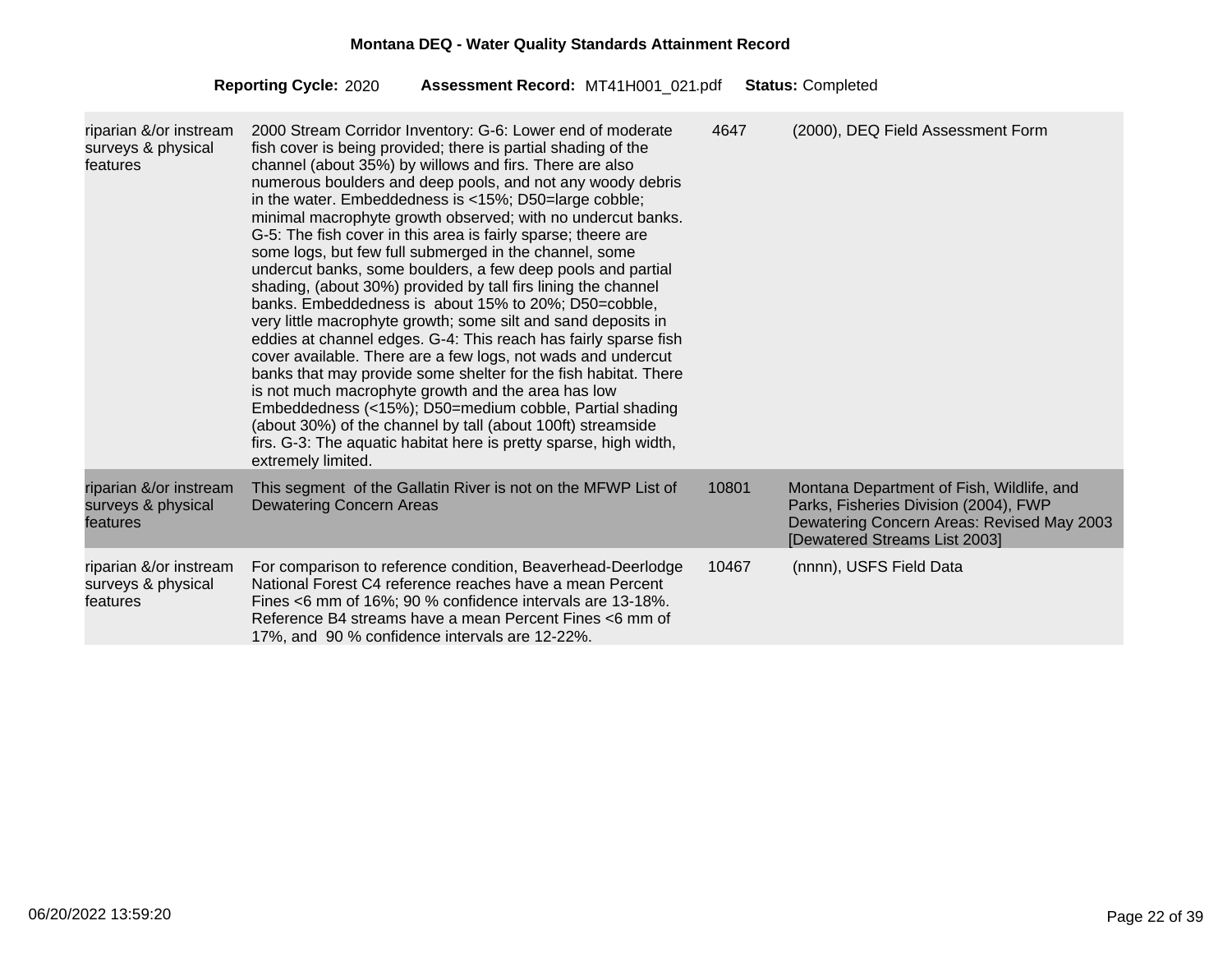2020 MT41H001\_021 Completed **Reporting Cycle: Assessment Record:** .pdf **Status:**

#### **DATA MATRIX**

#### **Chemistry Data**

**Comments:** \*\*2006 cycle\*\*: Metals: No exceedances of Human Health or Aquatic Life Standards were reported for the sampling results for the six sites. Sediment metals concentrations were below the values shown to affect aquatic life. Other: Specific Conductivity and TDS values were low, indicating low salinity. SAR values indicate low sodium ion levels in ratio to magnesium and calcium ions. The use of Gallatin River water for crop irrigation would not pose a risk to the soils or to sodium-sensitive crops, or for livestock and poultry water. Turbidity is low at base flow conditions. Water Temperatures are below the maximum weekly average temperature for growth rainbow trout ( 66 F =18.9 C), and temperatures avoided by juvenile and adult rainbow trout: 71 F, and in the range of Optimal Temperature for rainbow trout: 54-66 F. \*\*2020 cycle\*\*: NUTRIENTS: In the years 2013 to 2021, 86 samples were collected for TN and NO2+3, and 80 TP samples collected. TN samples range from non-detect to 0.8mg/L, NO2+3 samples range from non-detect to 0.34mg/L, and TP samples range from non-detect to 0.068mg/L. METALS: One sample had been collected for metals from 2011 to 2021. PHOTO/VIDEOS: Photos from 2018 to 2021 indicate widespread filamentous algae growth

Near Jack Smith Bridge

| Data Type                                          | <b>Comments</b>                                                                                                                                                                                     | <b>Ref Num</b> | <b>Citation</b>                   |
|----------------------------------------------------|-----------------------------------------------------------------------------------------------------------------------------------------------------------------------------------------------------|----------------|-----------------------------------|
| benthic sediment data                              | MDEQ 1998. Data and field notes from assessment of West<br>Fork and upper Gallatin drainage, October 1998: Sediment<br>metals concentrations were below the values shown to affect<br>aquatic life. | 4645           | (1998), DEQ Field Assessment Form |
| common ions, pH,<br>conductivity,<br>miscellaneous | 8/22/2000: Water temperature: 12.5 C, pH: 8.43, Specific<br>Conductivity: 347 umhos/cm, Dissolved Oxygen: 12.47 mg/L,<br>TDS: 233 mg/L, TSS: <10 mg/L                                               | 4647           | (2000), DEQ Field Assessment Form |
| major nutrients                                    | Total Kjeldahl N: <.5 mg/l, Nitrate + Nitrite: .02 mg/l, Total<br>Phosphorus: .027 mg/l                                                                                                             | 4647           | (2000), DEQ Field Assessment Form |
| metals                                             | No exceedences of Human Health or Aquatic Life Standards                                                                                                                                            | 4647           | (2000), DEQ Field Assessment Form |
| quantitative physical<br>data                      | pH: 8.43, Dissolved Oxygen: 12.47 mg/L, Specific<br>conductivity: .347 mS/cm, Water temperature: 12.5 C. TDS:<br>$233 \text{ mg/L}$                                                                 | 4647           | (2000), DEQ Field Assessment Form |
| entire segment                                     |                                                                                                                                                                                                     |                |                                   |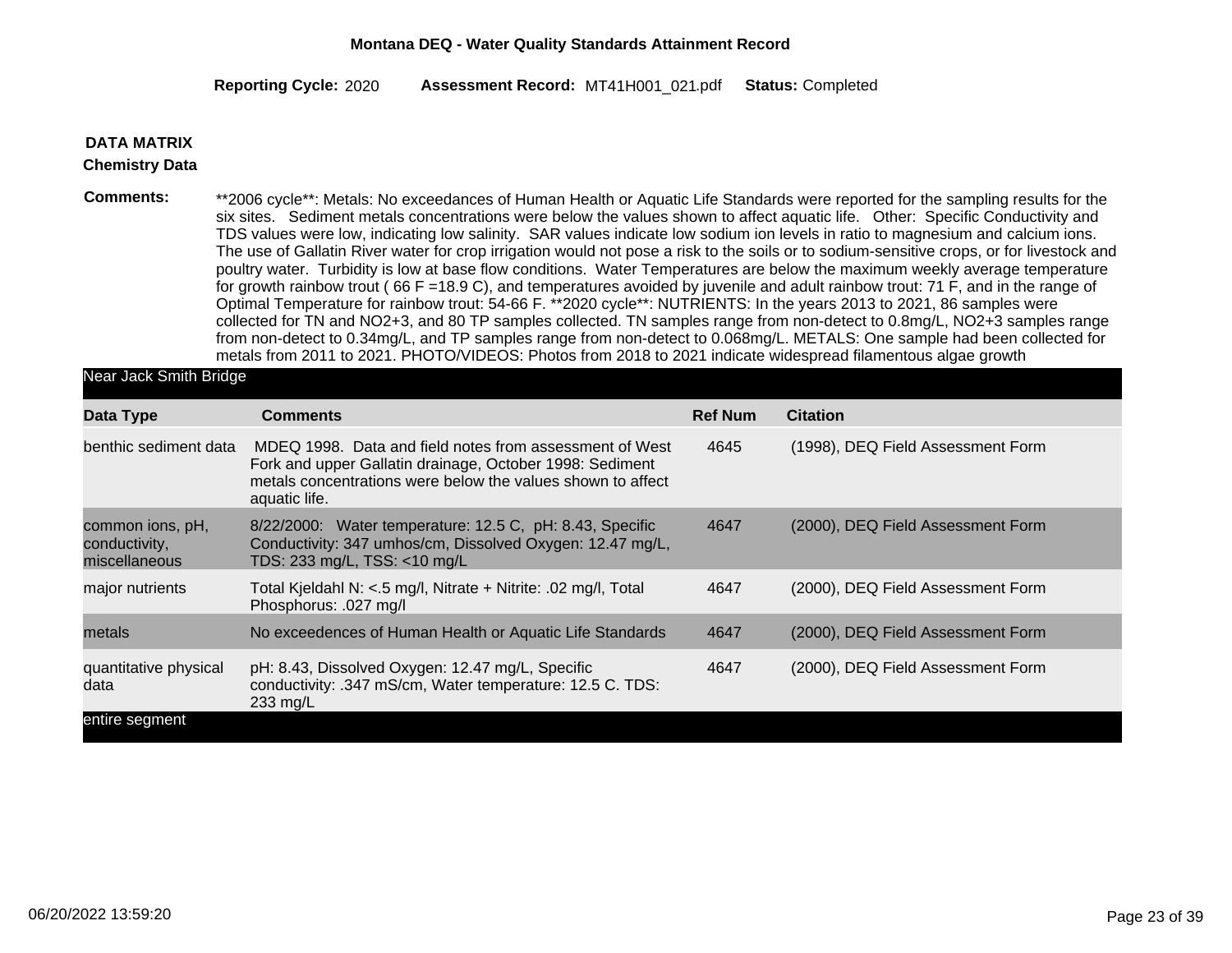| Data Type                                     | <b>Comments</b>                                                                                                                                                                                                                                                                             | <b>Ref Num</b> | <b>Citation</b>                                                                                                                                                                                      |
|-----------------------------------------------|---------------------------------------------------------------------------------------------------------------------------------------------------------------------------------------------------------------------------------------------------------------------------------------------|----------------|------------------------------------------------------------------------------------------------------------------------------------------------------------------------------------------------------|
| General                                       | 86 TN, NO2+3, 80 TP samples collected from 2013 to 2021<br>48 chlorophyll-a and 48 ash free dry weight samples collected<br>from 2016 to 2020<br>12 E.coli samples collected in august of 2014<br>1 As, Al, Cd, Cr, Cu, Pb, Hg, Se, Zn, Fe, Se have been<br>collected in from 2011 to 2021. | 15288          | Montana Department of Environmental Quality,<br>Planning, Prevention and Assistance Division,<br>Water Quality Planning Bureau (nnnn), Montana<br><b>Water Quality EQuIS</b>                         |
| major nutrients                               | NO2+3 samples range from non-detect to 0.34mg/L, and TP<br>samples range from non-detect to 0.068mg/L.                                                                                                                                                                                      | 11934          | Suplee, Michael W.; Watson, Vicki; Varghese,<br>Arun; Cleland, Joshua (2008), Scientific and<br><b>Technical Basis of the Numeric Nutrient Criteria</b><br>for Montana's Wadeable Streams and Rivers |
| major nutrients                               | This document contains the numeric total nitrogen (TN) and<br>total phosphorus (TP) standards for wadeable streams in the<br>Middle Rockies level III ecoregion. These standards were used<br>to analyze TN and TP data for beneficial use determination for<br>wadeable streams            | 15265          | Montana Department of Environmental Quality<br>(2014), Department Circular DEQ-12A: Montana<br><b>Base Numeric Nutrient Standards, Circular</b><br>DEQ-12A                                           |
| major nutrients                               | In the years 2013 to 2021, 86 samples were collected for TN<br>and NO2+3, and 80 TP samples collected. TN samples range<br>from non-detect to 0.8mg/L, NO2+3 samples range from non-<br>detect to 0.34mg/L, and TP samples range from non-detect to<br>$0.068$ mg/L.                        | 15655          | Montana Department of Environmental Quality<br>(2016), Assessment Methodology for<br>Determining Wadeable Stream Impairment Due<br>to Excess Nitrogen and Phosphorus Levels,<br>WQPBMASTR-01         |
| metals                                        | METALS: 1 samples had been collected for metals from 2011<br>to 2021.                                                                                                                                                                                                                       | 14350          | Drygas, Jonathan (2012), The Montana<br>Department of Environmental Quality Metals<br>Assessment Method-Final, WQPBMASTR-03                                                                          |
| metals<br>About 1 mi. upstream of Spanish Cr. | This document contains the numeric water quality standards<br>used to evaluate metals concentrations for beneficial use<br>support in waters in the Gallatin River.                                                                                                                         | 13619          | Montana Department of Environmental Quality<br>(2012), Montana Numeric Water Quality<br>Standards: Circular DEQ-7, Circular DEQ-7                                                                    |
|                                               |                                                                                                                                                                                                                                                                                             |                |                                                                                                                                                                                                      |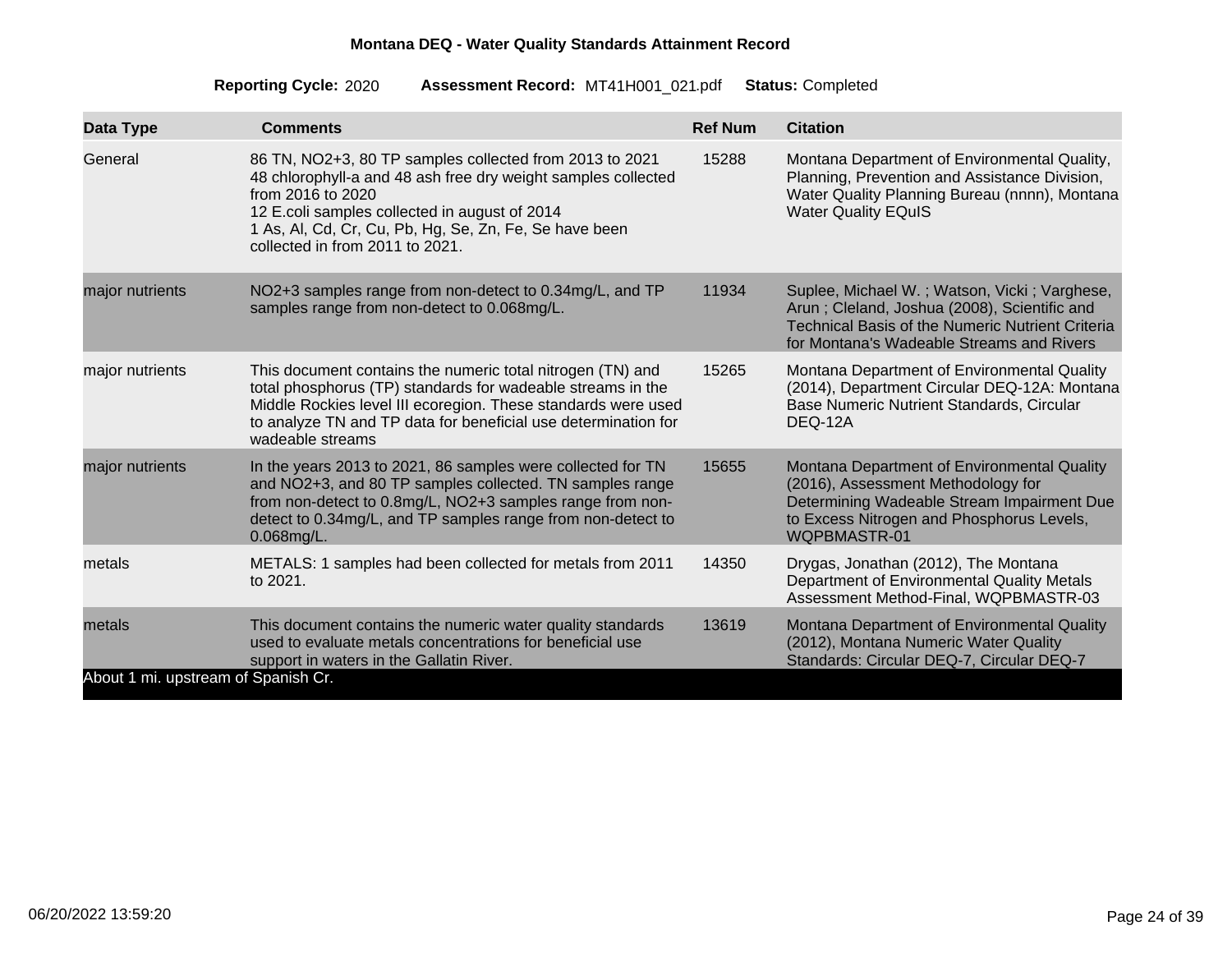| Data Type                                          | <b>Comments</b>                                                                                                                                       | <b>Ref Num</b> | <b>Citation</b>                   |
|----------------------------------------------------|-------------------------------------------------------------------------------------------------------------------------------------------------------|----------------|-----------------------------------|
| common ions, pH,<br>conductivity,<br>miscellaneous | 8/22/2000: Water temperature: 13.8 C, pH: 8.50, Specific<br>Conductivity: 293 umhos/cm, Dissolved Oxygen: 11.86 mg/L,<br>TDS: 198 mg/L, TSS: <10 mg/L | 4647           | (2000), DEQ Field Assessment Form |
| major nutrients                                    | Total Kjeldahl N: <.5 mg/l, Nitrate + Nitrite: <.01 mg/l, Total<br>Phosphorus: .020 mg/l                                                              | 4647           | (2000), DEQ Field Assessment Form |
| metals                                             | No exceedences of Human Health or Aquatic Life Standards                                                                                              | 4647           | (2000), DEQ Field Assessment Form |
| quantitative physical<br>data                      | pH: 8.5, Dissolved Oxygen: 11.86 mg/L, Specific conductivity:<br>.293 mS/cm, Water temperature: 13.8 C. TDS: 198mg/L                                  | 4647           | (2000), DEQ Field Assessment Form |
| About 3/4 mi downstream of Taylor Fork             |                                                                                                                                                       |                |                                   |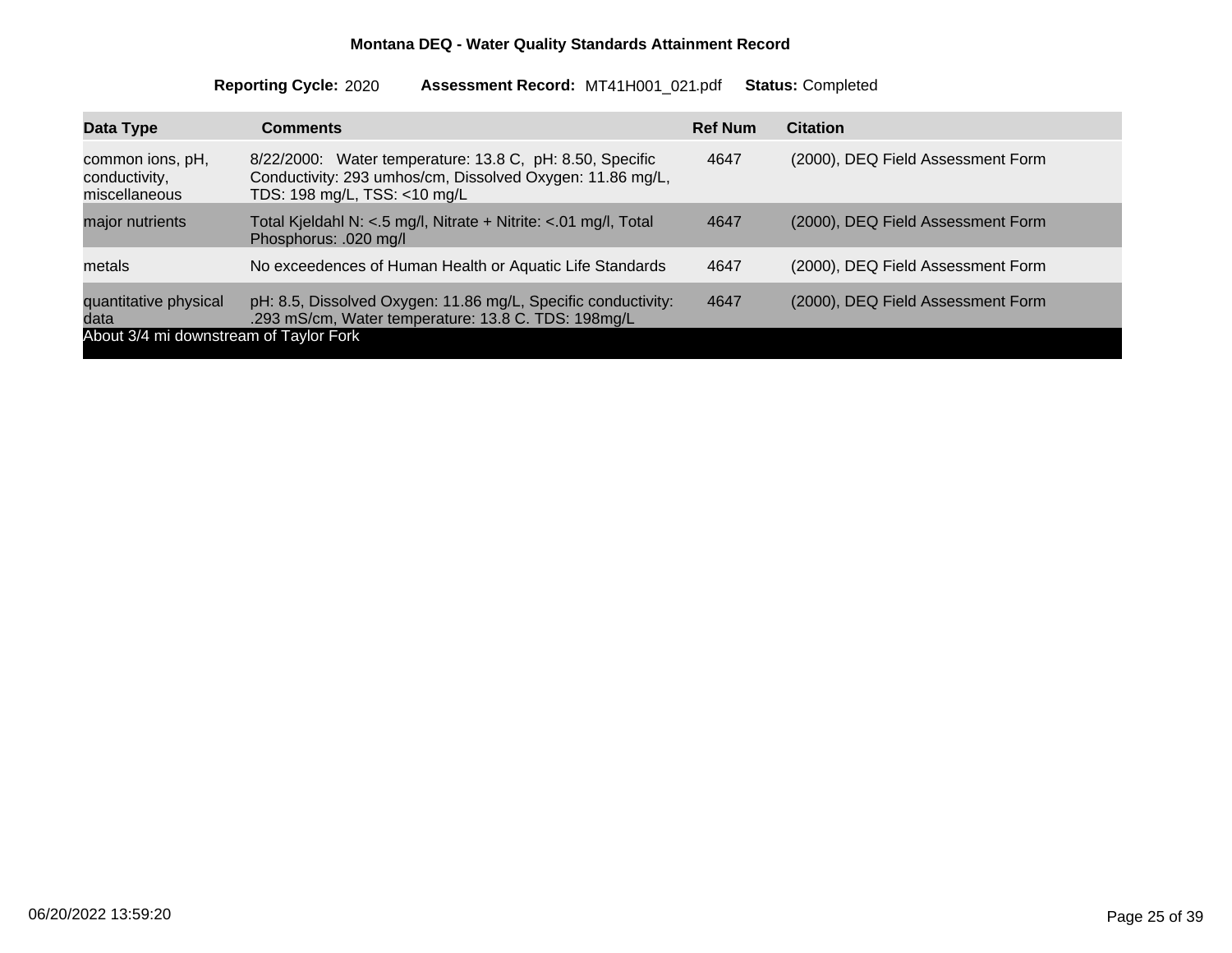| Data Type                                          | <b>Comments</b>                                                                                                                                                                                                                                                                                                                                                                                                                                                                                                                                                 | <b>Ref Num</b> | <b>Citation</b>                                                                                                                                                         |
|----------------------------------------------------|-----------------------------------------------------------------------------------------------------------------------------------------------------------------------------------------------------------------------------------------------------------------------------------------------------------------------------------------------------------------------------------------------------------------------------------------------------------------------------------------------------------------------------------------------------------------|----------------|-------------------------------------------------------------------------------------------------------------------------------------------------------------------------|
| benthic sediment data                              | MDEQ 1998. Data and field notes from assessment of West<br>Fork and upper Gallatin drainage, October 1998: Sediment<br>metals concentrations were below the values shown to affect<br>aquatic life. (CDM, 1994. Draft Baseline Risk Assessment<br>Streamside Tailings Operating Unit Silver Bow Creek NPL<br>Site, and MDEQ, 2003. WATER QUALITY RESTORATION<br>PLAN FOR METALS IN THE BLACKFOOT HEADWATERS<br><b>TMDL PLANNING AREA)</b>                                                                                                                       | 4645           | (1998), DEQ Field Assessment Form                                                                                                                                       |
| common ions, pH,<br>conductivity,<br>miscellaneous | 8/21/2000: Water temperature: 14.6 C, pH: 8.31, Specific<br>Conductivity: 272 umhos/cm, Dissolved Oxygen: 10.79 mg/L,<br>TDS: 186 mg/L, TSS: <10 mg/L                                                                                                                                                                                                                                                                                                                                                                                                           | 4647           | (2000), DEQ Field Assessment Form                                                                                                                                       |
| major nutrients                                    | Van Voast found a saturated thickness of unconsolidated<br>materials as great as 58 feet with yields as large as 200gpm.<br>The groundwater is in good to excellent condition with<br>hardness being the only undesirable concentration. All<br>concentrations other than iron and manganese were within the<br>set of standards. The average concentrations of phosphate<br>were found to be $\sim 0.038$ mg PO4-P/1. Nitrate is $\sim 0.003$ mg/l<br>NO3-N. Coliform count averaged from 13,000-100,000 and<br>enterococcus counts averaged from 2,400-3,400. | 1319           | Stuart, David Gordon; Wright, John C.;<br>Schillinger, John Edward; Bissonnette, Gary K.<br>; Jezeski, James J. (1974), Gallatin Basin Waste<br><b>Allocation Study</b> |
| major nutrients                                    | Total Kjeldahl N: <.5 mg/l, Nitrate + Nitrite: <0.01 mg/l, Total<br>Phosphorus: .038 mg/l                                                                                                                                                                                                                                                                                                                                                                                                                                                                       | 4647           | (2000), DEQ Field Assessment Form                                                                                                                                       |
| metals                                             | No exceedences of Human Health or Aquatic Life Standards                                                                                                                                                                                                                                                                                                                                                                                                                                                                                                        | 4647           | (2000), DEQ Field Assessment Form                                                                                                                                       |
| quantitative physical<br>data                      | pH: 8.31, Dissolved Oxygen: 10.79 mg/L, Specific<br>conductivity: .272 mS/cm, Water temperature: 14.6 C. TDS:<br>186mg/L                                                                                                                                                                                                                                                                                                                                                                                                                                        | 4647           | (2000), DEQ Field Assessment Form                                                                                                                                       |
| 100 yds below Porcupine Cr.                        |                                                                                                                                                                                                                                                                                                                                                                                                                                                                                                                                                                 |                |                                                                                                                                                                         |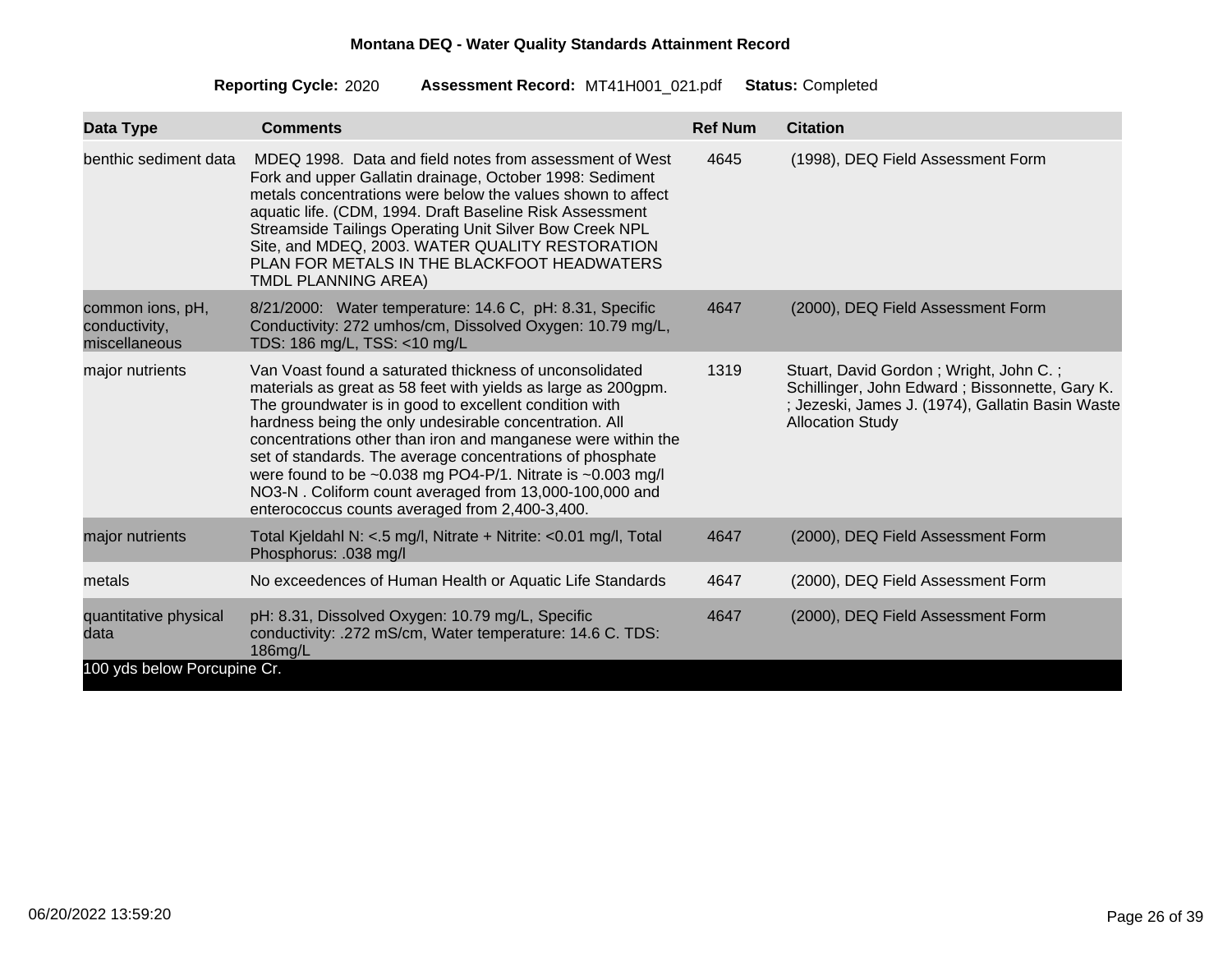| Data Type                                          | <b>Comments</b>                                                                                                                                                                                                                                                                                                                                                                                                                              | <b>Ref Num</b> | <b>Citation</b>                                                                                                                       |
|----------------------------------------------------|----------------------------------------------------------------------------------------------------------------------------------------------------------------------------------------------------------------------------------------------------------------------------------------------------------------------------------------------------------------------------------------------------------------------------------------------|----------------|---------------------------------------------------------------------------------------------------------------------------------------|
| benthic sediment data                              | NUTRIENTS: In the years 2013 to 2021, 86 samples were<br>collected for TN and NO2+3, and 80 TP samples collected. TN<br>samples range from non-detect to 0.8mg/L, NO2+3 samples<br>range from non-detect to 0.34mg/L, and TP samples range<br>from non-detect to 0.068mg/L.METALS: Zero samples had<br>been collected for metals from 2011 to 2021.PHOTO/VIDEOS:<br>Photos from 2018 to 2021 indicate widespread filamentous<br>algae growth | 10546          | Ontario Ministry of the Environment (1993),<br>Guidelines for the Protection and Management<br>of Aquatic Sediment Quality in Ontario |
| benthic sediment data                              | MDEQ 1998. Data and field notes from assessment of West<br>Fork and upper Gallatin drainage, October 1998: Sediment<br>metals concentrations were below the values shown to affect<br>aquatic life.                                                                                                                                                                                                                                          | 4645           | (1998), DEQ Field Assessment Form                                                                                                     |
| common ions, pH,<br>conductivity,<br>miscellaneous | 8/22/2000: Water temperature: 9.1 C, pH: 8.09, Specific<br>Conductivity: 284 umhos/cm, Dissolved Oxygen: 12.22 mg/L,<br>TDS: 186 mg/L, TSS: <10 mg/L                                                                                                                                                                                                                                                                                         | 4647           | (2000), DEQ Field Assessment Form                                                                                                     |
| major nutrients                                    | Total Kjeldahl N: <.5 mg/l, Nitrate + Nitrite: < .01 mg/l, Total<br>Phosphorus: .037 mg/l                                                                                                                                                                                                                                                                                                                                                    | 4647           | (2000), DEQ Field Assessment Form                                                                                                     |
| metals                                             | No exceedences of Human Health or Aquatic Life Standards                                                                                                                                                                                                                                                                                                                                                                                     | 4647           | (2000), DEQ Field Assessment Form                                                                                                     |
| quantitative physical<br>data                      | pH: 8.09, Dissolved Oxygen: 12.22 mg/L, Specific<br>conductivity: .284 mS/cm, Water temperature: 9.1 C.<br>TDS=186 mg/L                                                                                                                                                                                                                                                                                                                      | 4647           | (2000), DEQ Field Assessment Form                                                                                                     |
| At Greek Cr. Campground                            |                                                                                                                                                                                                                                                                                                                                                                                                                                              |                |                                                                                                                                       |
| Data Type                                          | <b>Comments</b>                                                                                                                                                                                                                                                                                                                                                                                                                              | <b>Ref Num</b> | <b>Citation</b>                                                                                                                       |
| common ions, pH,<br>conductivity,<br>miscellaneous | 8/22/2000: Water temperature: 13.0 C, pH: 8.4, Specific<br>Conductivity: 321 umhos/cm, Dissolved Oxygen: 12.6 mg/L,<br>TDS: 216 mg/L, TSS: <10 mg/L                                                                                                                                                                                                                                                                                          | 4647           | (2000), DEQ Field Assessment Form                                                                                                     |
| major nutrients                                    | Total Kjeldahl N: <.5 mg/l, Nitrate + Nitrite: <.01 mg/l, Total<br>Phosphorus: .029 mg/l                                                                                                                                                                                                                                                                                                                                                     | 4647           | (2000), DEQ Field Assessment Form                                                                                                     |
| metals                                             | No exceedences of Human Health or Aquatic Life Standards                                                                                                                                                                                                                                                                                                                                                                                     | 4647           | (2000), DEQ Field Assessment Form                                                                                                     |
| quantitative physical<br>data                      | pH: 8.4, Dissolved Oxygen: 12.60 mg/L, Specific conductivity:<br>.321 mS/cm, Water temperature: 13.0 C. TDS: 216 mg/L                                                                                                                                                                                                                                                                                                                        | 4647           | (2000), DEQ Field Assessment Form                                                                                                     |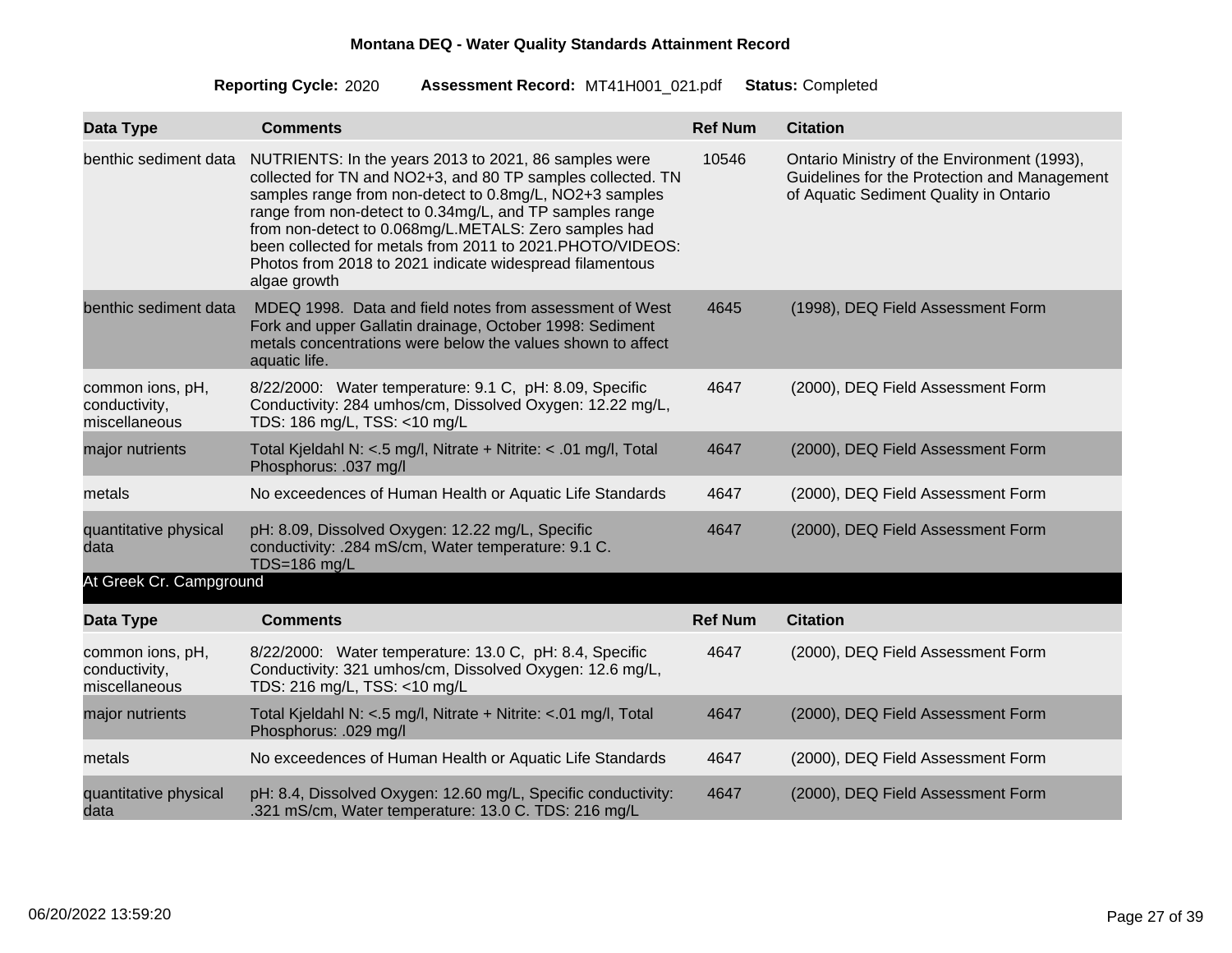| Just downstream of the lower Yellowstone Park Boundary |                                                                                                                                                                                                                                                                                                                                                                                                                                                                                                                                                                                                                                                                                                                                                                                                                                                                      |                |                                                                                                                                                                               |  |  |  |
|--------------------------------------------------------|----------------------------------------------------------------------------------------------------------------------------------------------------------------------------------------------------------------------------------------------------------------------------------------------------------------------------------------------------------------------------------------------------------------------------------------------------------------------------------------------------------------------------------------------------------------------------------------------------------------------------------------------------------------------------------------------------------------------------------------------------------------------------------------------------------------------------------------------------------------------|----------------|-------------------------------------------------------------------------------------------------------------------------------------------------------------------------------|--|--|--|
| Data Type                                              | <b>Comments</b>                                                                                                                                                                                                                                                                                                                                                                                                                                                                                                                                                                                                                                                                                                                                                                                                                                                      | <b>Ref Num</b> | <b>Citation</b>                                                                                                                                                               |  |  |  |
| Rosgen type                                            | 2000 Stream Corridor Inventory: G-1: C3 G-3: B3 G-4: C3 G-<br>5: C3 G-6: C3-B2 almost C2                                                                                                                                                                                                                                                                                                                                                                                                                                                                                                                                                                                                                                                                                                                                                                             | 4647           | (2000), DEQ Field Assessment Form                                                                                                                                             |  |  |  |
| benthic sediment data                                  | Table 1 of this document provides sediment metals<br>concentrations values that have been shown to be at the "No<br>Effect Level", "Lowest Effect Level", and "Severe Effect<br>Level".                                                                                                                                                                                                                                                                                                                                                                                                                                                                                                                                                                                                                                                                              | 10546          | Ontario Ministry of the Environment (1993),<br>Guidelines for the Protection and Management<br>of Aquatic Sediment Quality in Ontario                                         |  |  |  |
| benthic sediment data                                  | Table 5-20 of this document provides summary of ecological<br>risks from chemical and metal stressors.                                                                                                                                                                                                                                                                                                                                                                                                                                                                                                                                                                                                                                                                                                                                                               | 984            | Gendusa, Tony; LaVelle, James M. (1994),<br>Draft Baseline Risk Assessment: Streamside<br>Tailing Operable Unit Silver Bow Creek NPL<br>Site, MDHES Contract #430009-TO6      |  |  |  |
| benthic sediment data                                  | Sediment metals concentrations (ug/g), guideline thresholds<br>of impairment to aquatic life.                                                                                                                                                                                                                                                                                                                                                                                                                                                                                                                                                                                                                                                                                                                                                                        | 4428           | Anderson, Bob; Yashan, Dean; Walker, Mark;<br>Bernd-Cohen, Tina (2003), Water Quality<br>Restoration Plan for Metals in the Blackfoot<br><b>Headwaters TMDL Planning Area</b> |  |  |  |
| common ions, pH,<br>conductivity,<br>miscellaneous     | 8/21/2000: Water temperature: 12 C, pH: 8.02, Specific<br>Conductivity: 249 umhos/cm, Dissolved Oxygen: 11.8 mg/L,<br>TDS: 169 mg/L, TSS: 4.5 mg/L                                                                                                                                                                                                                                                                                                                                                                                                                                                                                                                                                                                                                                                                                                                   | 4647           | (2000), DEQ Field Assessment Form                                                                                                                                             |  |  |  |
| major nutrients                                        | Inorganic phosphorus enrichment is generally less extensive<br>than nitrate enrichment. In this area microorganisms are not<br>expected to move more than 3 meters under saturated<br>conditions. Groundwater in this area contained ~0.035 mg of<br>phosphorus and ~0.14 mg of nitrate nitrogen per liter. This<br>was nearly identical to the levels found in the river but exceeds<br>the average nitrate levels by 26 fold. Studies indicated that<br>objectionable growths of cladophora occur when inorganic<br>phosphorus concentrations approximate 0.10 mg/l. Average<br>concentrations of phosphorus amounted to 0.038 mg/l ranging<br>from a high of 0.045 mg/l to a low of 0.023 mg/l. Considering<br>the low total dissolved solids of 216 mg/l and the low nutrient<br>concentrations, the Gallatin River was classified as an<br>oligotrophic stream. | 380            | Keppner, Alfred P.; Nielson, Gerald A.; Wright,<br>John C. (1971), Assessing Potential Impacts of<br>Sewage From Recreational Development in a<br>Semi-Primitive Watershed    |  |  |  |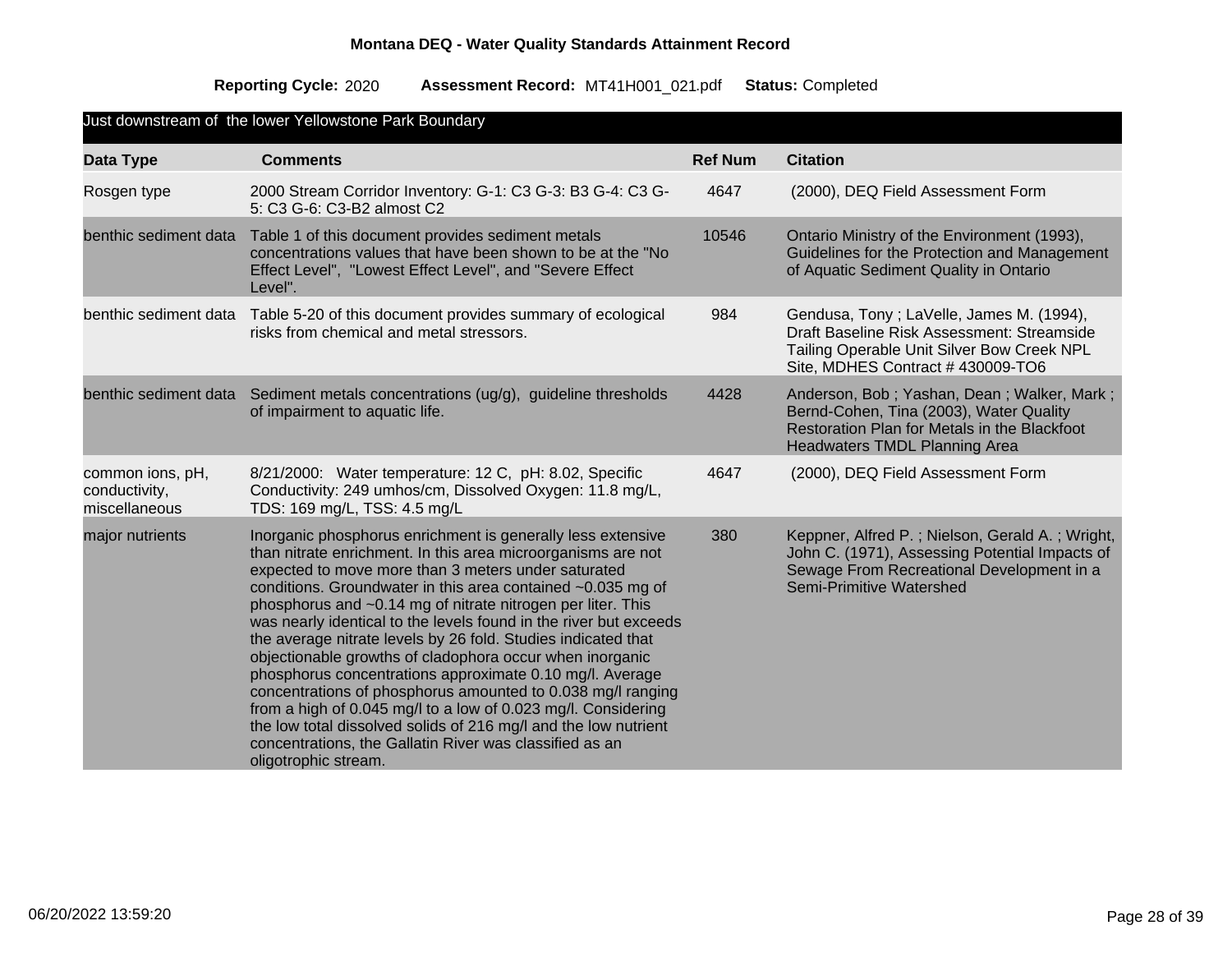| Total Kjeldahl N: <.5 mg/l, Nitrate + Nitrite: .02 mg/l, Total<br>major nutrients<br>Phosphorus: .037 mg/l. 2000 DEQ nutrient data: Reported<br>Total Phosphorus concentrations generally decrease in a<br>downstream direction. A slight increase in phosphorus occurs<br>downstream of Taylor Fork. Total Kjeldahl Nitrogen<br>concentrations were below the (rather high) laboratory<br>method detection level of 0.5 mg/L at all sites. Only two sites<br>had a Nitrate + Nitrite value greater than the lab method<br>detection level, and those were just .02 mg/L. Additional<br>nutrient monitoring is suggested, with the results reported to a<br>lower method detection level. As is, the 2000 MDEQ nutrient<br>data does not suggest impairment of beneficial uses. | 4647 | (2000), DEQ Field Assessment Form |
|---------------------------------------------------------------------------------------------------------------------------------------------------------------------------------------------------------------------------------------------------------------------------------------------------------------------------------------------------------------------------------------------------------------------------------------------------------------------------------------------------------------------------------------------------------------------------------------------------------------------------------------------------------------------------------------------------------------------------------------------------------------------------------|------|-----------------------------------|
|---------------------------------------------------------------------------------------------------------------------------------------------------------------------------------------------------------------------------------------------------------------------------------------------------------------------------------------------------------------------------------------------------------------------------------------------------------------------------------------------------------------------------------------------------------------------------------------------------------------------------------------------------------------------------------------------------------------------------------------------------------------------------------|------|-----------------------------------|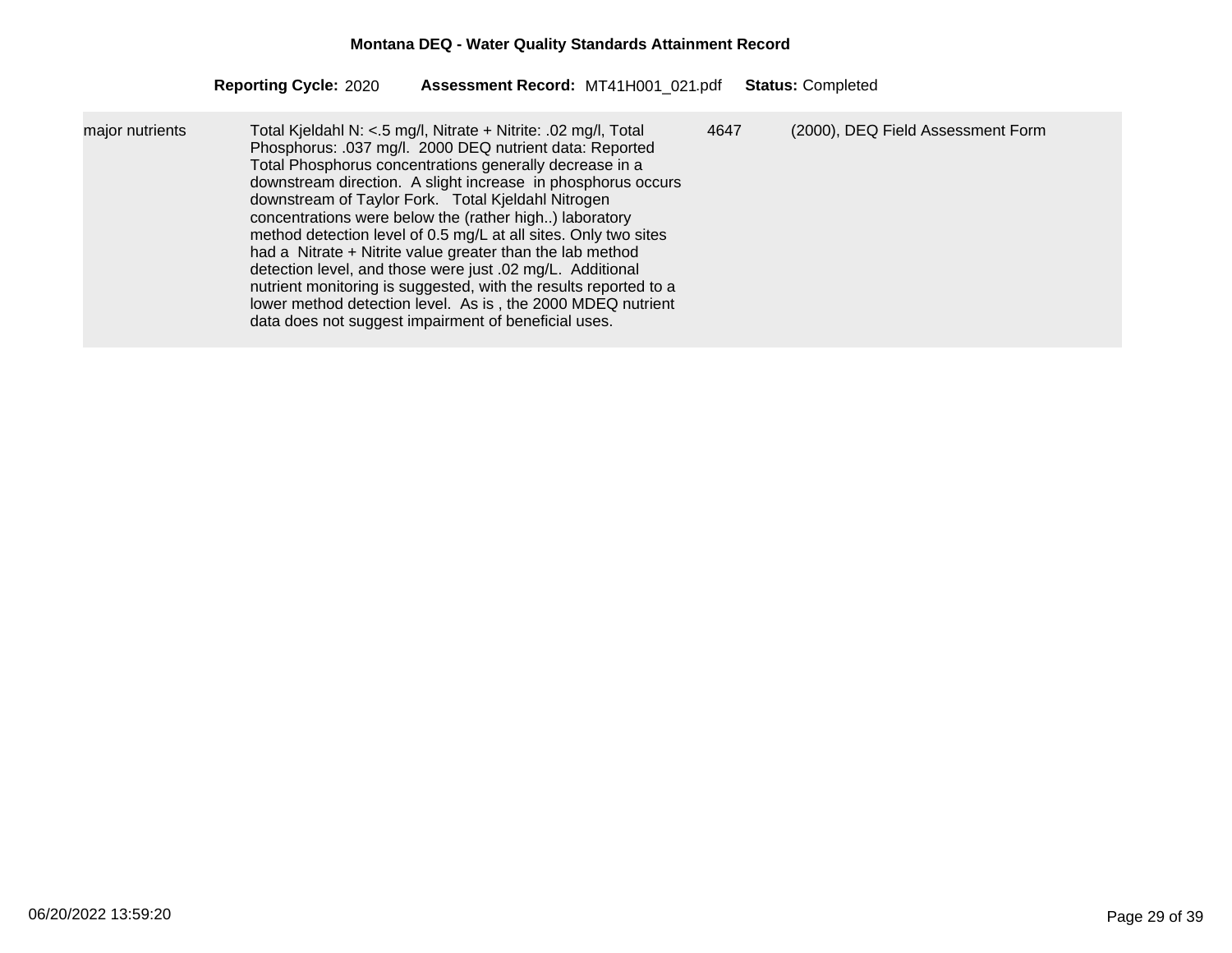| major nutrients | Observations of the Nitrate data from this study: Data from this<br>three-year study shows that the West Fork Gallatin River is<br>sometimes the source of significant loads of nitrate to the<br>Gallatin River. Monitoring sites were located on the Gallatin<br>River upstream and downstream of the the mouth of the West<br>Fork Gallatin, and on the West Fork. A cursory analysis of this<br>paired data resulted in the following observations: 1) Nitrate<br>concentrations in the WF Gallatin were often 2-3 times higher<br>than the Gallatin River above the mouth of the West Fork. 2)<br>Nitrate concentrations in the Gallatin R below the West Fork<br>rise significantly during the Fall, Winter, and Spring, but<br>apparently not during the Summer sampling periods. Four<br>selected dates yielded Nitrate increases of 33%, 60%, 70%,<br>and 140% between the two Gallatin River assessment sites.<br>The corresponding increases in nitrate concentrations on<br>those dates were: from 0.09 mg/L to 0.12 mg/L, from 0.075<br>mg/L to 0.12 mg/L, from 0.05 mg/L to 0.085 mg/L, and from<br>0.05 mg/L to 0.12 mg/L. Those selected dates were during<br>November, December, January, and April. During the<br>summer months of the three-year monitoring effort, the Nitrate<br>concentrations of the West Fork Gallatin were similar to those<br>of the Gallatin River, and did not result in an increase in<br>Nitrate concentrations in the Gallatin River. The increases<br>seemed to occur during the late Fall, winter, and early spring,<br>and the resulting concentrations were moderately higher than<br>the upper (90th) confidence limit of the p90 reference site<br>Nitrate concentration value for the Winter period (0.100 mg/L).<br>This analysis concludes that there is a seasonal influence in<br>Nitrate concentrations due to contributed loads from the West<br>Fork Gallatin drainage. This seems to occur during the most<br>benign periods of the year, when there is little to no chance of<br>excess growth algal developing in response to the nitrate load. | 10813 | Montana State University, Blue Water Task<br>Force (2004), Upper Gallatin Monitoring Data for<br>2000 Through 2003 |
|-----------------|-----------------------------------------------------------------------------------------------------------------------------------------------------------------------------------------------------------------------------------------------------------------------------------------------------------------------------------------------------------------------------------------------------------------------------------------------------------------------------------------------------------------------------------------------------------------------------------------------------------------------------------------------------------------------------------------------------------------------------------------------------------------------------------------------------------------------------------------------------------------------------------------------------------------------------------------------------------------------------------------------------------------------------------------------------------------------------------------------------------------------------------------------------------------------------------------------------------------------------------------------------------------------------------------------------------------------------------------------------------------------------------------------------------------------------------------------------------------------------------------------------------------------------------------------------------------------------------------------------------------------------------------------------------------------------------------------------------------------------------------------------------------------------------------------------------------------------------------------------------------------------------------------------------------------------------------------------------------------------------------------------------------------------------------------------------------------------------------------------------------|-------|--------------------------------------------------------------------------------------------------------------------|
| major nutrients | Analysis of Nitrate sampling results for Aquatic Life and Cold<br>Water Fisheries Uses: A comparison is made to the upper<br>90th confidence level for the 90th percentile for the Level 3<br>Ecoregion Middle Rockies, stratified by season. That UCL<br>value for the Winter Season for Nitrate plus Nitrite is 0.100<br>mg/L.                                                                                                                                                                                                                                                                                                                                                                                                                                                                                                                                                                                                                                                                                                                                                                                                                                                                                                                                                                                                                                                                                                                                                                                                                                                                                                                                                                                                                                                                                                                                                                                                                                                                                                                                                                                | 10813 | Montana State University, Blue Water Task<br>Force (2004), Upper Gallatin Monitoring Data for<br>2000 Through 2003 |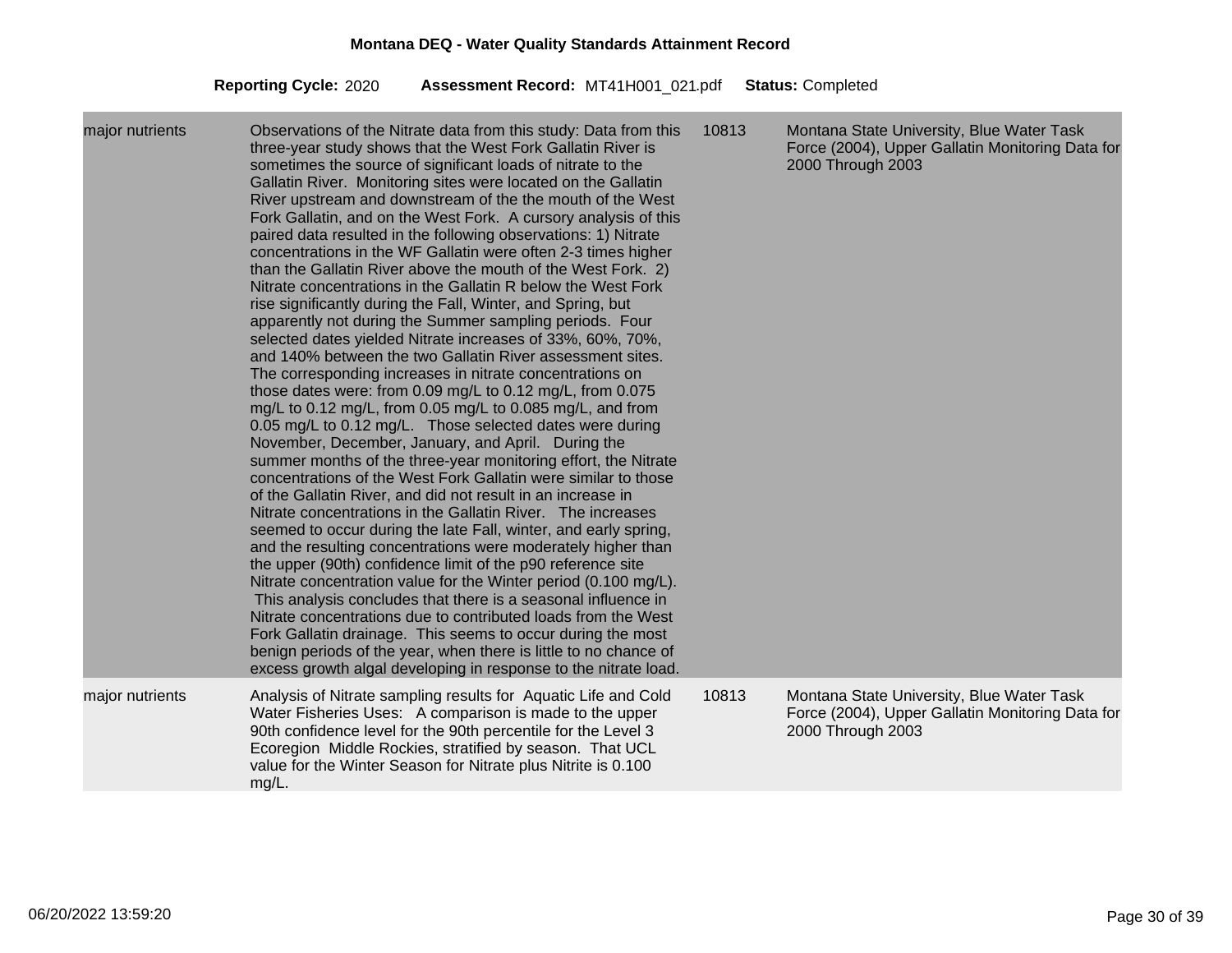| major nutrients               | Aquatic Life uses: If a nutrient concentration is less than or<br>equal to the 90th percentile of reference, it meets the intent of<br>the statement, "nutrient concentrations are similar to reference<br>condition". Nutrient concentrations above the 90th percentile<br>of reference can be interpreted as " moderately higher" or<br>"substantially higher" than reference, and therefore impairing<br>aquatic life/fishery uses. Contact Recreation uses: Nuisance<br>algae generally occur when nutrient concentrations are at or<br>above the 80th percentile of reference. "Nutrient<br>concentrations at the 80th percentile of reference can be used<br>to help assess impacts to Contact Recreation, but only in<br>conjunction with benthic chl-a."                 | 10811 | Suplee, Michael W. (2005), Best Use of the<br>June 2005 Nutrient Data Statistical Summaries                                                                                  |
|-------------------------------|----------------------------------------------------------------------------------------------------------------------------------------------------------------------------------------------------------------------------------------------------------------------------------------------------------------------------------------------------------------------------------------------------------------------------------------------------------------------------------------------------------------------------------------------------------------------------------------------------------------------------------------------------------------------------------------------------------------------------------------------------------------------------------|-------|------------------------------------------------------------------------------------------------------------------------------------------------------------------------------|
| major nutrients               | This document concludes that there is no significant difference<br>in Nitrate concentrations among streams grouped in 2nd, 3rd<br>, and 4th Strahler order from that of 5th order streams.<br>Reference concentration percentiles from 2nd-4th order<br>streams may therefore be applied to 5th order streams. The<br>lower and upper confidence intervals provide a 90 percent<br>confidence range in which the true percentile value may be<br>expected to lie. Middle Rockies level 3 Ecoregion reference<br>sites data for Nitrate plus Nitrite, Growing Season has an<br>upper confidence level for the 90th percentile of 0.094 mg/L.<br>(The LCL and UCL values are: LCL: 0.040 mg/L, UCL: 0.094<br>mg/L.) For the Winter Season the UCL for the p90 is 0.100<br>$mg/L$ . | 10275 | Varghese, Arun; Cleland, Joshua (2006),<br>Bootstrap Confidence Intervals and Updated<br>Statistical Analyses of Water Quality Data for<br><b>Montana Rivers and Streams</b> |
| metals                        | Arsenic concentrations of 20-40 ug/l in the Missouri upstream<br>from Canyon Ferry Reservoir. The Madison River Drainage<br>was measured to be 200-300 ug/l and needs the water from<br>the Missouri drainage to help dilute the Arsenic levels in the<br>water since drinking water standards are currently 50 ug/l. The<br>Jefferson and Gallatin Rivers have a low concentrations of<br>Arsenic; normally helps dilute the high concentrations in the<br>Madison.                                                                                                                                                                                                                                                                                                             | 4560  | Adamsen, Floyd James (1974), Phosphorus,<br>Sediment, and Water Interactions in the Gallatin<br>River of Southwestern Montana (Masters<br>Thesis)                            |
| metals                        | No exceedences of Human Health or Aquatic Life Standards<br>at any of the six sites sampled.                                                                                                                                                                                                                                                                                                                                                                                                                                                                                                                                                                                                                                                                                     | 4647  | (2000), DEQ Field Assessment Form                                                                                                                                            |
| quantitative physical<br>data | Maximum weekly average for growth, for EBT and RBT: 66 F<br>$($ =18.9 C) Temperatures avoided by juvenile and adult RBT:<br>71 F. Optimal Temperature for RBT: 54-66 F.                                                                                                                                                                                                                                                                                                                                                                                                                                                                                                                                                                                                          | 10588 | Coutant, Charles C. (1977), Compilation of<br><b>Temperature Preference Data</b>                                                                                             |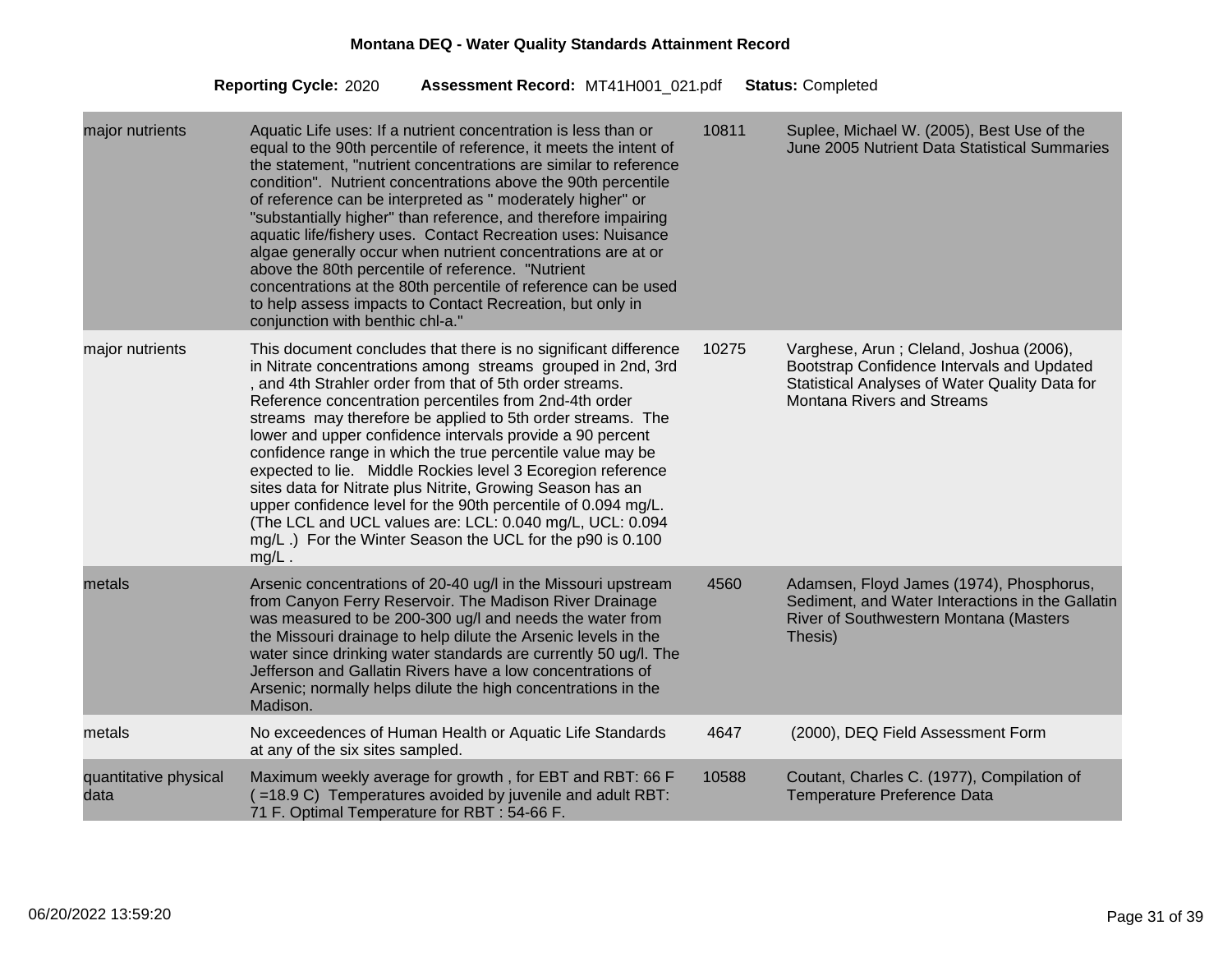| quantitative physical<br>data | Gallatin headwaters: Approximate drainage area=95 square<br>miles. Annual Average Prescipiation=44 in. Average annual<br>yield 1000s Ac. Ft.=96.5.                                                                              | 1320  | Water and Environment Consultants, Inc (1977),<br><b>Gallatin River Stability Evaluation</b>                                                                |
|-------------------------------|---------------------------------------------------------------------------------------------------------------------------------------------------------------------------------------------------------------------------------|-------|-------------------------------------------------------------------------------------------------------------------------------------------------------------|
| quantitative physical<br>data | Upper Lethal Limit for RBT: 85F, EBT: 77F                                                                                                                                                                                       | 11010 | Bell, Milo C. (1986), Fisheries Handbook of<br><b>Engineering Requirements and Biological</b><br>Criteria                                                   |
| quantitative physical<br>data | pH: 8.02, Dissolved Oxygen: 11.8 mg/L, Specific conductivity:<br>.249 mS/cm, Water temperature: 12 C. TDS: 169 mg/L                                                                                                             | 4647  | (2000), DEQ Field Assessment Form                                                                                                                           |
| quantitative physical<br>data | Suggested range of SAR for Irrigation Water: For soils with<br>clay content greater than 30%, water for flood irrigation<br>should have an SAR of 6 or less. Water for sprinkler irrigation<br>can be higher, with an SAR of 9. | 11357 | (2007), Montana State University, Bozeman<br>Department of Land Resources and<br>Environmental Sciences, Water Quality and<br>Irrigation Management Website |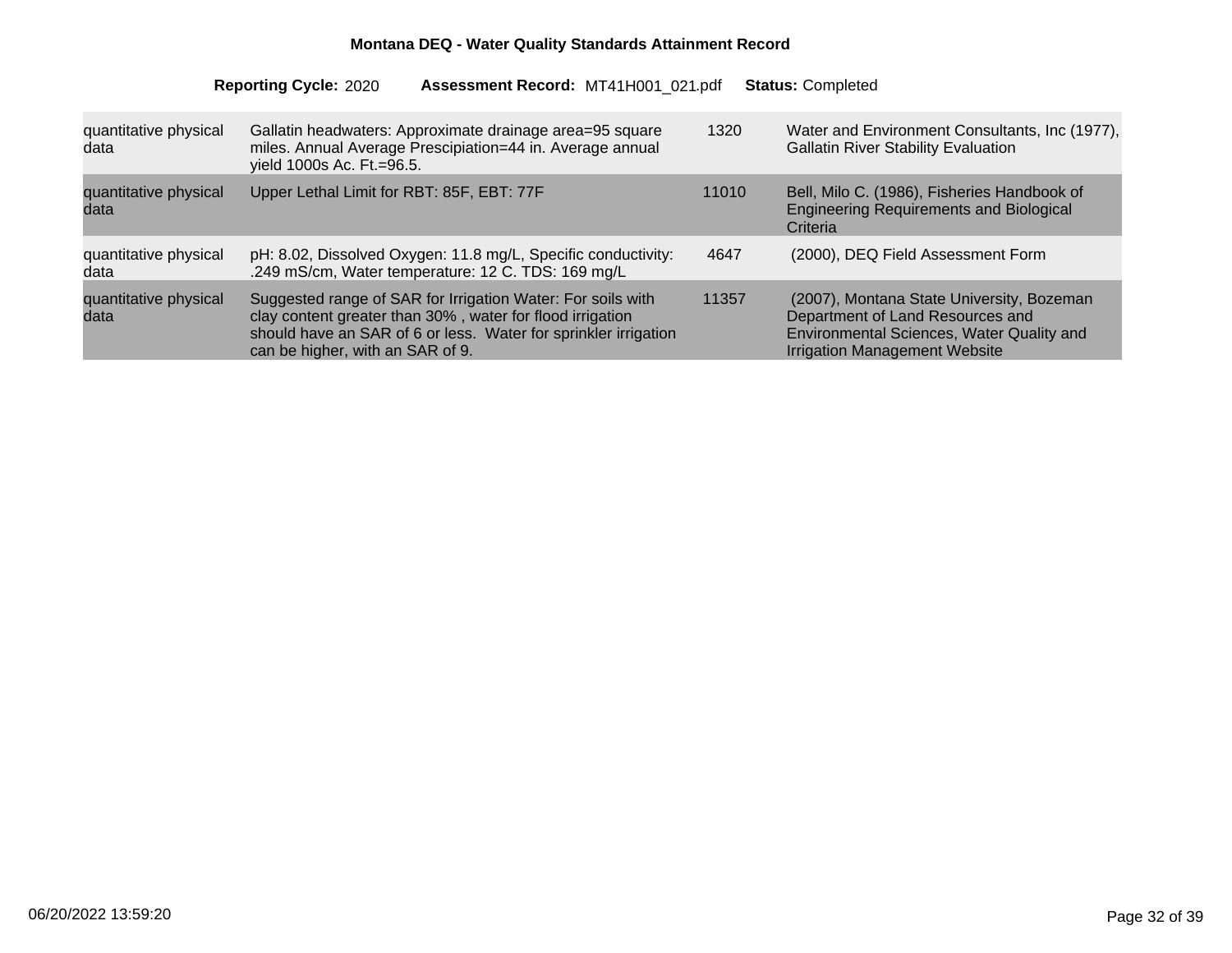|                                  | <b>Reporting Cycle: 2020</b> | Assessment Record: MT41H001_021.pdf Status: Completed |  |
|----------------------------------|------------------------------|-------------------------------------------------------|--|
| <b>DQA SUMMARY</b>               |                              |                                                       |  |
| <b>Aquatic Life &amp; Fishes</b> |                              |                                                       |  |
| <b>Nutrients</b>                 | <b>PASS</b>                  |                                                       |  |
| <b>Metals</b>                    | <b>FAIL</b>                  |                                                       |  |
| <b>Sediment</b>                  | NOT ASSESSED                 |                                                       |  |
|                                  | Temperature NOT ASSESSED     |                                                       |  |
| Other                            | NOT ASSESSED                 |                                                       |  |
| <b>Drinking Water</b>            |                              |                                                       |  |
| <b>Metals</b>                    | <b>FAIL</b>                  |                                                       |  |
| Other                            | NOT ASSESSED                 |                                                       |  |
| <b>Recreation</b>                |                              |                                                       |  |
| <b>Nutrients</b>                 | <b>PASS</b>                  |                                                       |  |
| E.coli                           | <b>FAIL</b>                  |                                                       |  |
| Other                            | NOT ASSESSED                 |                                                       |  |
| <b>Agriculture</b>               |                              |                                                       |  |
| Common                           | NOT ASSESSED                 |                                                       |  |
| Other                            | NOT ASSESSED                 |                                                       |  |

# **ASSESSMENT HISTORY**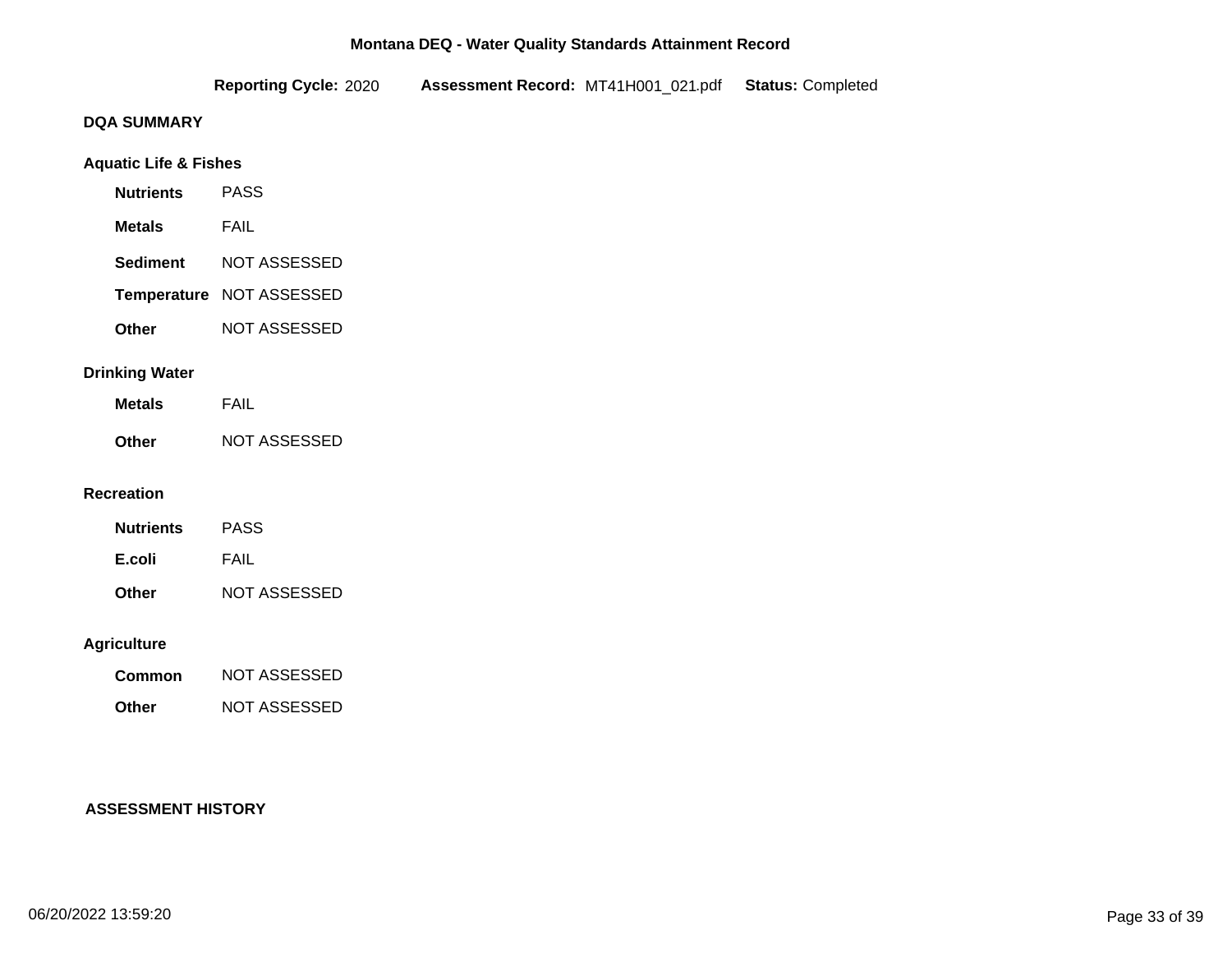#### 2020 MT41H001\_021 Completed **Reporting Cycle: Assessment Record:** .pdf **Status:**

#### **Cycle** 2006

1996 303 (d) Listing: This segment of the Gallatin River was included on the 1996 303(d) List of impaired waterbodies, as part of another stream segment. Aquatic Life, Cold Water Fishery, and Primary Contact/Recreation uses were judged to be Partially Supported. The 1996 303(d) List indicated the Probable Causes of Impairment as Flow Alteration and Siltation. The Probable Source of Impairment was listed as Agriculture/Irrigated Crop Production. These Causes and Source of Impairment were likely intended only for the segment of the Gallatin River from Spanish Creek to the mouth. 1998 303(d) List: Same as 1996. Waterbodies appearing on the 1996 and 1998 303(d) Lists were re-evaluated for the 2000 List and subsequent 303(d) Lists using a more rigorous Sufficient Credible Data/Beneficial Use Support Determination (SCD/BUD) methodology. 2000, 2002, and 2004 303(d) Lists: There was not sufficient credible data to make beneficial use support determinations for any of the uses for the Gallatin River. 2006 303(d) List: The 2006 update to the waterbody file includes data from the 2000 MDEQ stream reassessment effort and all readily available data. The data assemblage used for this update provided the first use of sufficient credible data for determining beneficial use support/impairment for the uses prescribed for the Gallatin River as a State waterbody with a B-1 water-use classification. The 2006 303(d) Listing for this waterbody concludes Full Support of all beneficial uses.

De-listing of previously-indicated Causes of Impairment: Flow Alteration and Siltation. Both of these Causes of Impairment were probably intended for the stream segment from Spanish Creek to the mouth. The 1996 303(d) List used waterbody ID # MT41H001-1 for both stream segments. This segment of the Gallatin river is not dewatered by flow diversions. Several tributaries in this stream segment contribute substantial flow volume to the Gallatin River. Siltation/sediment deposition appears to cause minor stress to macroinvertebrate and benthic algae communities, but trout populations are robust. The most recent periphyton data suggest that siltation causes minor impairment, but the siltation index value is in the range of full support. The siltation index value above the West Fork was slightly larger than the value below the the West Fork, indicating that the West Fork probably did not contribute a significant amount of sediment to the mainstem Gallatin.

Not assessed this cycle **Cycle** 2008 Not assessed this cycle **Cycle** 2010 Not assessed this cycle **Cycle** 2012 Not assessed this cycle **Cycle** 2014 Not assessed this cycle **Cycle** 2016

Not assessed this cycle **Cycle** 2018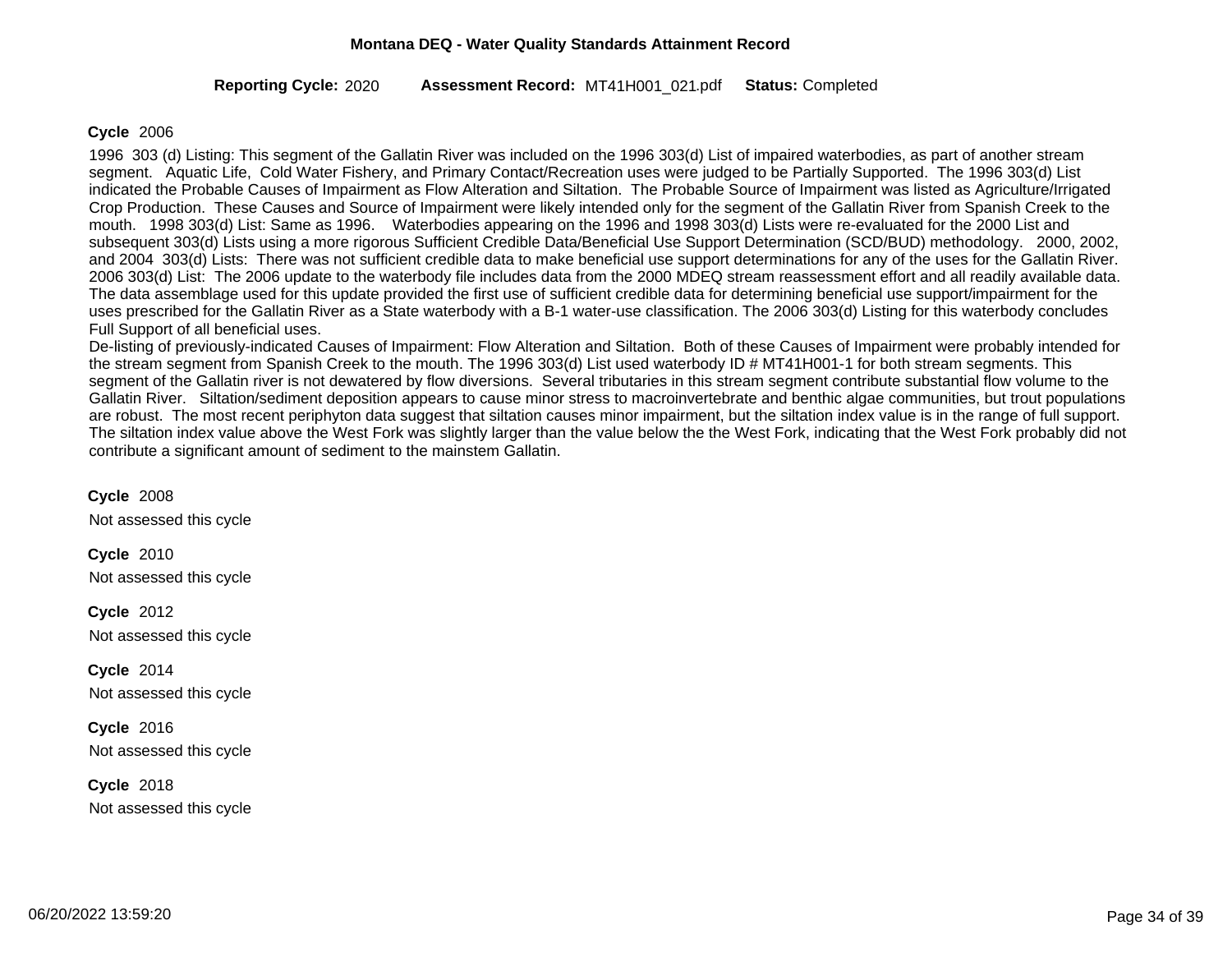2020 MT41H001\_021 Completed **Reporting Cycle: Assessment Record:** .pdf **Status:**

#### **Cycle** 2020

This assessment unit (AU) was assessed for nutrients.

Total Nitrogen and Total Phosphorus are not listed. Excessive Algae is identified as the pollutant not fully supporting Primary Contact Recreation and Aquatic Life Beneficial uses.

There was insufficient information to assess for metals.

There was insufficient information to assess for E. coli.

#### **Overall Condition of Segment**

#### OVERALL CONDITION OF ASSESSMENT UNIT

The middle segment of the Gallatin River originates at the Yellowstone National Park boundary and flows 39.28 miles to its confluence with Spanish Creek. The river is in the Middle Rockies ecoregion and flows through sedimentary shale, sandstone, limestone, metamorphic gneiss, schist and granite geology. The landscape in the middle and upper reaches is a mix of evergreen forest and open grassland areas with relatively low-intensity grazing; the middle reach borders some development around the Big Sky meadow; the lower reach is evergreen forest and interspersed harvested areas. Sources identified in this watershed have not been verified except for those identified in the West Fork Gallatin River TMDL.

Assessment indicates Gallatin River from the Yellowstone National Park Boundary to Spanish Creek is impaired for Excessive Algae Growth. Nutrient data were analyzed to update the 2020 303(d) list for this assessment unit for aquatic life and primary contact recreation beneficial uses. Water chemistry, benthic algae samples and aquatic insects were collected following approved sampling protocols during the index period when nutrient standards apply for the Middle Rockies level III ecoregion (July 1 – September 30). Water Chemistry data were evaluated against numeric standards for TN and TP and to recommended NO2+3 nutrient criteria for the middle Rockies ecoregion (TN=0.30mg/L; TP=0.03mg/L; NO2+3=0.01mg/L). Of all samples collected (n=86 for TN and NO2+3; n=80 for TP), one sample exceeded TN standard, one sample NO2+3 exceeded NO2+3 threshold and three samples exceed TP standard and both nutrients passed statistical tests outlined in the assessment method. Benthic algae samples were evaluated against the recommended thresholds for benthic algal chlorophyll-a (120 mg/m2) and ash-free dry weight (35g/m2). Of all the benthic algae samples analyzed (n=48), no samples exceeded chlorophyll-a threshold and 12 (25%) samples exceed ash free dry weight threshold. Additionally, aquatic insect sample results indicate that algae conditions are likely influencing the community and that nutrient tolerant taxa are higher than expected. With excessive algae growth occurring over multiple years and the biological community in the river responding to these conditions, DEQ is listing this segment of the Gallatin River for Algae as a pollutant.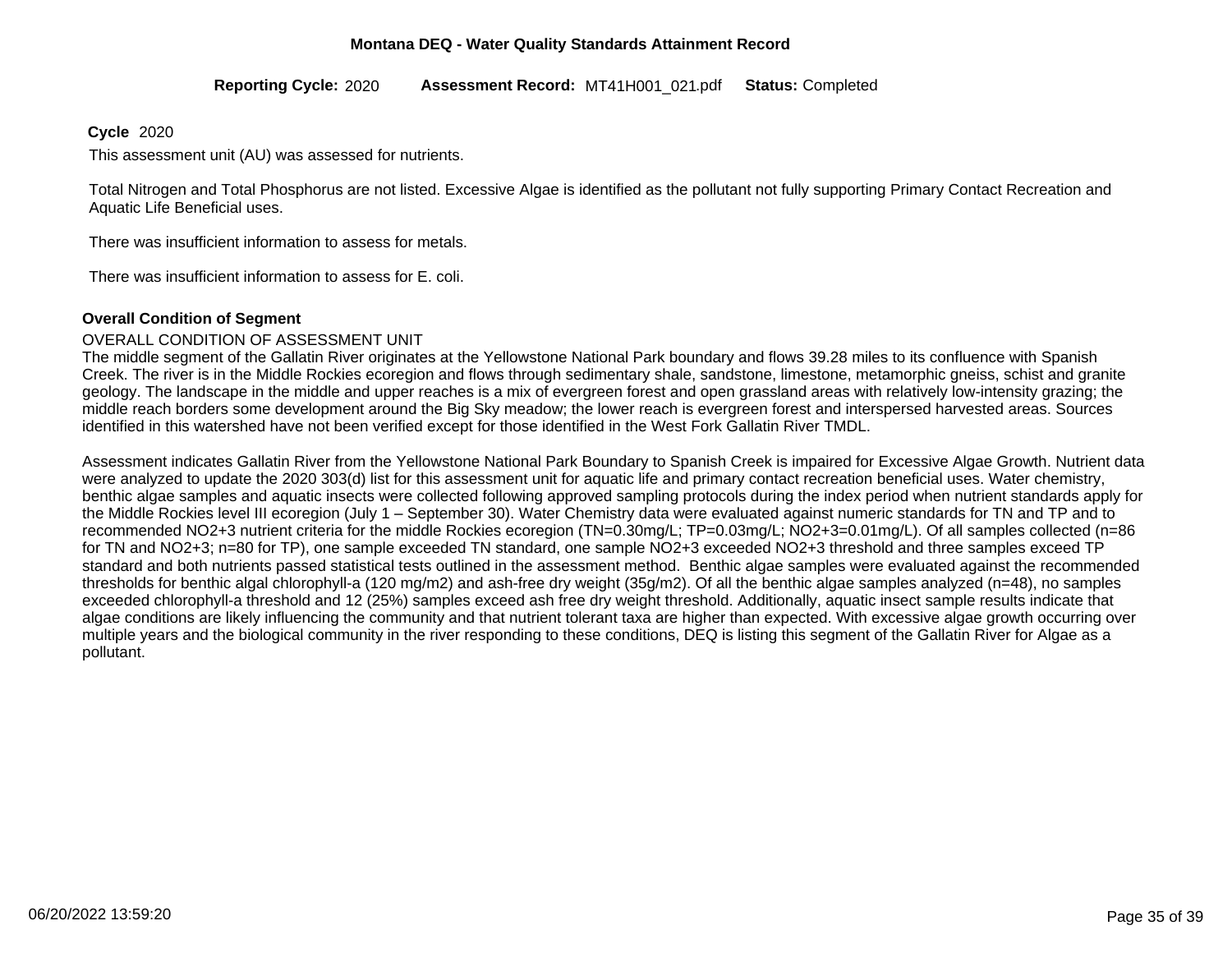2020 MT41H001\_021 Completed **Reporting Cycle: Assessment Record:** .pdf **Status:**

# **USE SUPPORT DECISION**

| <b>Use Class</b>                  | $B-1$<br><b>Biology Score</b>        | <b>Habitat Score</b>                         | <b>Chemistry Score</b>                   |                         | <b>Total Score</b>                               |
|-----------------------------------|--------------------------------------|----------------------------------------------|------------------------------------------|-------------------------|--------------------------------------------------|
| <b>Trophic Status:</b>            |                                      | <b>Trophic Trend:</b>                        |                                          |                         |                                                  |
| <b>Uses</b>                       | <b>DQA</b>                           | Method, Data, and<br><b>Information Used</b> | <b>Assessment Type</b><br>and Confidence | <b>Use Support</b>      | <b>Use SupportThreatened</b><br><b>Certainty</b> |
| <b>Aquatic Life</b>               | Fail                                 |                                              |                                          | Not Fully<br>Supporting | <b>No</b><br>Low                                 |
| Agricultural                      |                                      |                                              |                                          | <b>Fully Supporting</b> | <b>No</b><br>High                                |
| <b>Drinking Water</b>             | Fail                                 |                                              |                                          | <b>Fully Supporting</b> | High<br><b>No</b>                                |
| <b>Primary Contact Recreation</b> | Fail                                 |                                              |                                          | Not Fully<br>Supporting | <b>No</b><br>Medium                              |
|                                   | <b>Method Number and Description</b> |                                              |                                          |                         |                                                  |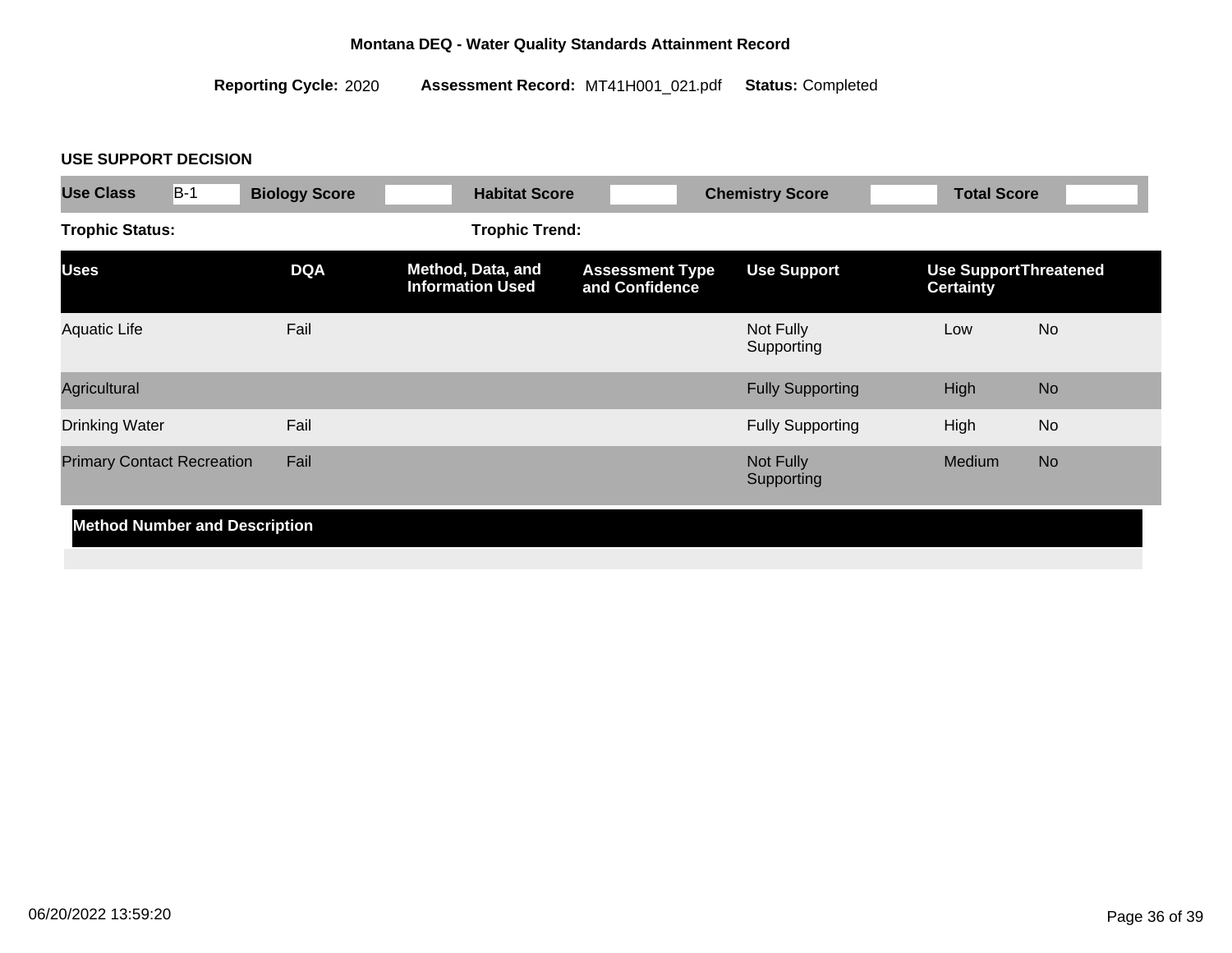2020 MT41H001\_021 Completed **Reporting Cycle: Assessment Record:** .pdf **Status:**

# **IMPAIRMENT INFORMATION**

| <b>Uses</b>                         | <b>Cause (Confidence): Source(Confirmed)</b>                                                                                                                                                                                                                                                                                                                                                                                                                                                                                                                                                                                                                       | <b>Observed Effects</b>                       |
|-------------------------------------|--------------------------------------------------------------------------------------------------------------------------------------------------------------------------------------------------------------------------------------------------------------------------------------------------------------------------------------------------------------------------------------------------------------------------------------------------------------------------------------------------------------------------------------------------------------------------------------------------------------------------------------------------------------------|-----------------------------------------------|
| <b>Aquatic Life</b>                 | 227 (): 41 (N), 43 (N), 44 (N), 45 (N), 50 (N), 72 (N),<br>73 (N), 84 (N), 92 (N), 95 (N), 98 (N), 108 (N), 155<br>$(N)$ , 164 $(N)$ , 166 $(N)$ , 169 $(N)$                                                                                                                                                                                                                                                                                                                                                                                                                                                                                                       |                                               |
| Agricultural                        |                                                                                                                                                                                                                                                                                                                                                                                                                                                                                                                                                                                                                                                                    |                                               |
| <b>Drinking Water</b>               |                                                                                                                                                                                                                                                                                                                                                                                                                                                                                                                                                                                                                                                                    |                                               |
| <b>Primary Contact Recreation</b>   | $227$ (): 50 (N)                                                                                                                                                                                                                                                                                                                                                                                                                                                                                                                                                                                                                                                   |                                               |
| <b>Cause Number and Description</b> | <b>Source Number and Description</b>                                                                                                                                                                                                                                                                                                                                                                                                                                                                                                                                                                                                                               | <b>Observed Effect Number and Description</b> |
| 227-Excess Algal Growth             | 41-Erosion from Derelict Land (Barren Land)<br>43-Forest Roads (Road Construction and Use)<br>44-Freshets or Major Flooding<br>45-Golf Courses<br>50-Highways, Roads, Bridges, Infrastructure<br>(New Construction)<br>72-Loss of Riparian Habitat<br>73-Managed Pasture Grazing<br>84-Municipal (Urbanized High Density Area)<br>92-On-site Treatment Systems (Septic Systems<br>and Similar Decentralized Systems)<br>95-Other Recreational Pollution Sources<br>98-Other Turf Management<br>108-Rangeland Grazing<br><b>155-Natural Sources</b><br>164-Impervious Surface/Parking Lot Runoff<br>166-Silviculture Activities<br>169-Unspecified Urban Stormwater |                                               |

### **DELISTING / STATUS CHANGES**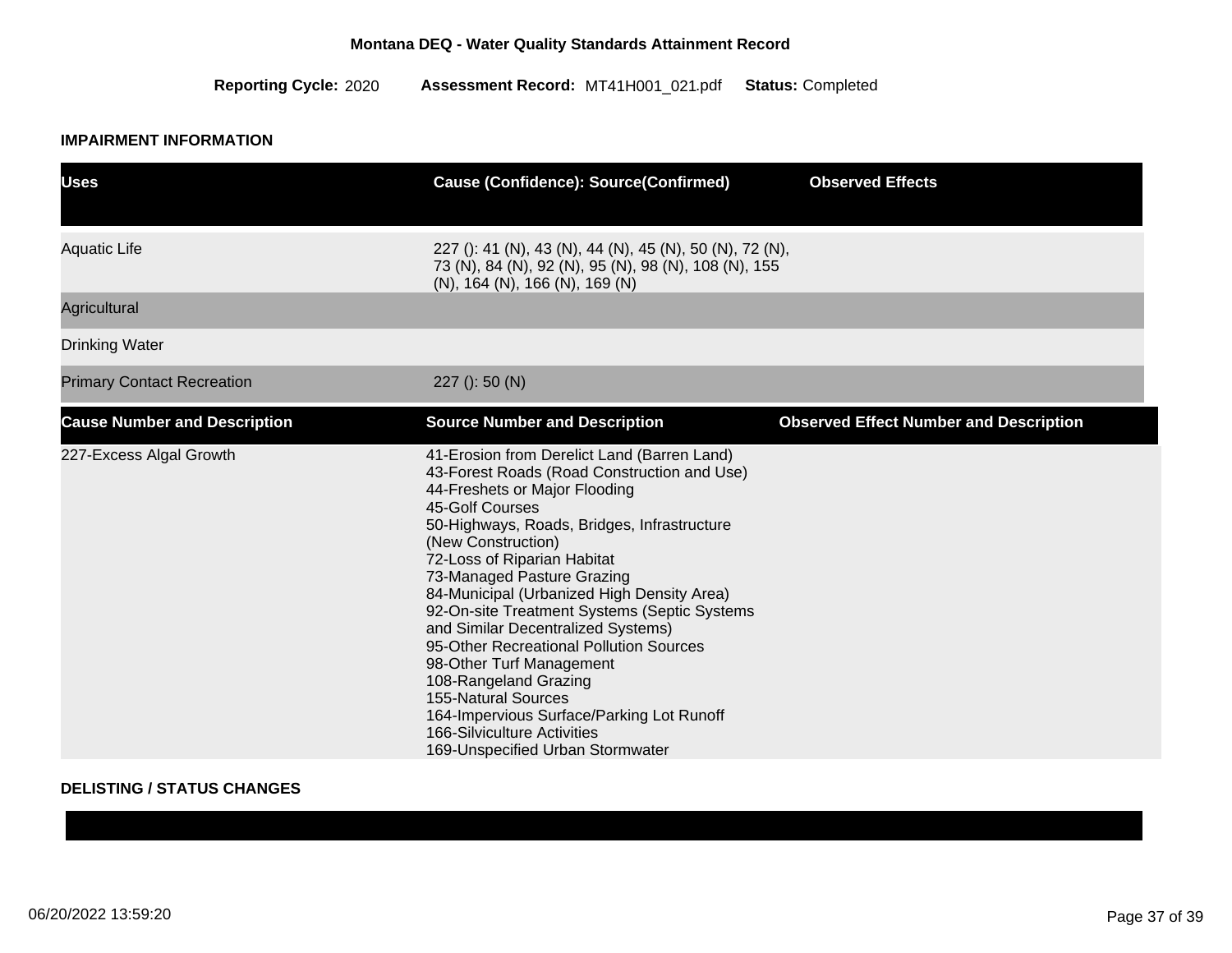| Causeˈ | <b>Reason for Change</b> | Date of Change |
|--------|--------------------------|----------------|
|        |                          |                |